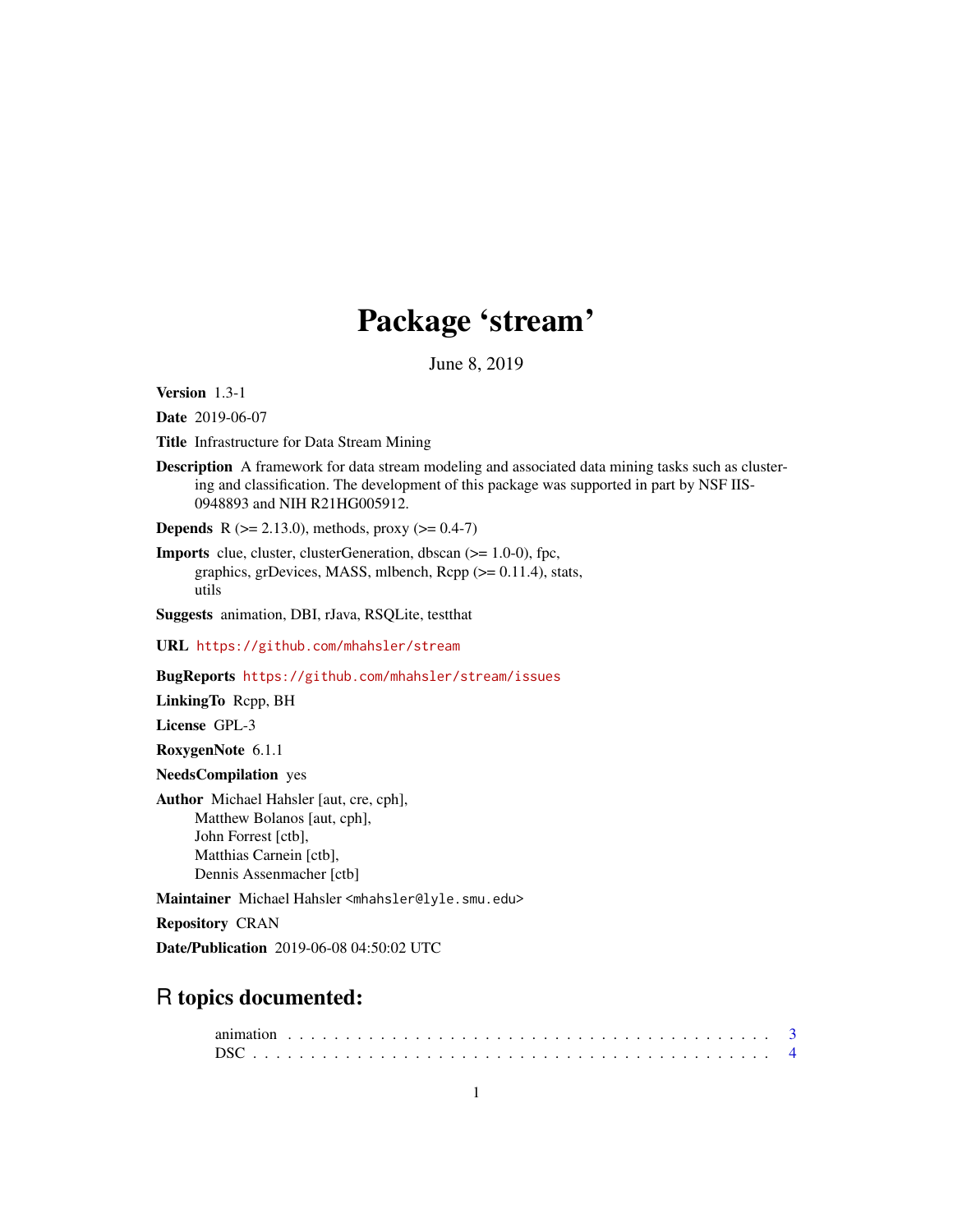|                                                                                                              | 5              |
|--------------------------------------------------------------------------------------------------------------|----------------|
|                                                                                                              | 6              |
|                                                                                                              | $\overline{7}$ |
|                                                                                                              | 8              |
|                                                                                                              | 9              |
|                                                                                                              | 12             |
|                                                                                                              | 14             |
| $DSC\_evoStream \ldots \ldots \ldots \ldots \ldots \ldots \ldots \ldots \ldots \ldots \ldots \ldots \ldots$  | 16             |
|                                                                                                              | 17             |
|                                                                                                              | 19             |
|                                                                                                              | 20             |
|                                                                                                              | 21             |
|                                                                                                              | 21             |
|                                                                                                              | 23             |
|                                                                                                              | 24             |
|                                                                                                              | 26             |
|                                                                                                              |                |
|                                                                                                              |                |
|                                                                                                              |                |
|                                                                                                              |                |
|                                                                                                              | -31            |
|                                                                                                              | 32             |
|                                                                                                              | 33             |
|                                                                                                              | 35             |
|                                                                                                              |                |
|                                                                                                              | 37<br>38       |
|                                                                                                              |                |
|                                                                                                              | 39             |
|                                                                                                              | 41             |
|                                                                                                              | 42             |
|                                                                                                              | 43             |
|                                                                                                              | 44             |
|                                                                                                              | 45             |
|                                                                                                              | 45             |
|                                                                                                              | 46             |
|                                                                                                              | 47             |
|                                                                                                              |                |
|                                                                                                              |                |
|                                                                                                              | 53             |
|                                                                                                              | 54             |
|                                                                                                              | 55             |
|                                                                                                              | 56             |
|                                                                                                              | 57             |
|                                                                                                              | 58             |
| microToMacro                                                                                                 | 61             |
|                                                                                                              | 62             |
| plot                                                                                                         | 63             |
| $prune\_clusters \ldots \ldots \ldots \ldots \ldots \ldots \ldots \ldots \ldots \ldots \ldots \ldots \ldots$ | 64             |
|                                                                                                              | 65             |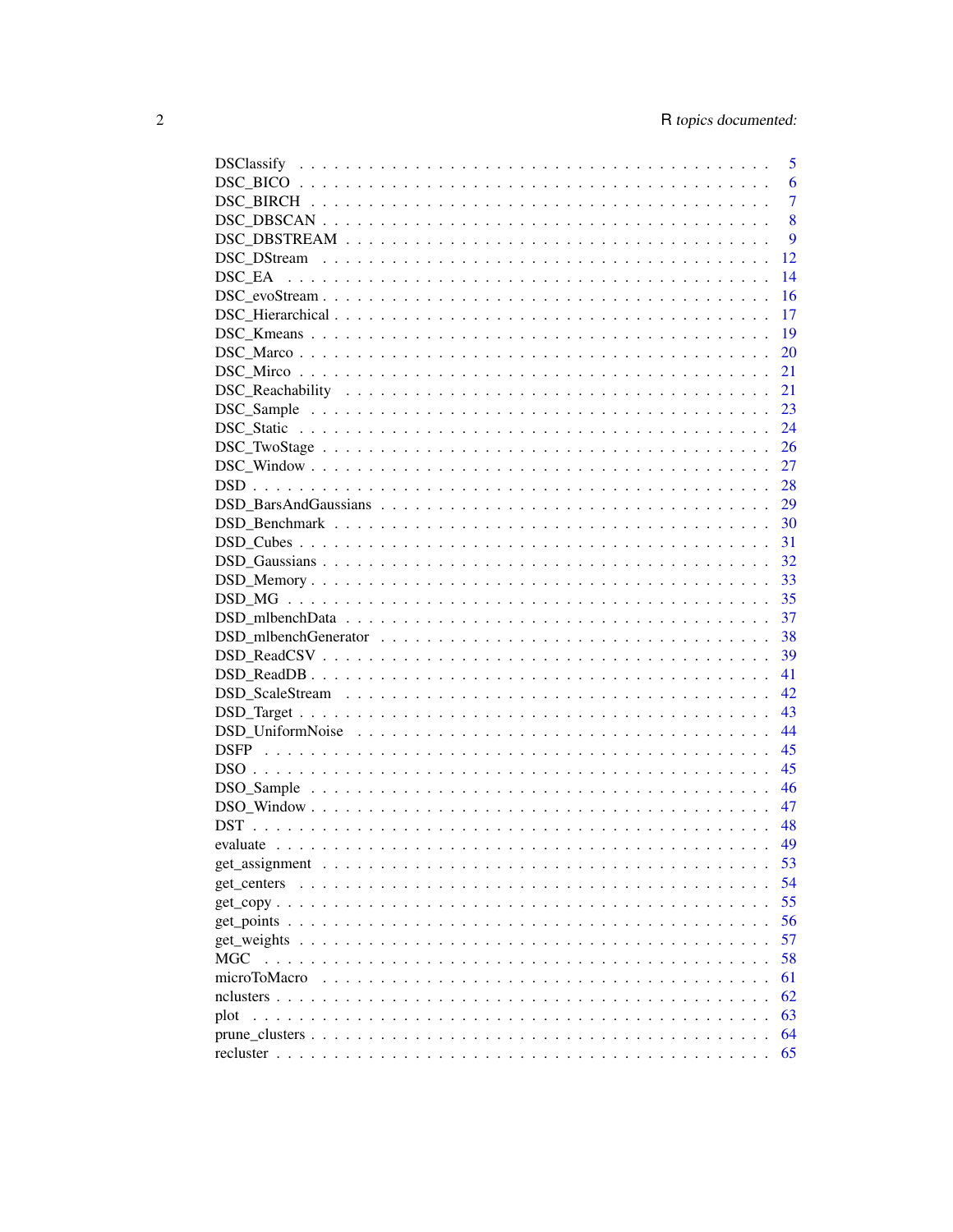#### <span id="page-2-0"></span>animation 3

| Index |  |  |  |  |  |  |  |  |  |  |  |  |  |  |  |  |  |  |  |
|-------|--|--|--|--|--|--|--|--|--|--|--|--|--|--|--|--|--|--|--|
|       |  |  |  |  |  |  |  |  |  |  |  |  |  |  |  |  |  |  |  |
|       |  |  |  |  |  |  |  |  |  |  |  |  |  |  |  |  |  |  |  |
|       |  |  |  |  |  |  |  |  |  |  |  |  |  |  |  |  |  |  |  |
|       |  |  |  |  |  |  |  |  |  |  |  |  |  |  |  |  |  |  |  |

animation *Animates the plotting of a DSD and the clustering process*

# <span id="page-2-1"></span>Description

Generates an animation of a data stream or a data steam clustering. Note: You need to install package animation, and, if necessary, the libraries required for package magick.

# Usage

```
animate_data(dsd, horizon = 100, n = 1000, wait = .1, plot.args = NULL, \dots)
animate_cluster(dsc, dsd, measure = NULL, horizon = 100, n = 1000,
 type=c("auto", "micro", "macro"), assign="micro",
 assignmentMethod=c("auto","model", "nn"),
 noise = c("class", "exclude"),
 wait=.1, plot.args = NULL, ...
```
# Arguments

| dsd              | a DSD object                                                                                                                                      |
|------------------|---------------------------------------------------------------------------------------------------------------------------------------------------|
| dsc              | a DSC object                                                                                                                                      |
| horizon          | the number of points displayed at once/used for evaluation.                                                                                       |
| n                | the number of points to be plotted                                                                                                                |
| measure          | the evaluation measure that should be graphed below the animation                                                                                 |
| type             | evaluate "micro" or "macro"-clusters? "auto" chooses micro if dsc is of class<br>DSC_micro and no macro is given. Otherwise macro is used.        |
| assign           | assign new points to the closest "micro" or "macro"-cluster to calculate the<br>evaluation measure.                                               |
| assignmentMethod |                                                                                                                                                   |
|                  | how to assign data points to micro-clusters. Options are "model" and "nn"<br>(nearest neighbor). "auto" uses model if available and nn otherwise. |
| noise            | how to handle noise for calculating the evaluation measure (as a separate class<br>or excluded).                                                  |
| wait             | the time interval between each frame                                                                                                              |
| plot.args        | a list with plotting parameters for the clusters.                                                                                                 |
| $\cdots$         | extra arguments are added to plot. args.                                                                                                          |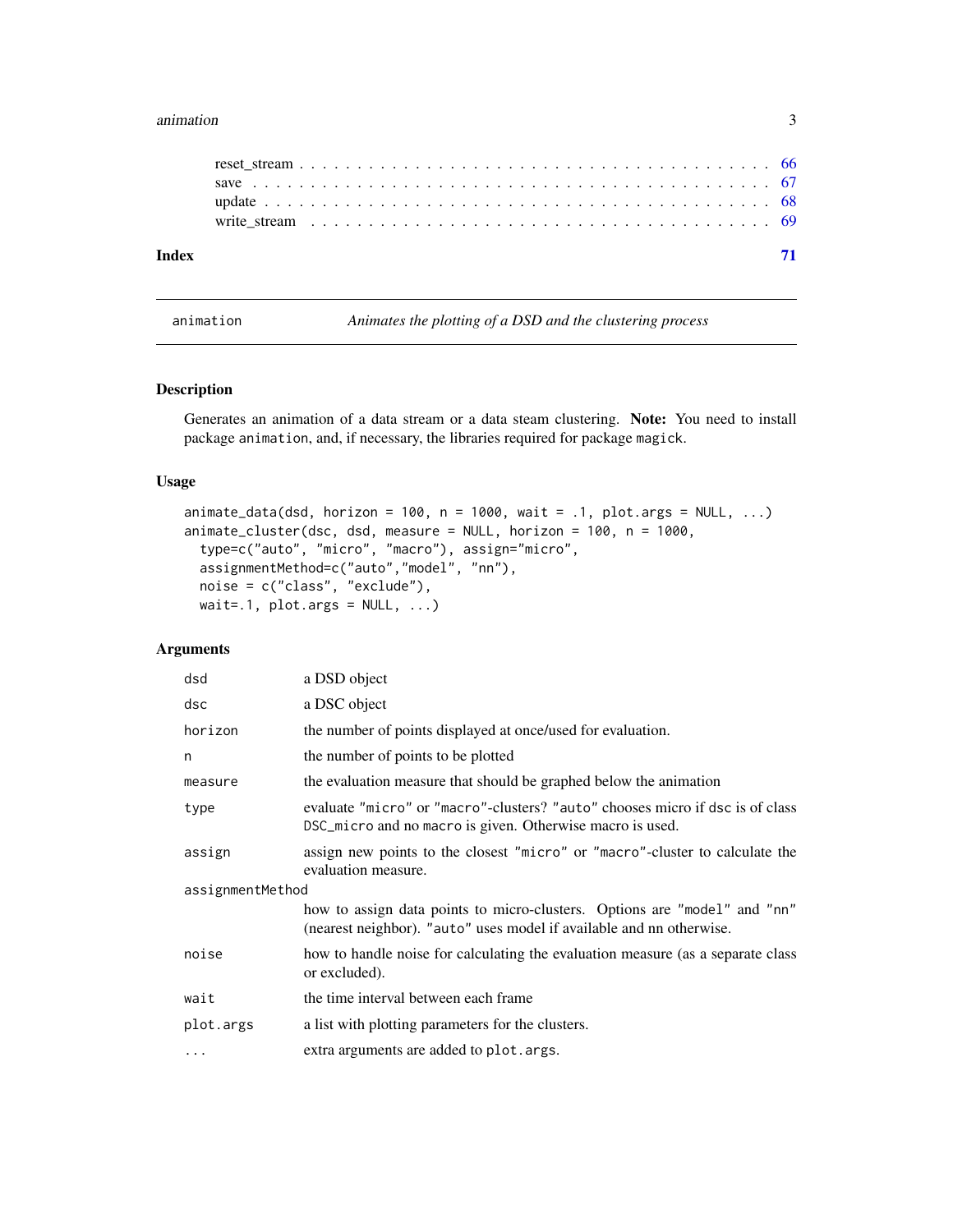# <span id="page-3-0"></span>Details

Animations are recorded using the library animation and can be replayed (which gives a smoother experience since the is no more computation done) and saved in various formats (see Examples section below).

# Author(s)

Michael Hahsler

# See Also

[evaluate\\_cluster](#page-48-1) for stream evaluation without animation. See [ani.replay](#page-0-0) for replaying and saving animations.

#### Examples

```
## Not run:
stream <- DSD_Benchmark(1)
animate_data(stream, horizon=100, n=5000, xlim=c(0,1), ylim=c(0,1))
### animations can be replayed with the animation package
library(animation)
animation::ani.options(interval=.1) ## change speed
ani.replay()
### animations can also be saved as HTML, animated gifs, etc.
saveHTML(ani.replay())
### animate the clustering process with evaluation
### Note: we choose to exclude noise points from the evaluation
### measure calculation, even if the algorithm would assign
### them to a cluster.
reset_stream(stream)
dbstream <- DSC_DBSTREAM(r=.04, lambda=.1, gaptime=100, Cm=3,
 shared_density=TRUE, alpha=.2)
animate_cluster(dbstream, stream, horizon=100, n=5000,
 measure="crand", type="macro", assign="micro", noise = "exclude",
 plot.args = list(xlim=c(0,1), ylim=c(0,1), shared = TRUE))## End(Not run)
```
<span id="page-3-1"></span>DSC *Data Stream Clusterer Base Classes*

#### Description

Abstract base classes for all DSC (Data Stream Clusterer) and DSC\_R classes.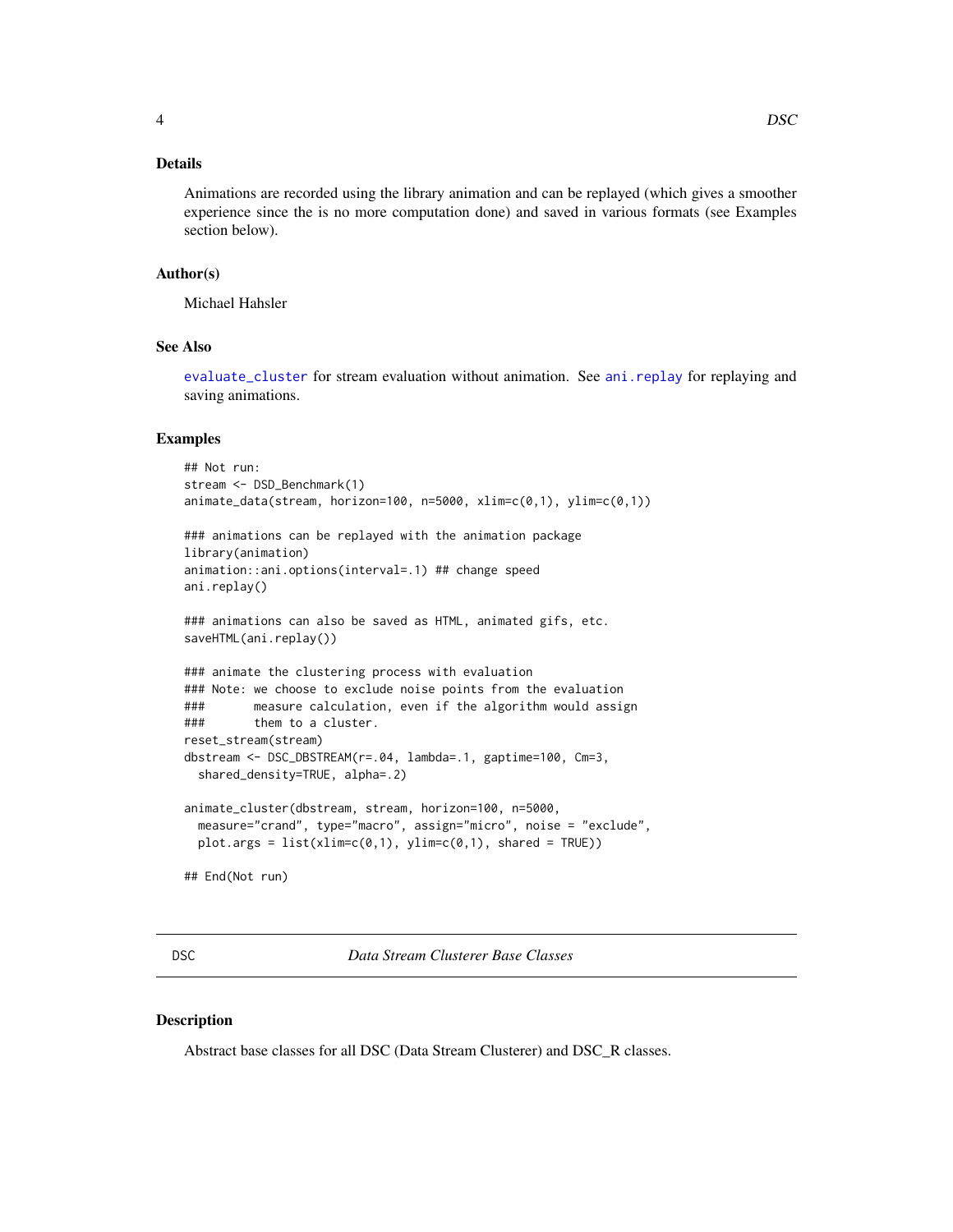# <span id="page-4-0"></span>DSClassify 5

# Details

The DSC and DSC\_R classes cannot be instantiated (calling DSC() or DSC\_R() produces errors), but they serve as a base class from which other DSC classes inherit.

Class DSC provides several generic functions that can operate on all DSC subclasses: print(), plot(), nclusters() to get the current number of clusters, get\_centers() to get the cluster centers, and get\_weights() to get the cluster weights (if implemented). get\_centers() and get\_weights() are typically overwritten by subclasses of DSC. DSC\_R provides these functions for R-based DSC implementations.

Since DSC objects often contain external pointers, regular saving and reading operations will fail. Use saveDSC() and readDSC() which will serialize the objects first appropriately.

# Author(s)

Michael Hahsler

# See Also

[animate\\_cluster](#page-2-1), [cluster](#page-0-0), [evaluate](#page-48-2), [get\\_assignment](#page-52-1), [get\\_centers](#page-53-1), [get\\_weights](#page-56-1), [get\\_copy](#page-54-1), [microToMacro](#page-60-1), [nclusters](#page-61-1), [plot](#page-62-1), [prune\\_clusters](#page-63-1), [recluster](#page-64-1), [readDSC](#page-66-1), [saveDSC](#page-66-1)

DSClassify *Abstract Class for Data Stream Classifiers*

#### Description

Abstract class for data stream classifiers. Currently, stream does not implement classification algorithms.

#### Author(s)

Michael Hahsler

#### See Also

[DST](#page-47-1)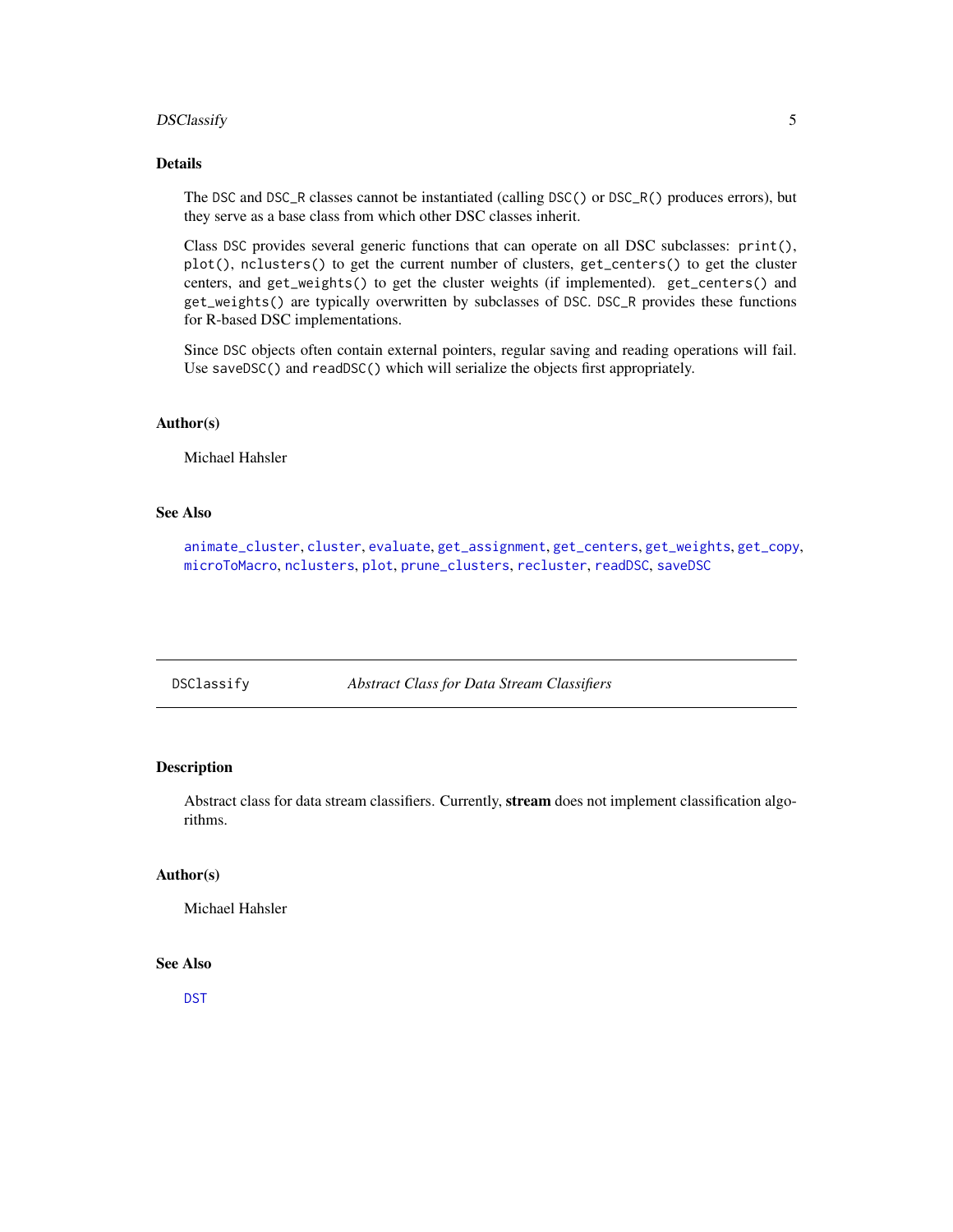<span id="page-5-0"></span>BICO maintains a tree which is inspired by the clustering tree of BIRCH, a SIGMOD Test of Time award-winning clustering algorithm. Each node in the tree represents a subset of these points. Instead of storing all points as individual objects, only the number of points, the sum and the squared sum of the subset's points are stored as key features of each subset. Points are inserted into exactly one node.

#### Usage

 $DSC_BICO(k = 5, space = 10, p = 10, iterations = 10)$ 

#### Arguments

| k          | number of centres                                                             |
|------------|-------------------------------------------------------------------------------|
| space      | coreset size                                                                  |
| D          | number of random projections used for nearest neighbour search in first level |
| iterations | number of repetitions for the kmeans++ procedure in the offline component     |

# Details

In this implementation, the nearest neighbour search on the first level of the tree ist sped up by projecting all points to random 1-d subspaces. The first estimation of the optimal clustering cost is computed in a buffer phase at the beginning of the algorithm. This implementation interfaces the original C++ implementation available here: [http://ls2-www.cs.tu-dortmund.de/grav/](http://ls2-www.cs.tu-dortmund.de/grav/de/bico) [de/bico](http://ls2-www.cs.tu-dortmund.de/grav/de/bico). For micro-clustering, the algorithm computes the coreset of the stream. Reclustering is performed by using the kmeans++ algorithm on the coreset.

# Author(s)

R-Interface: Matthias Carnein (<Matthias.Carnein@uni-muenster.de>), Dennis Assenmacher. C-Implementation: Hendrik Fichtenberger, Marc Gille, Melanie Schmidt, Chris Schwiegelshohn, Christian Sohler.

#### References

Hendrik Fichtenberger, Marc Gille, Melanie Schmidt, Chris Schwiegelshohn, Christian Sohler: BICO: BIRCH Meets Coresets for k-Means Clustering. *ESA 2013:* 481-492.

```
stream \leq DSD_Gaussians(k = 3, d = 2)
BICO \leq DSC_BICO(k = 3, p = 10, space = 100, iterations = 10)
update(BICO, stream, n = 500)
plot(BICO,stream, type = "both")
```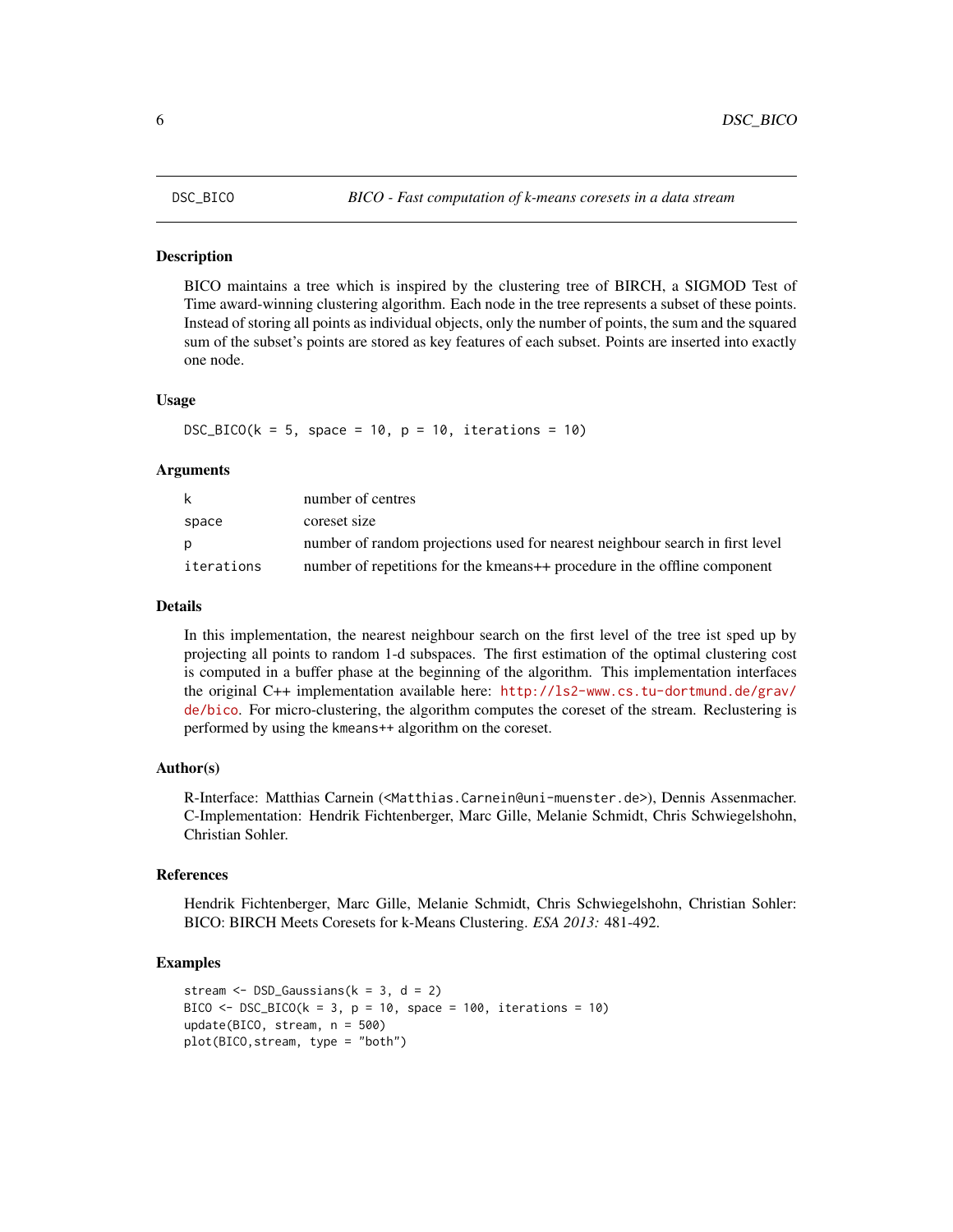<span id="page-6-0"></span>

BIRCH builds a balanced-tree of Clustering Features (CFs) to summarize the stream. A CF is a tuple (n, LS, SS) which represents a cluster by storing the number of elements (n), their linear sum (LS) and their squared sum (SS). Each new observation descends the tree by following its closest CF until a leaf node is reached. It is either merged into its closest leaf-CF or inserted as a new one. All leaf-CFs form the micro-clusters. Rebuilding the tree is realized by inserting all leaf-CF nodes into a new tree structure with an increased treshold.

# Usage

```
DSC_BIRCH(treshold, branching, maxLeaf, maxMem = 0, outlierThreshold = 0.25)
```
# Arguments

| treshold                    | treshold used to check whether a new datapoint can be absorbed or not                               |
|-----------------------------|-----------------------------------------------------------------------------------------------------|
| branching                   | branching factor (maximum amount of child nodes for a nonleaf node) of the<br>CF-Tree.              |
| maxLeaf<br>outlierThreshold | maximum number of entries within a leaf node                                                        |
|                             | threshold for identifying outliers when rebuilding the CF-Tree                                      |
| maxMem                      | memory limitation for the whole CFTree in bytes. Default is 0, indicating no<br>memory restriction. |

#### Author(s)

Dennis Assenmacher (<Dennis.Assenmacher@uni-muenster.de>), Matthias Carnein (<Matthias.Carnein@uni-muenster.de>)

# References

Zhang T, Ramakrishnan R and Livny M (1996), "BIRCH: An Efficient Data Clustering Method for Very Large Databases", *In Proceedings of the 1996 ACM SIGMOD International Conference on Management of Data.* Montreal, Quebec, Canada , pp. 103-114. ACM.

Zhang T, Ramakrishnan R and Livny M (1997), "BIRCH: A new data clustering algorithm and its applications", *Data Mining and Knowledge Discovery.* Vol. 1(2), pp. 141-182.

```
stream \leq DSD_Gaussians(k = 3, d = 2)
BIRCH <- DSC_BIRCH(treshold = .1, branching = 8, maxLeaf = 20)
update(BIRCH, stream, n = 500)
plot(BIRCH,stream)
```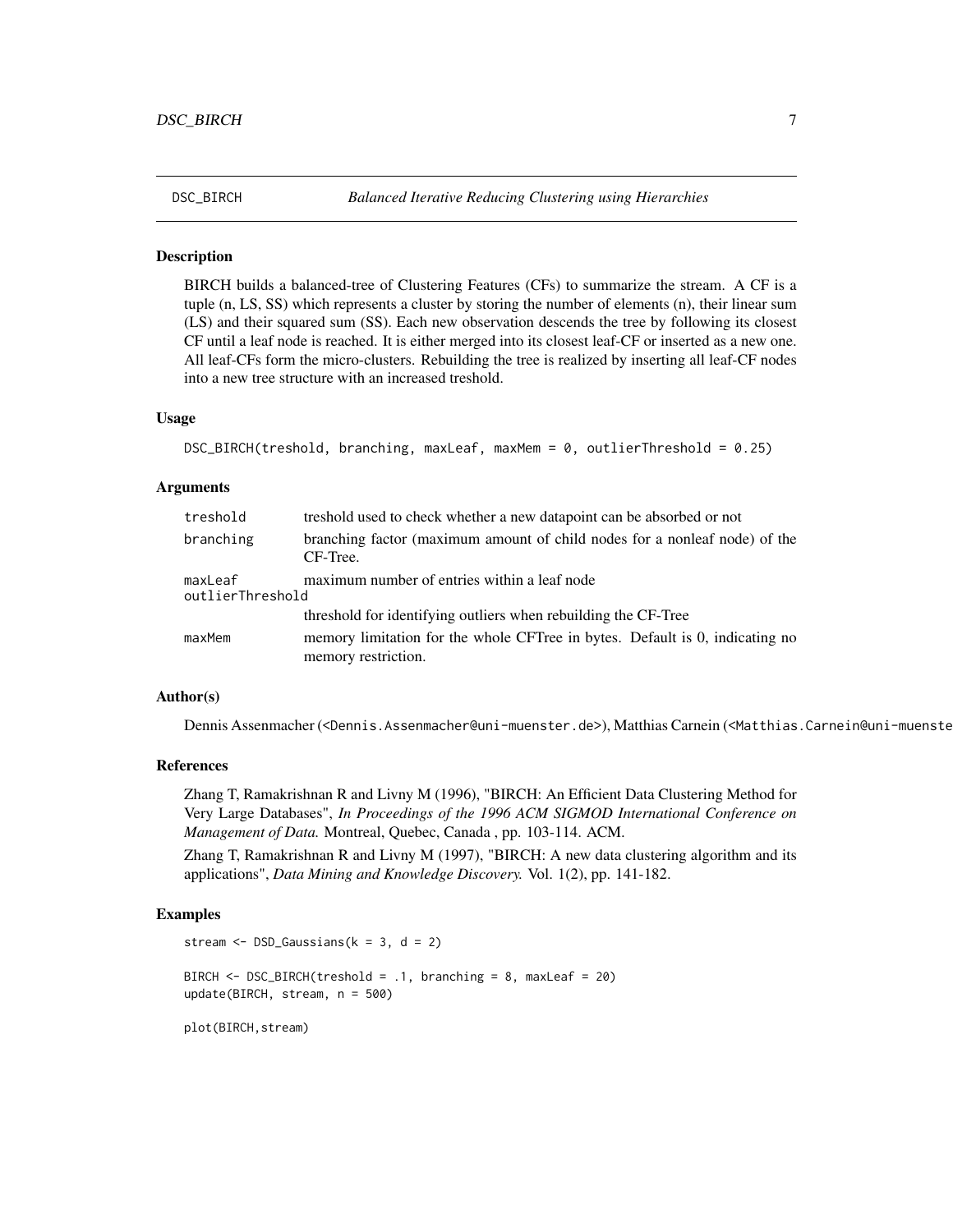<span id="page-7-0"></span>

Implements the DBSCAN algorithm for reclustering micro-clusterings.

# Usage

DSC\_DBSCAN(eps, MinPts = 5, weighted = TRUE, description=NULL)

# Arguments

| eps         | radius of the eps-neighborhood.                                    |
|-------------|--------------------------------------------------------------------|
| MinPts      | minimum number of points required in the eps-neighborhood.         |
| weighted    | logical indicating if a weighted version of DBSCAN should be used. |
| description | optional character string to describe the clustering method.       |

# Details

DBSCAN is a weighted extended version of the implementation in fpc where each micro-cluster center considered a pseudo point. For weighting we use in the MinPts comparison the sum of weights of the micro-cluster instead of the number.

DBSCAN first finds core points based on the number of other points in its eps-neighborhood. Then core points are joined into clusters using reachability (overlapping eps-neighborhoods).

Note that this clustering cannot be updated iteratively and every time it is used for (re)clustering, the old clustering is deleted.

# Value

An object of class DSC\_DBSCAN (a subclass of DSC, DSC\_R, DSC\_Macro).

#### Author(s)

Michael Hahsler

#### References

Martin Ester, Hans-Peter Kriegel, Joerg Sander, Xiaowei Xu (1996). A density-based algorithm for discovering clusters in large spatial databases with noise. In Evangelos Simoudis, Jiawei Han, Usama M. Fayyad. *Proceedings of the Second International Conference on Knowledge Discovery and Data Mining (KDD-96).* AAAI Press. pp. 226-231.

#### See Also

[DSC](#page-3-1), [DSC\\_Macro](#page-19-1)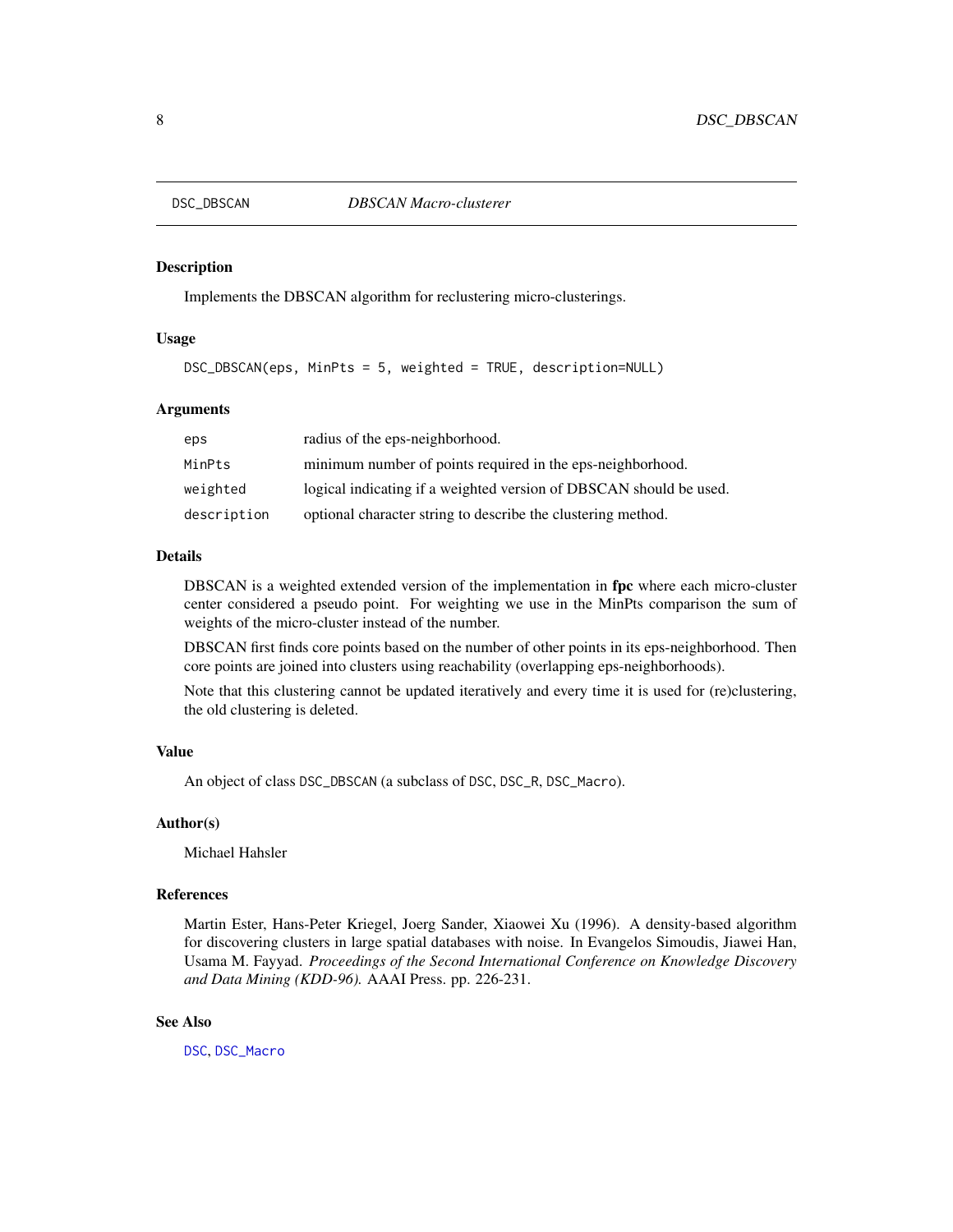# <span id="page-8-0"></span>DSC\_DBSTREAM 9

# Examples

```
# 3 clusters with 5% noise
stream <- DSD_Gaussians(k=3, d=2, noise=0.05)
# Use DBSCAN to recluster micro clusters (a sample)
sample <- DSC_Sample(k=100)
update(sample, stream, 500)
dbscan <- DSC_DBSCAN(eps = .05)
recluster(dbscan, sample)
plot(dbscan, stream, type="both")
# For comparison we can cluster some data with DBSCAN directly
# Note: DBSCAN is not suitable for data streams since it passes over the data
# several times.
dbscan <- DSC_DBSCAN(eps = .05)
update(dbscan, stream, 500)
plot(dbscan, stream)
```
DSC\_DBSTREAM *DBSTREAM clustering algorithm*

# Description

Implements a simple density-based stream clustering algorithm that assigns data points to microclusters with a given radius and implements shared-density-based reclustering.

#### Usage

```
DSC_DBSTREAM(r, lambda = 0.001, gaptime = 1000L,Cm = 3, metric = "Euclidean", shared_density = FALSE,
  alpha=0.1, k=0, minweight = 0)
get_shared_density(x, use_alpha = TRUE)
change_alpha(x, alpha)
get_cluster_assignments(x)
```
# Arguments

| r             | The radius of micro-clusters.                                                                                                                                                                                                            |
|---------------|------------------------------------------------------------------------------------------------------------------------------------------------------------------------------------------------------------------------------------------|
| lambda        | The lambda used in the fading function.                                                                                                                                                                                                  |
| gaptime       | weak micro-clusters (and weak shared density entries) are removed every gaptime<br>points.                                                                                                                                               |
| $\mathsf{Cm}$ | minimum weight for a micro-cluster.                                                                                                                                                                                                      |
| metric        | metric used to calculate distances.                                                                                                                                                                                                      |
|               | shared_density Record shared density information. If set to TRUE then shared density is used for<br>reclustering, otherwise reachability is used (overlapping clusters with less than<br>$r*(1-alpha)$ distance are clustered together). |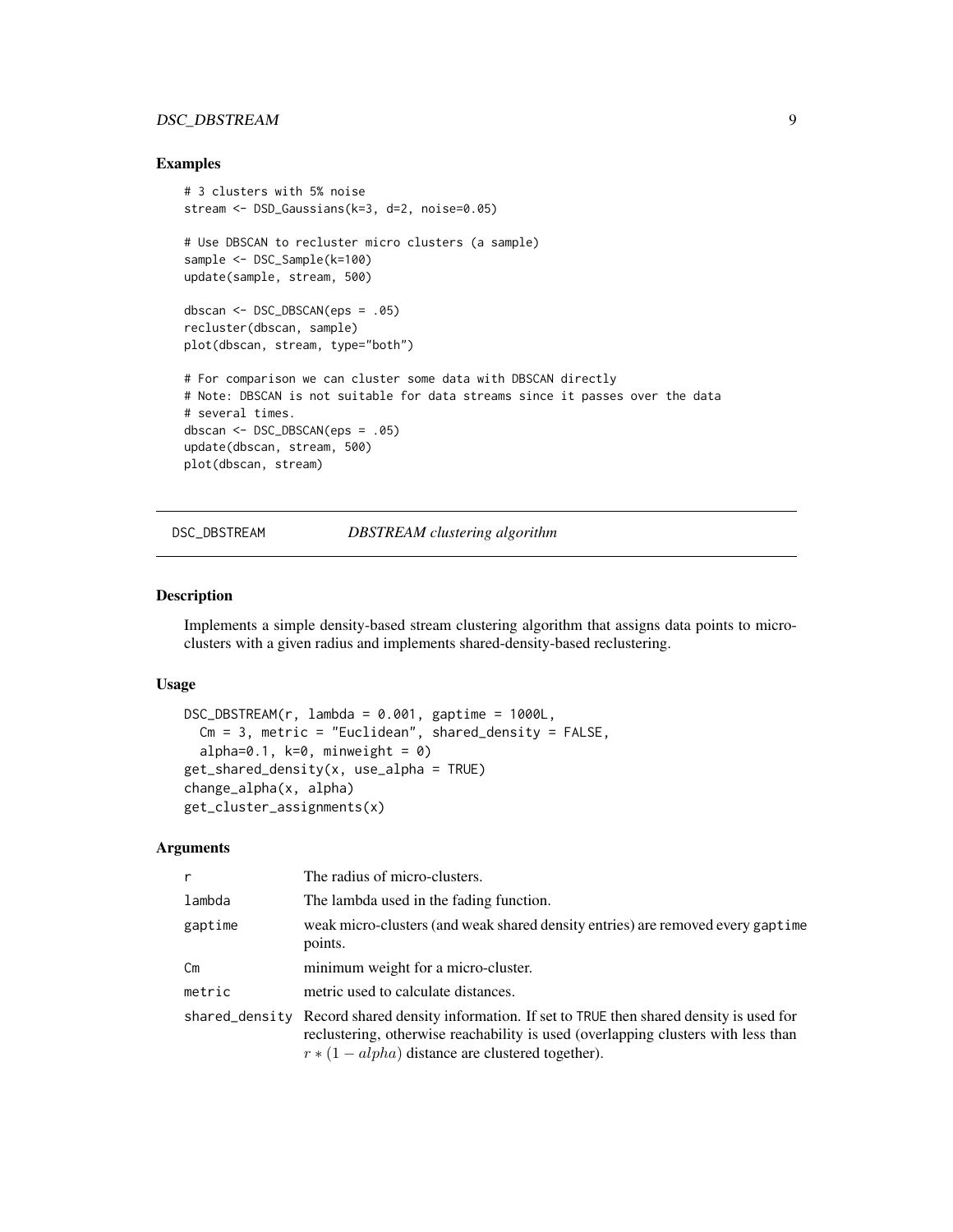| k            | The number of macro clusters to be returned if macro is true.                                                                                                                                                  |
|--------------|----------------------------------------------------------------------------------------------------------------------------------------------------------------------------------------------------------------|
| alpha        | For shared density: The minimum proportion of shared points between to clus-<br>ters to warrant combining them (a suitable value for 2D data is .3). For reacha-<br>bility clustering it is a distance factor. |
| minweight    | The proportion of the total weight a macro-cluster needs to have not to be noise<br>(between $0$ and $1$ ).                                                                                                    |
| $\mathsf{x}$ | A DSC_DBSTREAM object to get the shared density information from.                                                                                                                                              |
| use_alpha    | only return shared density if it exceeds alpha.                                                                                                                                                                |

# Details

The DBSTREAM algorithm checks for each new data point in the incoming stream, if it is below the threshold value of dissimilarity value of any existing micro-clusters, and if so, merges the point with the micro-cluster. Otherwise, a new micro-cluster is created to accommodate the new data point.

Although DSC\_DBSTREAM is a micro clustering algorithm, macro clusters and weights are available.

get\_cluster\_assignments() can be used to extract the MC assignment for each data point clustered during the last update operation (note: update needs to be called with assignments = TRUE and the block size needs to be large enough). The function returns the MC index (in the current set of MCs obtained with, e.g., get\_centers()) and as an attribute the permanent MC ids.

plot() for DSC\_DBSTREAM has two extra logical parameters called assignment and shared\_density which show the assignment area and the shared density graph, respectively.

#### Value

An object of class DSC\_DBSTREAM (subclass of DSC, DSC\_R, DSC\_Micro).

# Author(s)

Michael Hahsler and Matthew Bolanos

# References

Michael Hahsler and Matthew Bolanos. Clustering data streams based on shared density between micro-clusters. *IEEE Transactions on Knowledge and Data Engineering,* 28(6):1449–1461, June 2016

#### See Also

[DSC](#page-3-1), [DSC\\_Micro](#page-20-1)

```
set.seed(0)
stream <- DSD_Gaussians(k = 3, noise = 0.05)
```

```
# create clusterer with r = 0.05
```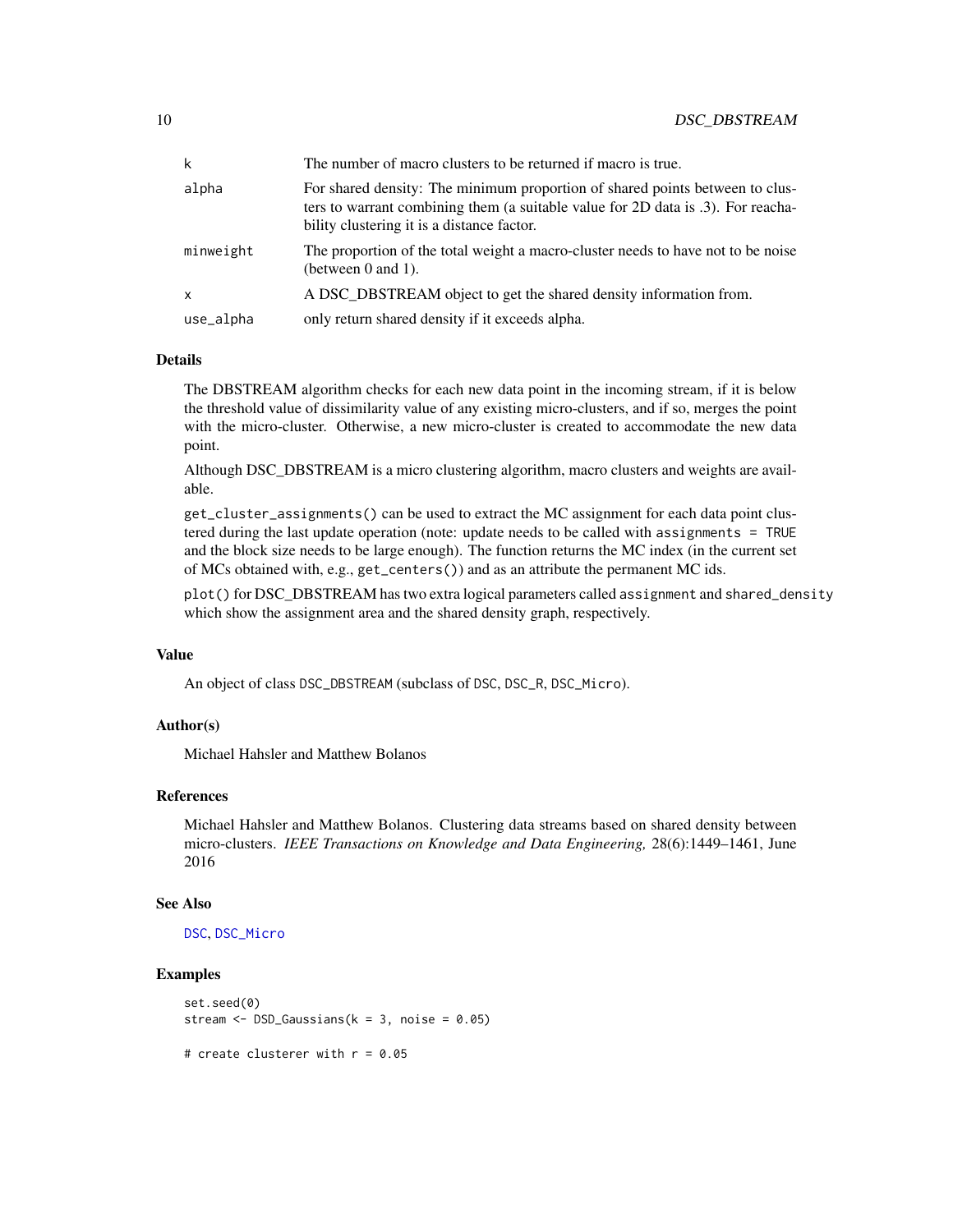# DSC\_DBSTREAM 11

```
dbstream <- DSC_DBSTREAM(r = .05)
update(dbstream, stream, 1000)
dbstream
# check micro-clusters
nclusters(dbstream)
head(get_centers(dbstream))
plot(dbstream, stream)
# plot macro-clusters
plot(dbstream, stream, type = "both")
# plot micro-clusters with assignment area
plot(dbstream, stream, type = "both", assignment = TRUE)
# DBSTREAM with shared density
dbstream <- DSC_DBSTREAM(r = .05, shared_density = TRUE, Cm=5)
update(dbstream, stream, 1000)
dbstream
plot(dbstream, stream, type = "both")
# plot the shared density graph (several options)
plot(dbstream, stream, type = "both", shared_density = TRUE)
plot(dbstream, stream, type = "micro", shared_density = TRUE)
plot(dbstream, stream, type = "micro", shared_density = TRUE, assignment = TRUE)
plot(dbstream, stream, type = "none", shared_density = TRUE, assignment = TRUE)
# see how micro and macro-clusters relate
# each microcluster has an entry with the macro-cluster id
# Note: unassigned micro-clusters (noise) have an NA
microToMacro(dbstream)
# do some evaluation
evaluate(dbstream, stream, measure="purity")
evaluate(dbstream, stream, measure="cRand", type="macro")
# use DBSTREAM for conventional clustering (with assignments = TRUE so we can
# later retrieve the cluster assignments for each point)
data("iris")
dbstream <- DSC_DBSTREAM(r = 1)
update(dbstream, iris[,-5], assignments = TRUE)
dbstream
cl <- get_cluster_assignments(dbstream)
c<sub>1</sub># micro-clusters
plot(iris[, -5], col = cl, pch = cl)# macro-clusters
plot(iris[,-5], col = microToMacro(dbstream, cl))
```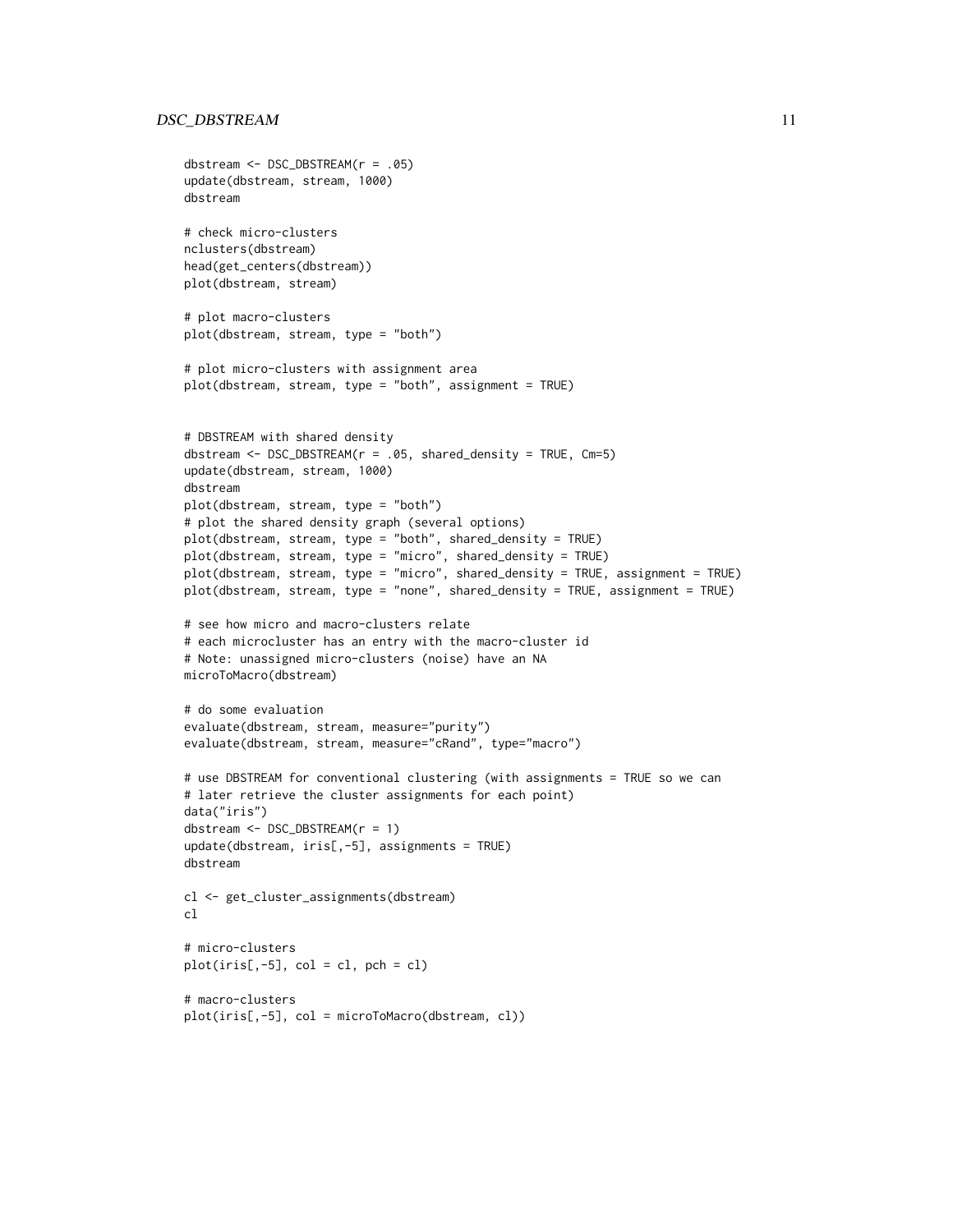<span id="page-11-0"></span>

Implements the D-Stream data stream clustering algorithm.

# Usage

```
DSC_DStream(gridsize, lambda = 1e-3, gaptime=1000L,
 Cm=3, Cl=.8, attraction=FALSE, epsilon=.3, Cm2=Cm, k=NULL, N = 0)
get_attraction(x, relative=FALSE, grid_type = "dense", dist=FALSE)
```
# Arguments

| gridsize      | Size of grid cells.                                                                                                                                                                                                                                                                                                                                                                                                                           |
|---------------|-----------------------------------------------------------------------------------------------------------------------------------------------------------------------------------------------------------------------------------------------------------------------------------------------------------------------------------------------------------------------------------------------------------------------------------------------|
| lambda        | Fading constant used function to calculate the decay factor $2^-$ lambda. (Note:<br>in the paper the authors use lamba to denote the decay factor and not the fading<br>constant!)                                                                                                                                                                                                                                                            |
| gaptime       | sporadic grids are removed every gaptime number of points.                                                                                                                                                                                                                                                                                                                                                                                    |
| $\mathsf{Cm}$ | density threshold used to detect dense grids as a proportion of the average ex-<br>pected density ( $Cm > 1$ ). The average density is given by the total weight of the<br>clustering over $N$ , the number of grid cells.                                                                                                                                                                                                                    |
| C1            | density threshold to detect sporadic grids $(0 > Cl > Cm)$ . Transitional grids have<br>a density between Cl and Cm.                                                                                                                                                                                                                                                                                                                          |
| attraction    | compute and store information about the attraction between adjacent grids. If<br>TRUE then attraction is used to create macro-clusters, otherwise macro-clusters<br>are created by merging adjacent dense grids.                                                                                                                                                                                                                              |
| epsilon       | overlap parameter for attraction as a proportion of gridsize.                                                                                                                                                                                                                                                                                                                                                                                 |
| Cm2           | threshold on attraction to join two dense grid cells (as a proportion on the aver-<br>age expected attraction). In the original algorithm Cm2 is equal to Cm.                                                                                                                                                                                                                                                                                 |
| k             | alternative to Cm2 (not in the original algorithm). Create k clusters based on<br>attraction. In case of more than k unconnected components, closer groups of<br>MCs are joined.                                                                                                                                                                                                                                                              |
| N             | Fix the number of grid cells used for the calculation of the density thresholds<br>with Cl and Cm. If $N$ is not given $(0)$ then the algorithm tries to determine $N$<br>from the data. Note that this means that N potentially increases over time and<br>outliers might produce an extremely large value which will lead to a sudden<br>creation of too many dense micro-clusters. The original paper assumed that N<br>is known a priori. |
| X             | DSC_DStream object to get attraction values from.                                                                                                                                                                                                                                                                                                                                                                                             |
| relative      | calculates relative attraction (normalized by the cluster weight).                                                                                                                                                                                                                                                                                                                                                                            |
| grid_type     | the attraction between what grid types should be returned?                                                                                                                                                                                                                                                                                                                                                                                    |
| dist          | make attraction symmetric and transform into a distance.                                                                                                                                                                                                                                                                                                                                                                                      |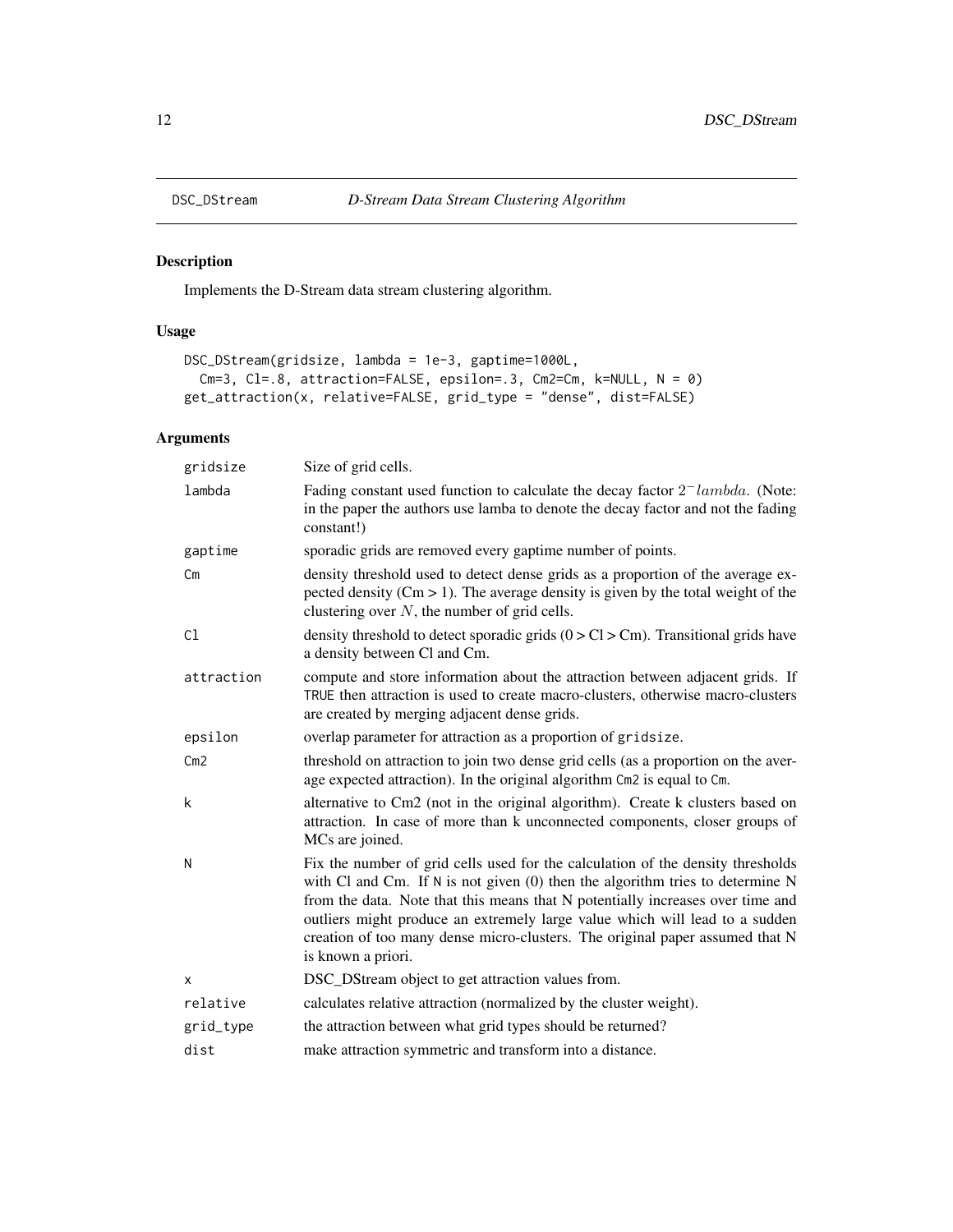# Details

D-Stream creates an equally spaced grid and estimates the density in each grid cell using the count of points falling in the cells. Grid cells are classified based on density into dense, transitional and sporadic cells. The density is faded after every new point by a factor of  $2^{-lambda}$ . Every gaptime number of points sporadic grid cells are removed.

For reclustering D-Stream (2007 version) merges adjacent dense grids to form macro-clusters and then assigns adjacent transitional grids to macro-clusters. This behavior is implemented as attraction=FALSE.

The 2009 version of the algorithm adds the concept of attraction between grids cells. If attraction=TRUE is used then the algorithm produces macro-clusters based on attraction between dense adjacent grids (uses Cm2 which in the original algorithm is equal to Cm).

For many functions (e.g., get\_centers(), plot()), D-Stream adds a parameter grid\_type with possible values of "dense", "transitional", "sparse", "all" and "used". This only returns the selected type of grid cells. "used" includes dense and adjacent transitional cells which are used in D-Stream for reclustering.

For plot D-Stream also provides extra parameters "grid" and "grid\_type" to show micro-clusters as grid cells (density represented by gray values).

Note that DSC\_DStream can at this point not be saved to disk using save() or saveRDS(). This functionality will be added later!

#### Value

An object of class DSC\_DStream (subclass of DSC, DSC\_R, DSC\_Micro).

#### Author(s)

Michael Hahsler

# References

Yixin Chen and Li Tu. 2007. Density-based clustering for real-time stream data. In *Proceedings of the 13th ACM SIGKDD International Conference on Knowledge Discovery and Data Mining (KDD '07).* ACM, New York, NY, USA, 133-142.

Li Tu and Yixin Chen. 2009. Stream data clustering based on grid density and attraction. *ACM Transactions on Knowledge Discovery from Data,* 3(3), Article 12 (July 2009), 27 pages.

# See Also

[DSC](#page-3-1), [DSC\\_Micro](#page-20-1)

```
stream <- DSD_BarsAndGaussians(noise=.05)
plot(stream)
```

```
# we set Cm=.8 to pick up the lower density clusters
dstream1 <- DSC_DStream(gridsize=1, Cm=1.5)
update(dstream1, stream, 1000)
dstream1
```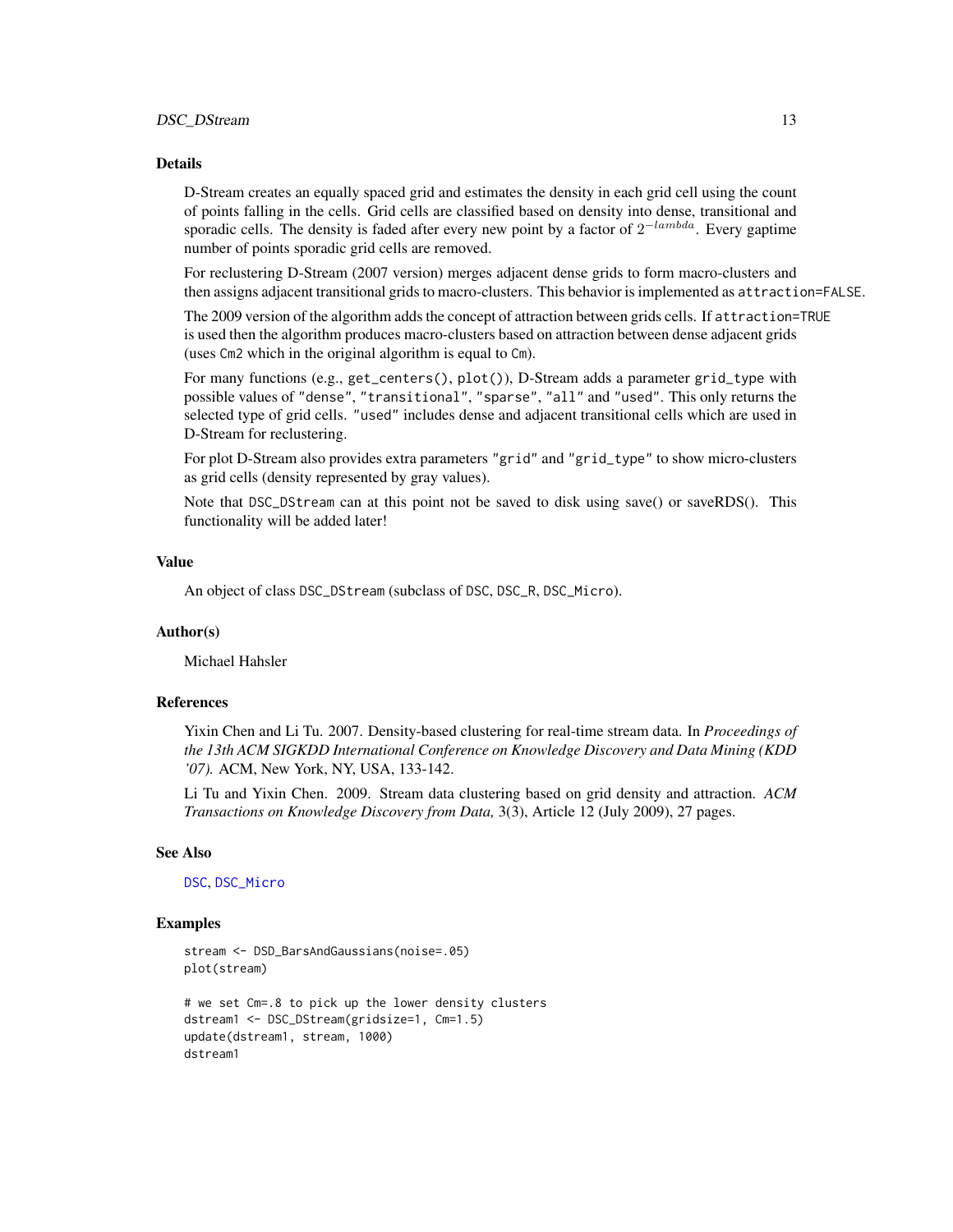```
# micro-clusters (these are "used" grid cells)
nclusters(dstream1)
head(get_centers(dstream1))
# plot (DStream provides additional grid visualization)
plot(dstream1, stream)
plot(dstream1, stream, grid=TRUE)
# look only at dense grids
nclusters(dstream1, grid_type="dense")
plot(dstream1, stream, grid=TRUE, grid_type="dense")
# look at transitional and sparse cells
plot(dstream1, stream, grid=TRUE, grid_type="transitional")
plot(dstream1, stream, grid=TRUE, grid_type="sparse")
### Macro-clusters
# standard D-Stream uses reachability
nclusters(dstream1, type="macro")
get_centers(dstream1, type="macro")
plot(dstream1, stream, type="both", grid=TRUE)
evaluate(dstream1, stream, measure="crand", type="macro")
# use attraction for reclustering
dstream2 <- DSC_DStream(gridsize=1, attraction=TRUE, Cm=1.5)
update(dstream2, stream, 1000)
dstream2
plot(dstream2, stream, type="both", grid=TRUE)
evaluate(dstream2, stream, measure="crand", type="macro")
```
DSC\_EA *Evolutionary Algorithm*

# Description

Reclustering using an evolutionary algorithm. This approach was designed for evoStream but can also be used for other micro-clustering algorithms. The evolutionary algorithm uses existing clustering solutions and creates small variations of them by combining and randomly modfiying them. The modified solutions can yield better partitions and thus can improve the clustering over time. The evolutionary algorithm is incremental, which allows to improve existing macro-clusters instead of recomputing them every time.

# Usage

```
DSC_EA(k, generations = 2000, crossoverRate = 0.8,
 mutationRate = 0.001, populationSize = 100)
```
<span id="page-13-0"></span>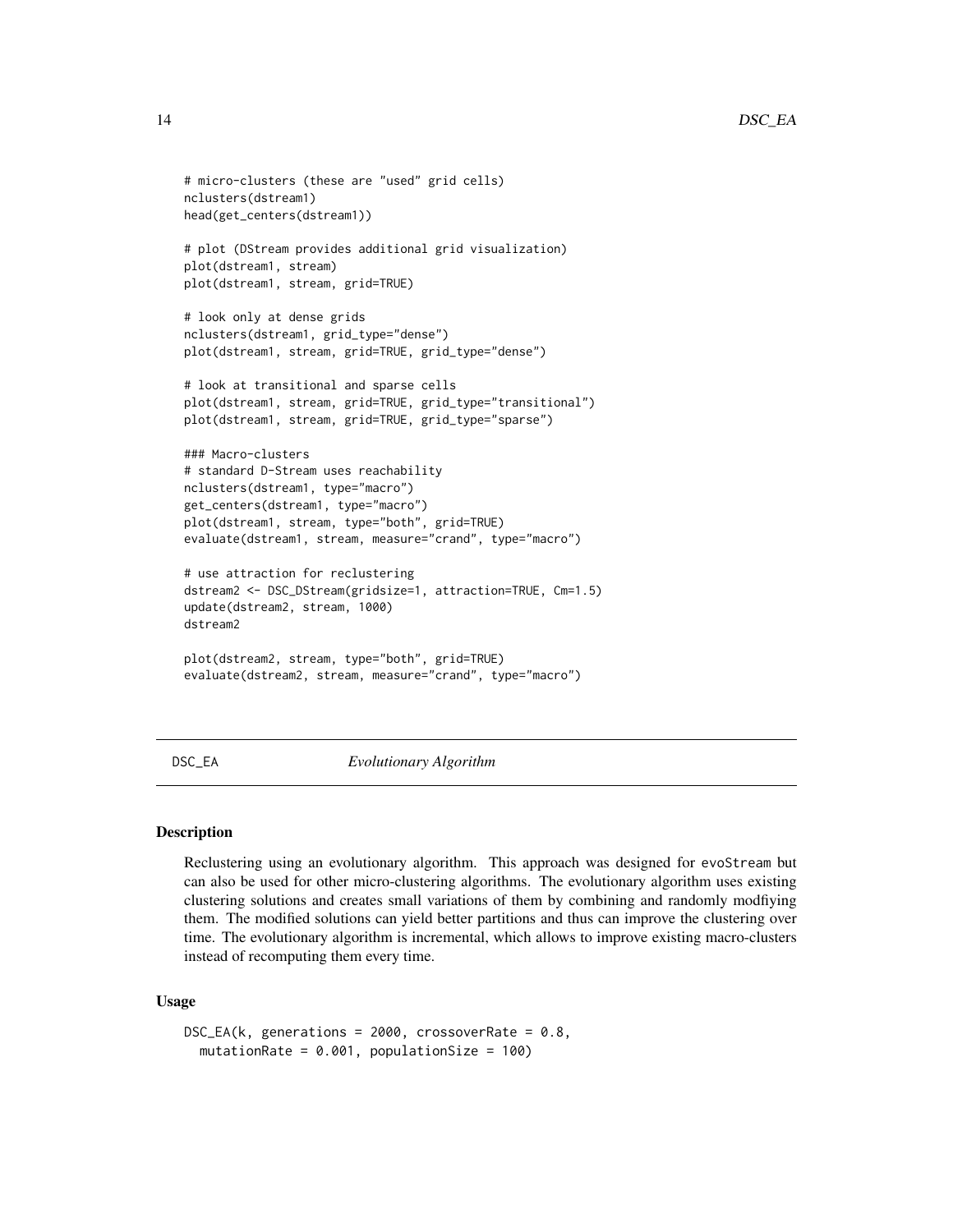#### $DSC\_EA$  15

# Arguments

| k             | number of macro-clusters                                                      |
|---------------|-------------------------------------------------------------------------------|
| generations   | number of EA generations performed during reclustering                        |
| crossoverRate | cross-over rate for the evolutionary algorithm                                |
| mutationRate  | mutation rate for the evolutionary algorithm                                  |
|               | population Size number of solutions that the evolutionary algorithm maintains |

#### Author(s)

Matthias Carnein <Matthias.Carnein@uni-muenster.de>

# References

Carnein M. and Trautmann H. (2018), "evoStream - Evolutionary Stream Clustering Utilizing Idle Times", Big Data Research.

```
stream \leq DSD_Memory(DSD_Gaussians(k = 3, d = 2), 1000)
## online algorithm
dbstream <- DSC_DBSTREAM(r=0.1)
## offline algorithm
EA <- DSC_EA(k=3, generations=1000)
## create pipeline and insert observations
two <- DSC_TwoStage(dbstream, EA)
update(two, stream, n=1000)
## plot resut
reset_stream(stream)
plot(two, stream, type="both")
## if we have time, evaluate additional generations. This can be
## called at any time, also between observations.
two$macro_dsc$RObj$recluster(2000)
## plot improved result
reset_stream(stream)
plot(two, stream, type="both")
## alternatively: do not create twostage but apply directly
reset_stream(stream)
update(dbstream, stream, n = 1000)
recluster(EA, dbstream)
reset_stream(stream)
plot(EA, stream)
```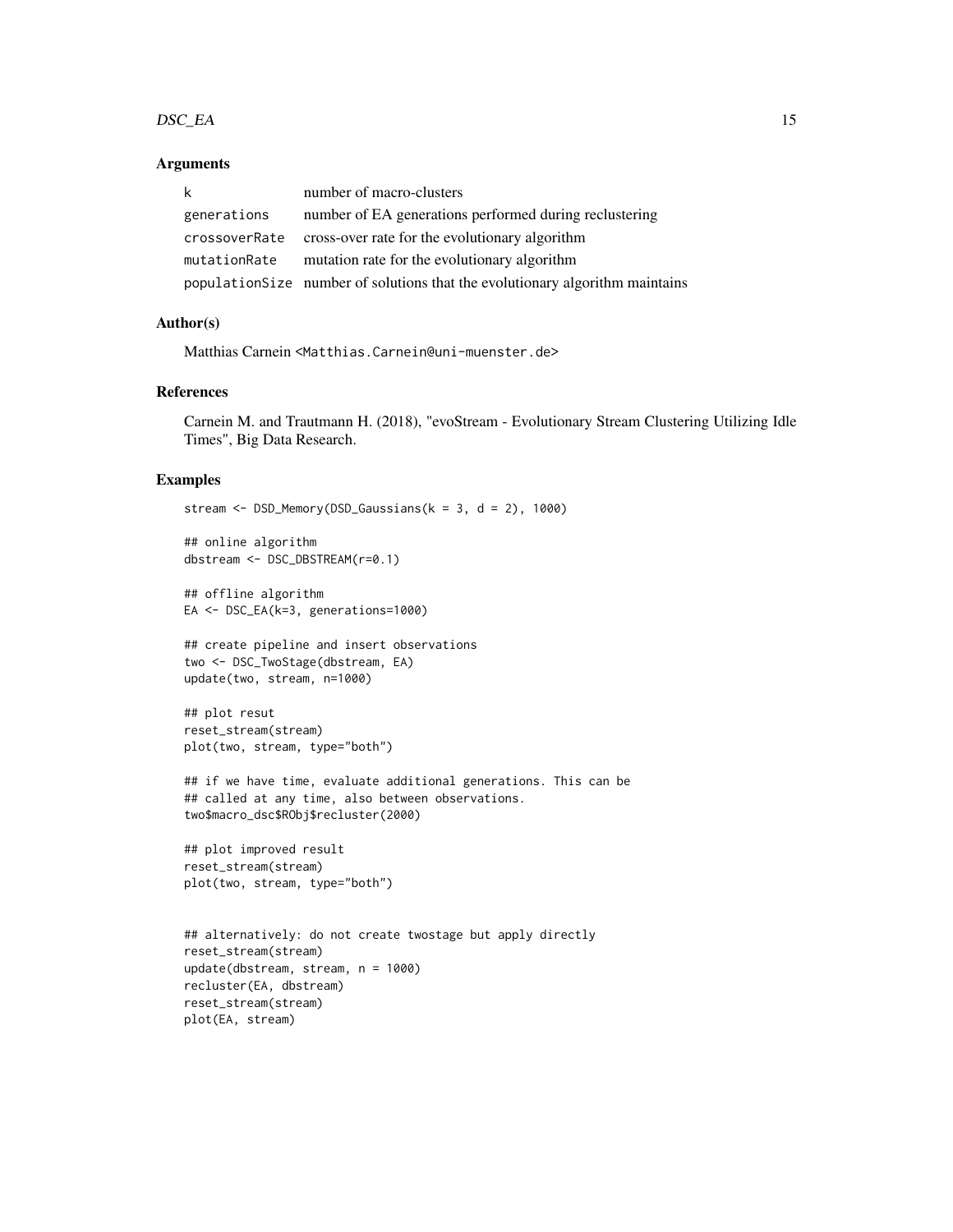Stream clustering algorithm based on evolutionary optimization. The online component uses a simplified version of DBSTREAM to generate micro-clusters. The micro-clusters are then incrementally reclustered using an evloutionary algorithm. Evolutionary algorithms create slight variations by combining and randomly modifying existing solutions. By iteratively selecting better solutions, an evolutionary pressure is created which improves the clustering over time. Since the evolutionary algorithm is incremental, it is possible to apply it between observations, e.g. in the idle time of the stream. Whenever there is idle time, we can call the recluster function of the reference class to improve the macro-clusters (see example). The evolutionary algorithm can also be applied as a traditional reclustering step, or a combination of both. In addition, this implementation also allows to evaluate a fixed number of generations after each observation.

# Usage

```
DSC_evoStream(r, lambda = 0.001, tgap = 100, k = 2,
  crossoverRate = 0.8, mutationRate = 0.001, populationSize = 100,
  initializeAfter = 2 * k, incrementalGenerations = 1,
  reclusterGenerations = 1000)
```
#### Arguments

| r                      | radius threshold for micro-cluster assignment                                               |
|------------------------|---------------------------------------------------------------------------------------------|
| lambda                 | decay rate                                                                                  |
| tgap                   | time-interval between outlier detection and clean-up                                        |
| k                      | number of macro-clusters                                                                    |
| crossoverRate          | cross-over rate for the evolutionary algorithm                                              |
| mutationRate           | mutation rate for the evolutionary algorithm                                                |
|                        | population Size number of solutions that the evolutionary algorithm maintains               |
| initializeAfter        |                                                                                             |
|                        | number of micro-cluster required for the initialization of the evolutionary algo-<br>rithm. |
| incrementalGenerations |                                                                                             |
|                        | number of EA generations performed after each observation                                   |
| reclusterGenerations   |                                                                                             |
|                        | number of EA generations performed during reclustering                                      |

#### Author(s)

Matthias Carnein <Matthias.Carnein@uni-muenster.de>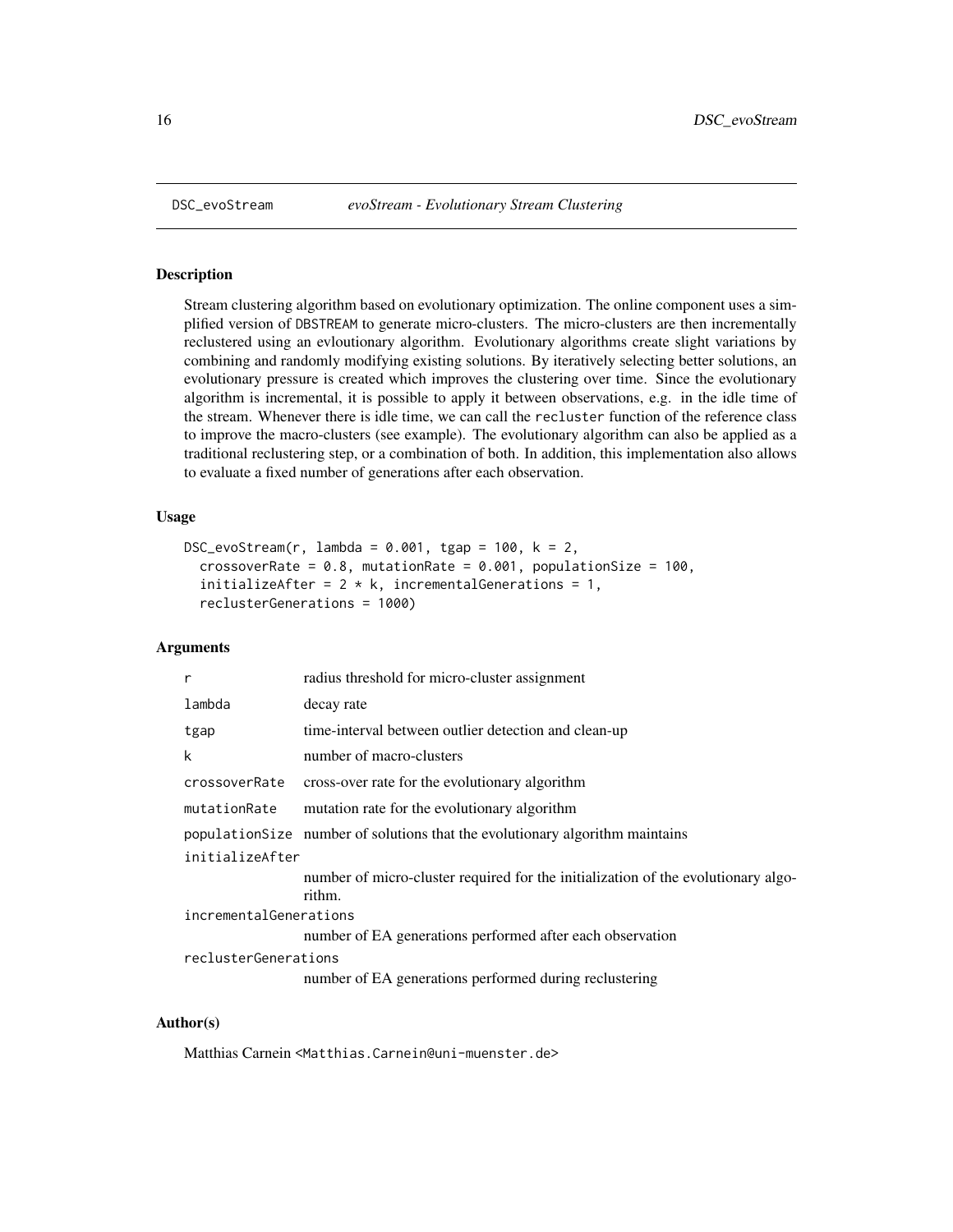# <span id="page-16-0"></span>References

Carnein M. and Trautmann H. (2018), "evoStream - Evolutionary Stream Clustering Utilizing Idle Times", Big Data Research.

# Examples

```
stream <- DSD_Memory(DSD_Gaussians(k = 3, d = 2), 500)
```

```
## init evoStream
evoStream <- DSC_evoStream(r=0.05, k=3, incrementalGenerations=1, reclusterGenerations=500)
## insert observations
update(evoStream, stream, n = 500)
## micro clusters
get_centers(evoStream, type="micro")
## micro weights
get_weights(evoStream, type="micro")
## macro clusters
get_centers(evoStream, type="macro")
## macro weights
get_weights(evoStream, type="macro")
## plot result
reset_stream(stream)
plot(evoStream, stream, type = "both")
## if we have time, evaluate additional generations.
## This can be called at any time, also between observations.
## by default, 1 generation is evaluated after each observation and
## 1000 generations during reclustering but we set it here to 500
evoStream$RObj$recluster(500)
## plot improved result
reset_stream(stream)
plot(evoStream, stream, type="both")
```

```
## get assignment of micro to macro clusters
microToMacro(evoStream)
```
DSC\_Hierarchical *Hierarchical Micro-Cluster Reclusterer*

#### Description

Implementation of hierarchical clustering to recluster a set of micro-clusters.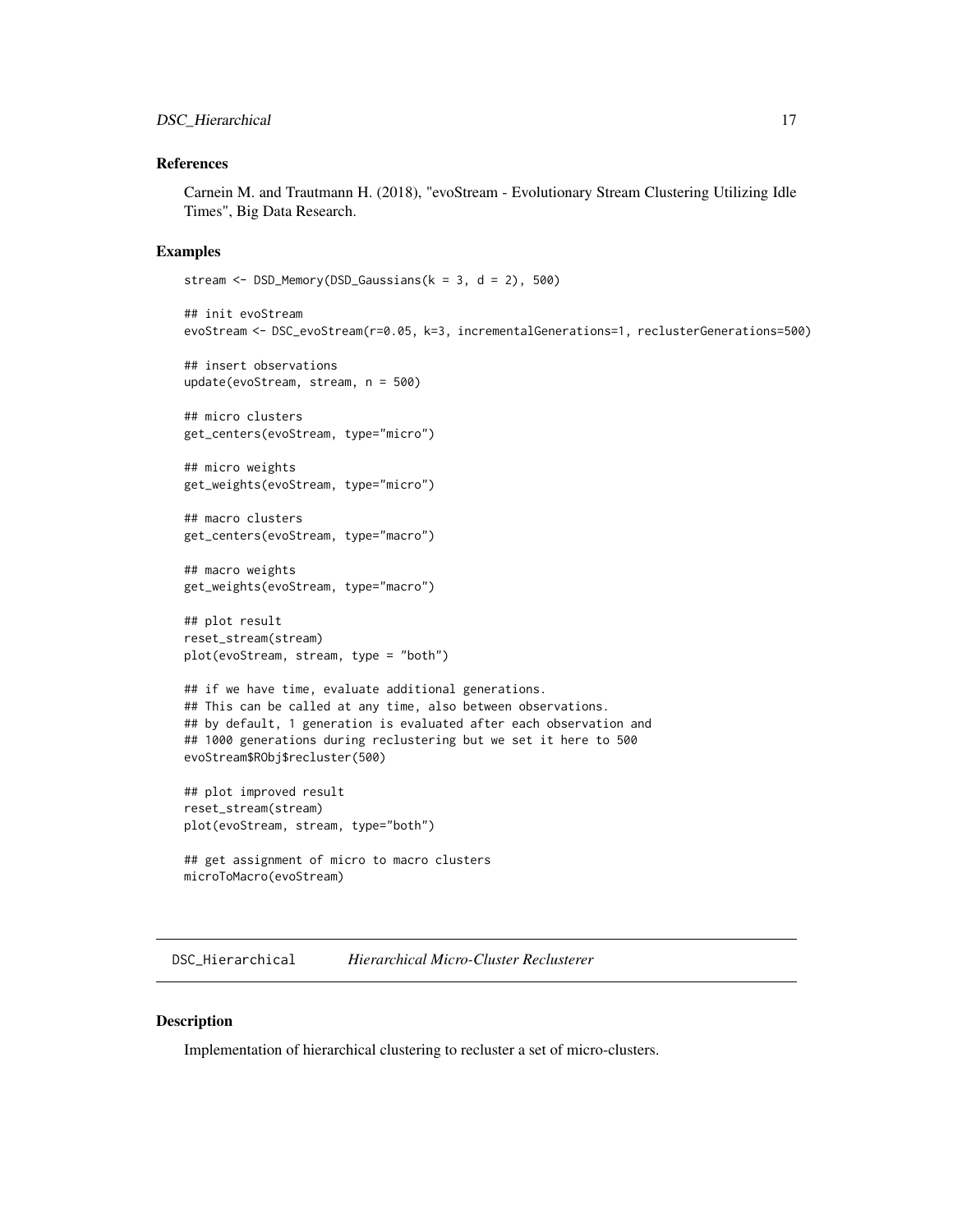# Usage

```
DSC_Hierarchical(k=NULL, h=NULL, method = "complete", min_weight=NULL,
  description=NULL)
```
#### Arguments

| k           | The number of desired clusters.                                                                                                                                                  |
|-------------|----------------------------------------------------------------------------------------------------------------------------------------------------------------------------------|
| h           | Height where to cut the dendrogram.                                                                                                                                              |
| method      | the agglomeration method to be used. This should be (an unambiguous abbrevi-<br>ation of) one of "ward", "single", "complete", "average", "mcquitty", "median"<br>or "centroid". |
| min_weight  | micro-clusters with a weight less than this will be ignored for reclustering.                                                                                                    |
| description | optional character string to describe the clustering method.                                                                                                                     |

# Details

Please refer to hclust for more details on the behavior of the algorithm.

Note that this clustering cannot be updated iteratively and every time it is used for (re)clustering, the old clustering is deleted.

#### Value

A list of class DSC, DSC\_R, DSC\_Macro, and DSC\_Hierarchical. The list contains the following items:

| description | The name of the algorithm in the DSC object. |
|-------------|----------------------------------------------|
| RObi        | The underlying R object.                     |

# Author(s)

Michael Hahsler

# See Also

[DSC](#page-3-1), [DSC\\_Macro](#page-19-1)

```
# Cassini dataset
stream <- DSD_mlbenchGenerator("cassini")
```

```
# Use hierarchical clustering to recluster micro-clusters
dbstream <- DSC_DBSTREAM(r=.05)
update(dbstream, stream, 500)
```

```
# reclustering using single-link and specifying k
hc <- DSC_Hierarchical(k=3, method="single")
recluster(hc, dbstream)
```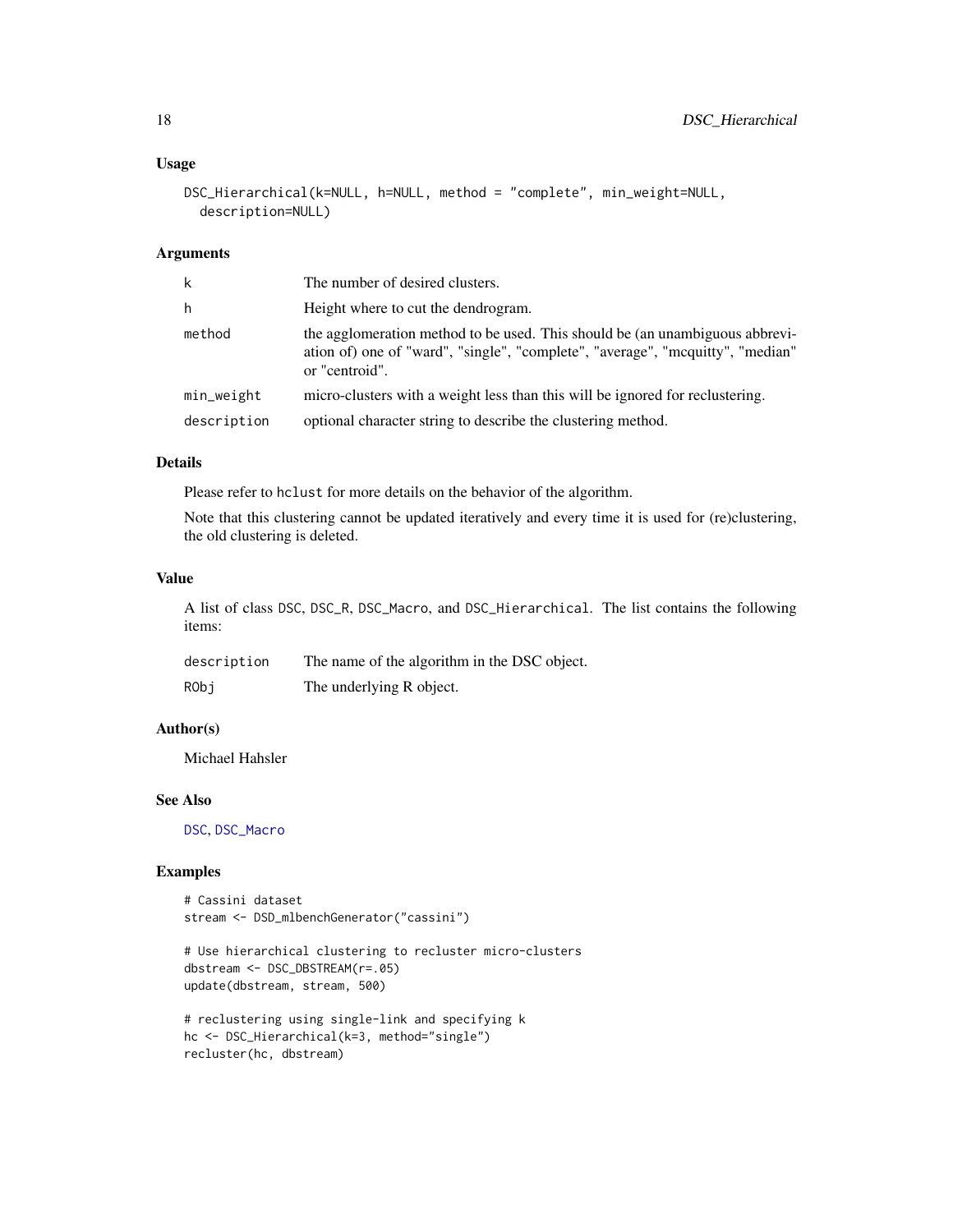# <span id="page-18-0"></span>DSC\_Kmeans 19

```
hc
plot(hc, stream, type="both")
# reclustering by specifying height
hc <- DSC_Hierarchical(h=.2, method="single")
recluster(hc, dbstream)
hc
plot(hc, stream, type="both")
# For comparison we use hierarchical clustering directly on the data
# Note: hierarchical clustering is not a data stream clustering algorithm!
hc <- DSC_Hierarchical(k=3, method="single")
update(hc, stream, 500)
plot(hc, stream)
```
DSC\_Kmeans *Kmeans Macro-clusterer*

# Description

Class implements the k-means algorithm for reclustering a set of micro-clusters.

#### Usage

```
DSC_Kmeans(k, weighted = TRUE, iter.max = 10, nstart = 1,
algorithm = c("Hartigan-Wong", "Lloyd", "Forgy", "MacQueen"),
 min_weight = NULL, description=NULL)
```
# Arguments

| k           | either the number of clusters, say k, or a set of initial (distinct) cluster centers.<br>If a number, a random set of (distinct) rows in x is chosen as the initial centers. |
|-------------|------------------------------------------------------------------------------------------------------------------------------------------------------------------------------|
| weighted    | use a weighted k-means (algorithm is ignored).                                                                                                                               |
| iter.max    | the maximum number of iterations allowed.                                                                                                                                    |
| nstart      | if centers is a number, how many random sets should be chosen?                                                                                                               |
| algorithm   | character: may be abbreviated.                                                                                                                                               |
| min_weight  | micro-clusters with a weight less than this will be ignored for reclustering.                                                                                                |
| description | optional character string to describe the clustering method.                                                                                                                 |

# Details

Please refer to function kmeans in stats for more details on the algorithm.

Note that this clustering cannot be updated iteratively and every time it is used for (re)clustering, the old clustering is deleted.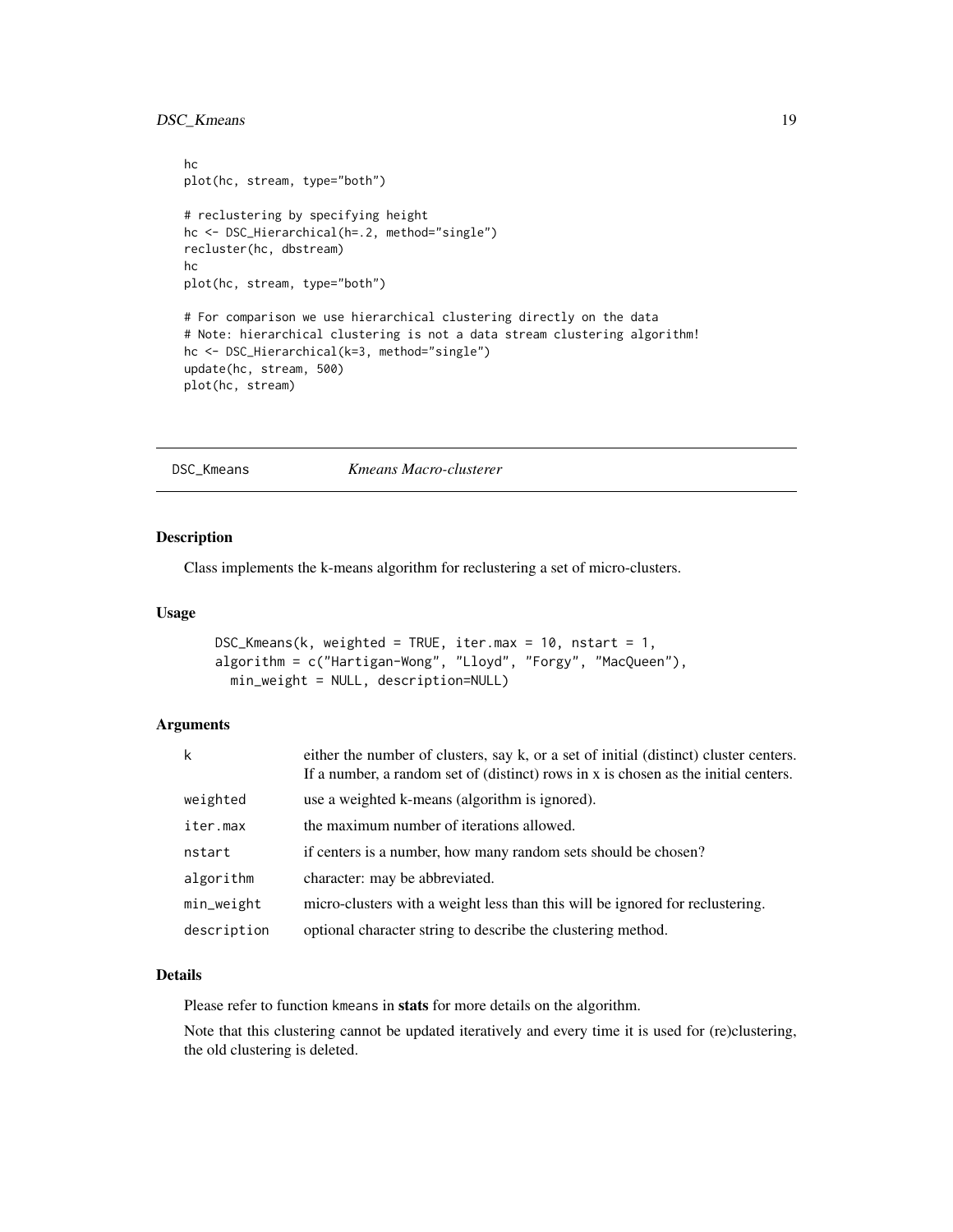<span id="page-19-0"></span>An object of class DSC\_Kmeans (subclass of DSC, DSC\_R, DSC\_Macro)

#### Author(s)

Michael Hahsler

# See Also

[DSC](#page-3-1), [DSC\\_Macro](#page-19-1)

# Examples

stream <- DSD\_Gaussians(k=3, noise=0)

```
# create micro-clusters via sampling
sample <- DSC_Sample(k=20)
update(sample, stream, 500)
sample
```

```
# recluster micro-clusters
kmeans <- DSC_Kmeans(k=3)
recluster(kmeans, sample)
plot(kmeans, stream, type="both")
```

```
# For comparison we use k-means directly to cluster data
# Note: k-means is not a data stream clustering algorithm
kmeans <- DSC_Kmeans(k=3)
update(kmeans, stream, 500)
plot(kmeans, stream)
```
DSC\_Marco *Abstract Class for Macro Clusterers*

#### <span id="page-19-1"></span>Description

Abstract class for all DSC Macro Clusterers.

### Details

DSC\_Macro cannot be instantiated. Calling DSC\_Macro() results in an error.

# Author(s)

Michael Hahsler

#### See Also

[DSC](#page-3-1)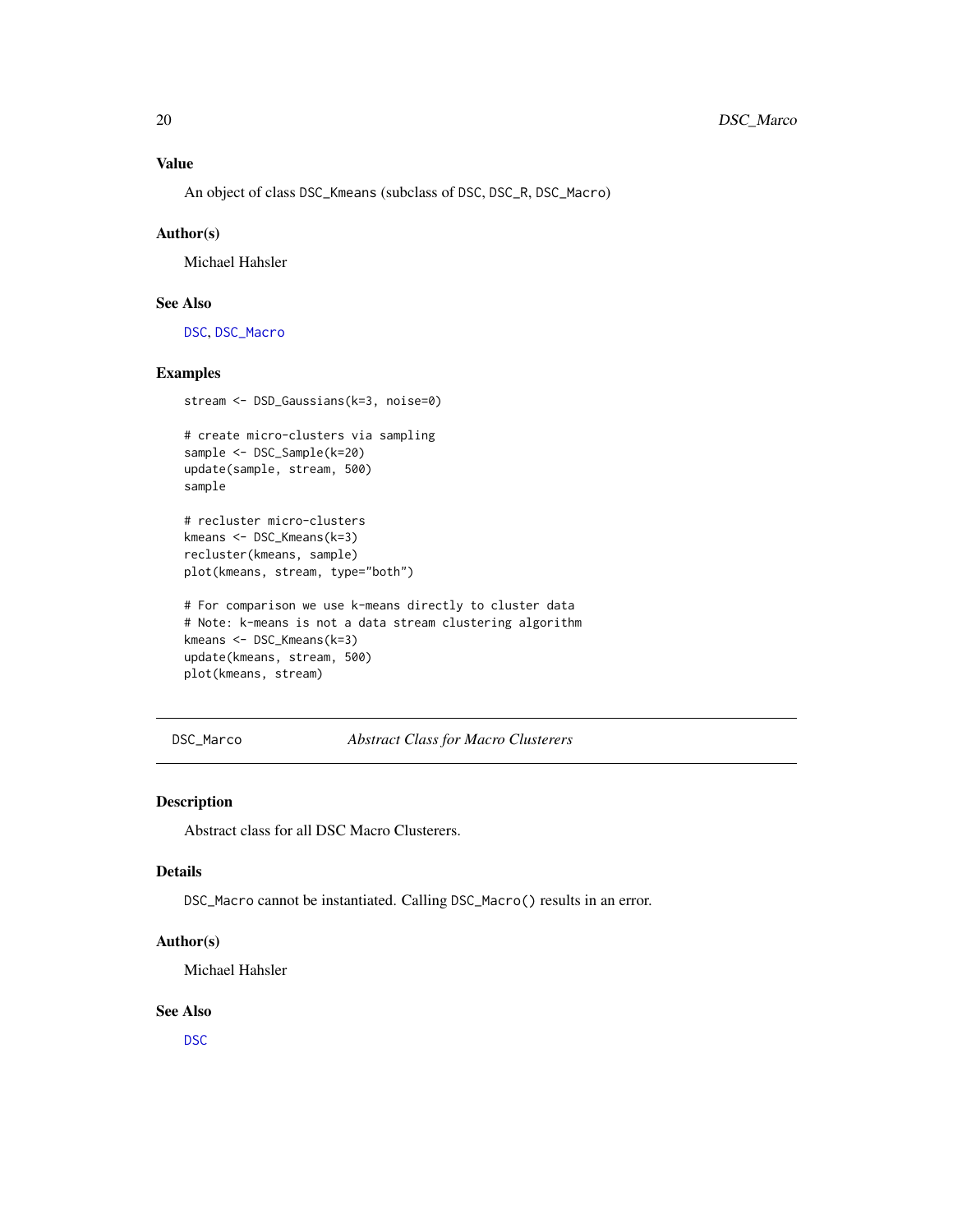<span id="page-20-1"></span><span id="page-20-0"></span>

Abstract class for all DSC Micro Clusterers.

#### Details

DSC\_Micro cannot be instantiated. Calling DSC\_Micro() results in an error.

# Author(s)

Michael Hahsler

# See Also

[DSC](#page-3-1)

DSC\_Reachability *Reachability Micro-Cluster Reclusterer*

#### Description

Implementation of reachability clustering (based on DBSCAN's concept of reachability) to recluster a set of micro-clusters. Two micro-clusters are directly reachable if they are within each other's epsilon-neighborhood (i.e., the distance between the centers is less then epsilon). Two microclusters are reachable if they are connected by a chain of pairwise directly reachable micro-clusters. All mutually reachable micro-clusters are put in the same cluster.

#### Usage

DSC\_Reachability(epsilon, min\_weight=NULL, description=NULL)

#### Arguments

| epsilon     | radius of the epsilon-neighborhood.                                           |
|-------------|-------------------------------------------------------------------------------|
| min_weight  | micro-clusters with a weight less than this will be ignored for reclustering. |
| description | optional character string to describe the clustering method.                  |

#### Details

Reachability uses internally DSC\_Hierarchical with single link.

Note that this clustering cannot be updated iteratively and every time it is used for (re)clustering, the old clustering is deleted.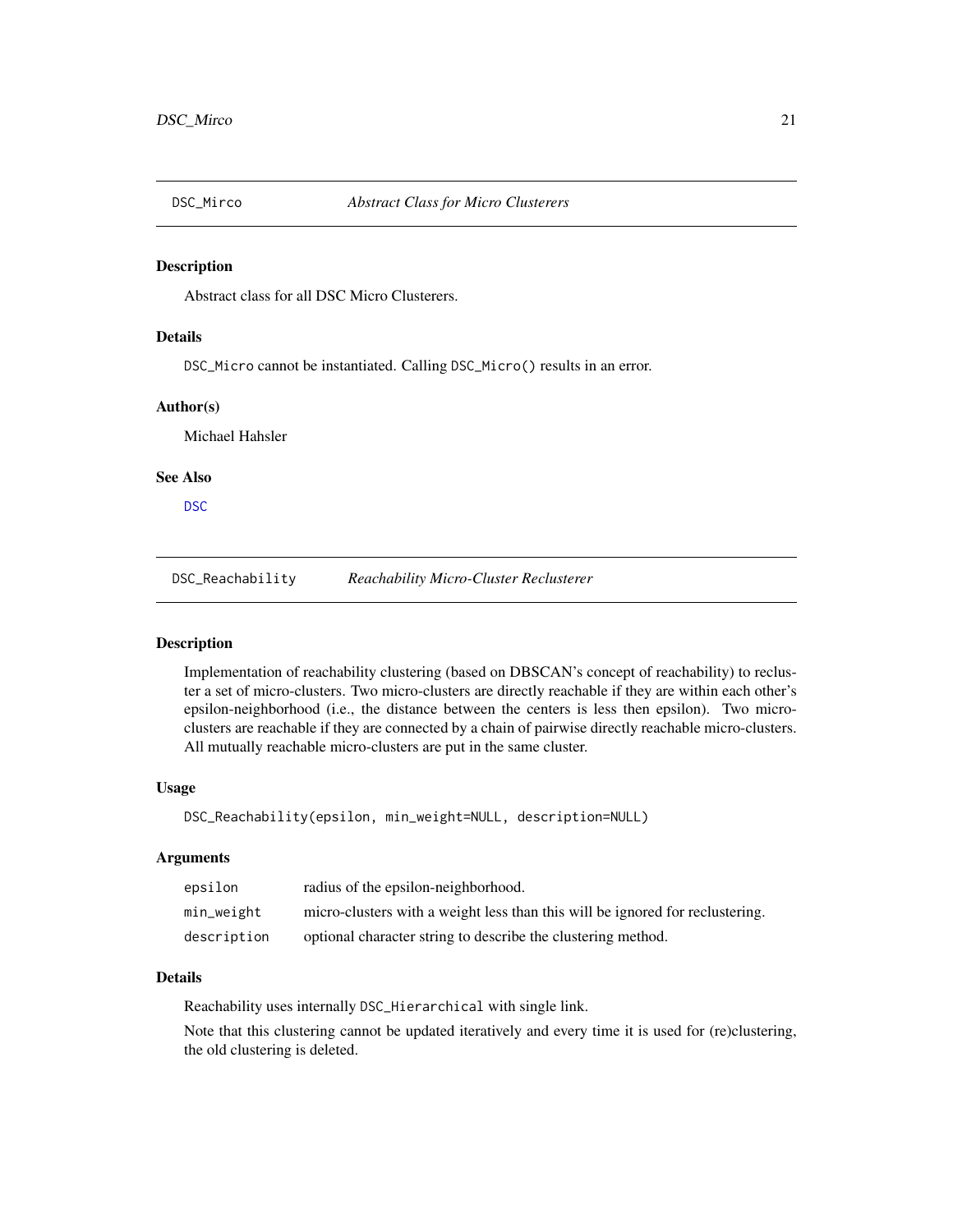#### Value

An object of class DSC\_Reachability. The object contains the following items:

| description | The name of the algorithm in the DSC object. |
|-------------|----------------------------------------------|
| RObi        | The underlying R object.                     |

#### Author(s)

Michael Hahsler

#### References

Martin Ester, Hans-Peter Kriegel, Joerg Sander, Xiaowei Xu (1996). A density-based algorithm for discovering clusters in large spatial databases with noise. In Evangelos Simoudis, Jiawei Han, Usama M. Fayyad. *Proceedings of the Second International Conference on Knowledge Discovery and Data Mining (KDD-96).* AAAI Press. pp. 226-231.

#### See Also

[DSC](#page-3-1), [DSC\\_Macro](#page-19-1)

```
stream <- DSD_mlbenchGenerator("cassini")
```

```
# Recluster micro-clusters from DSC_Sample with reachability
sample <- DSC_Sample(k = 200)
update(sample, stream, 1000)
```

```
reach <- DSC_Reachability(epsilon=0.3)
recluster(reach, sample)
```

```
plot(reach, stream, type="both")
```

```
# For comparison we using reachability clustering directly on data points
# Note: reachability is not a data stream clustering algorithm taking O(n^2)
# time and space.
reach <- DSC_Reachability(epsilon=0.2)
update(reach, stream, 500)
reach
plot(reach, stream)
```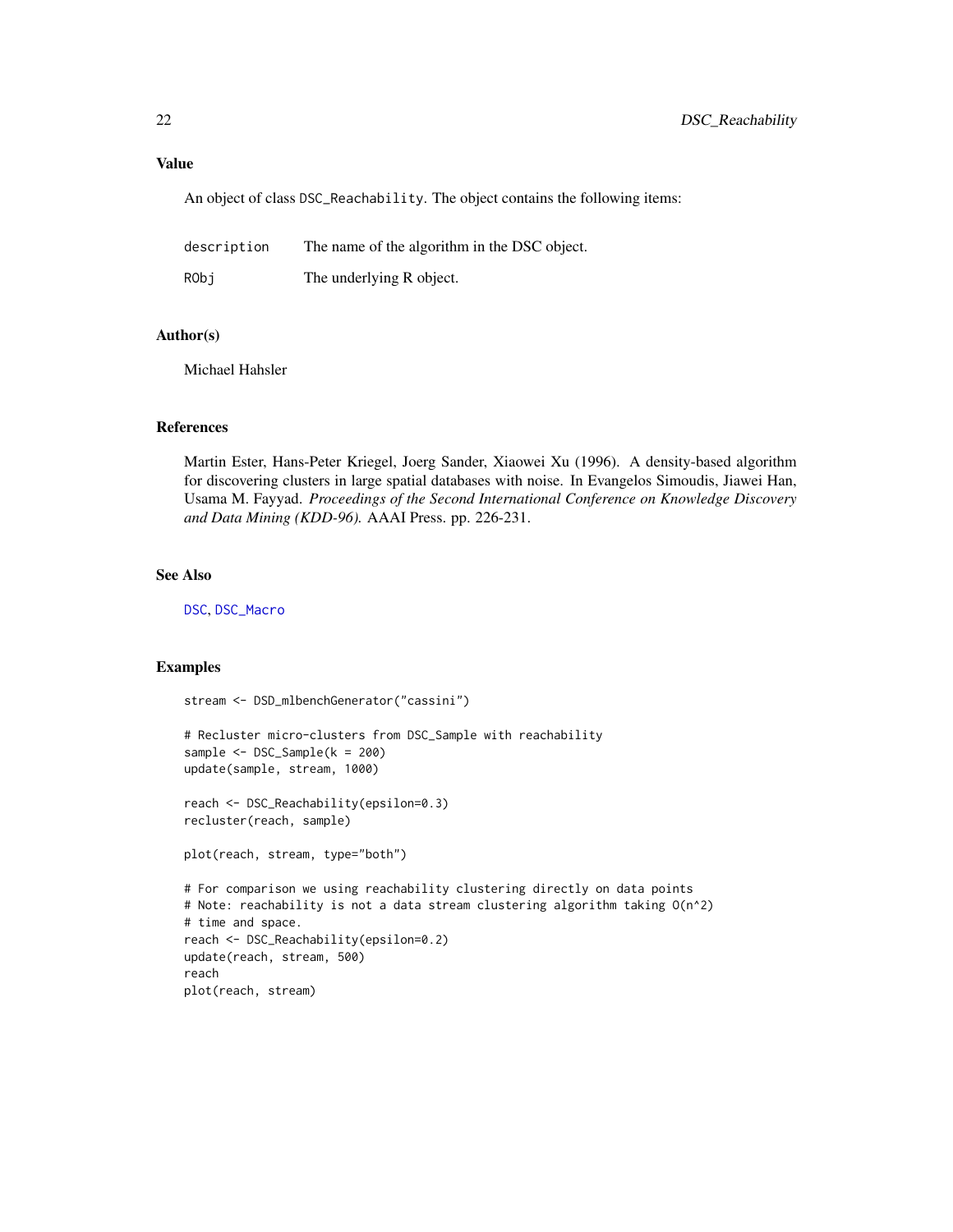<span id="page-22-0"></span>

Extracts a sample form a data stream using Reservoir Sampling. The sample is stored as a set of micro-clusters to be compatible with other data DSC stream clustering algorithms.

#### Usage

 $DSC\_Sample(k = 100, biased = FALSE)$ 

#### Arguments

|        | the number of points to be sampled from the stream.                             |
|--------|---------------------------------------------------------------------------------|
| biased | if FALSE then a regular (unbiased) reservoir sampling is used. If true then the |
|        | sample is biased towards keeping more recent data points (see Details section). |

# Details

If biased=FALSE then the reservoir sampling algorithm by McLeod and Bellhouse (1983) is used. This sampling makes sure that each data point has the same chance to be sampled. All sampled points will have a weight of 1. Note that this might not be ideal for an evolving stream since very old data points have the same chance to be in the sample as newer points.

If bias=TRUE then sampling prefers newer points using the modified reservoir sampling algorithm 2.1 by Aggarwal (2006). New points are always added. They replace a random point in thre reservoir with a probability of reservoir size over k. This an exponential bias function of  $2^{-lambda}$ with  $lambda = 1/k$ .

#### Value

An object of class DSC\_Sample (subclass of DSC, DSC\_R, DSC\_Micro).

#### Author(s)

Michael Hahsler

#### References

Vitter, J. S. (1985): Random sampling with a reservoir. *ACM Transactions on Mathematical Software,* 11(1), 37-57.

McLeod, A.I., Bellhouse, D.R. (1983): A Convenient Algorithm for Drawing a Simple Random Sample. *Applied Statistics,* 32(2), 182-184.

Aggarwal C. (2006) On Biased Reservoir Sampling in the Presence of Stream Evolution. *International Conference on Very Large Databases (VLDB'06).* 607-618.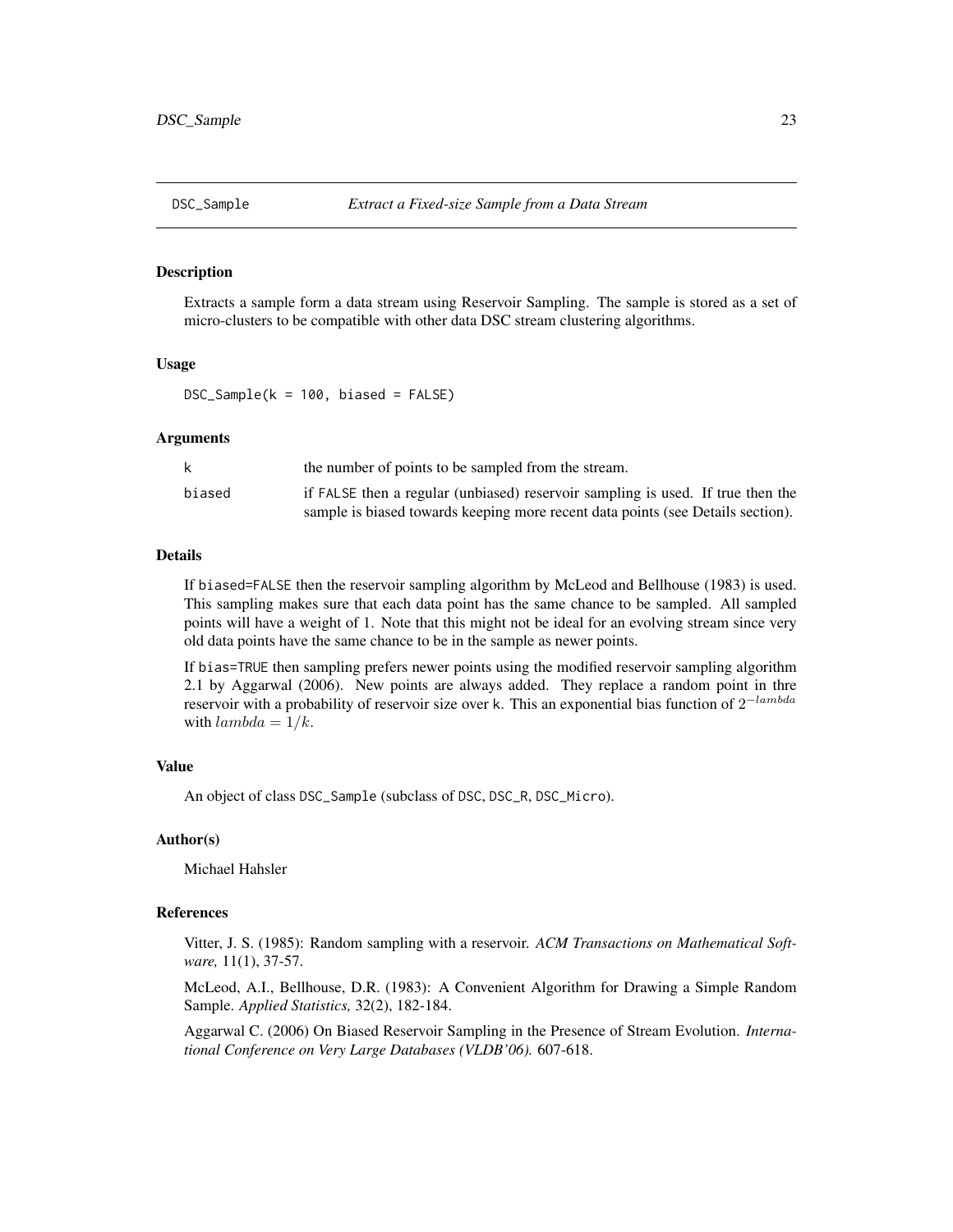# See Also

[DSC](#page-3-1), [DSC\\_Micro](#page-20-1)

### Examples

```
stream <- DSD_Gaussians(k=3, noise=0.05)
sample <- DSC_Sample(k=20)
update(sample, stream, 500)
sample
# plot micro-clusters
plot(sample, stream)
# reclustering
kmeans <- DSC_Kmeans(3)
recluster(kmeans, sample)
plot(kmeans, stream, type="both")
# sample from an evolving stream
stream <- DSD_Benchmark(1)
sample <- DSC_Sample(k=20)
update(sample, stream, 1000)
plot(sample, stream)
# Note: the clusters move from left to right and the sample keeps many
# outdated points
# use a biased sample to keep more recent data points
stream <- DSD_Benchmark(1)
sample <- DSC_Sample(k=20, biased=TRUE)
update(sample, stream, 1000)
plot(sample, stream)
```
DSC\_Static *Create as Static Copy of a Clustering*

#### Description

This representation cannot perform clustering anymore, but it also does not need the supporting data structures. It only stores the cluster centers and weights.

#### Usage

```
DSC_Static(x, type=c("auto", "micro", "macro"), k_largest=NULL, min_weight=NULL)
```
<span id="page-23-0"></span>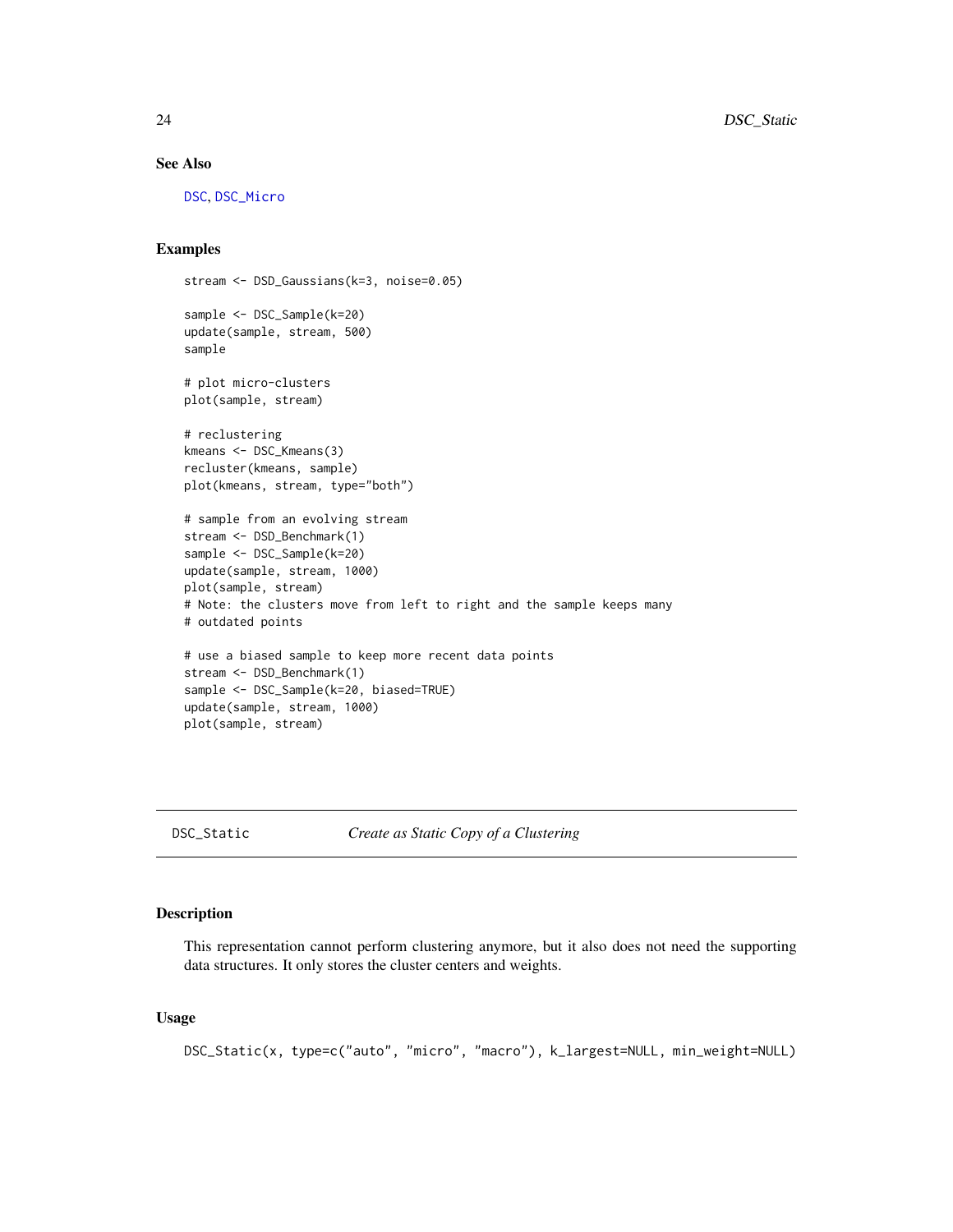# DSC\_Static 25

# Arguments

| x          | The clustering (a DSD object) to copy.                          |
|------------|-----------------------------------------------------------------|
| type       | which clustering to copy.                                       |
| k_largest  | only copy the k largest (highest weight) clusters.              |
| min_weight | only copy clusters with a weight larger or equal to min_weight. |

# Value

An object of class DSC\_Static (sub class of DSC, DSC\_R). The list also contains either DSC\_Micro or DSC\_Macro depending on what type of clustering was copied.

# Author(s)

Michael Hahsler

# See Also

[DSC](#page-3-1), [DSC\\_Micro](#page-20-1), [DSC\\_Macro](#page-19-1)

# Examples

```
stream <- DSD_Gaussians(k=3, noise=0.05)
```
dstream <- DSC\_DStream(gridsize=0.05) update(dstream, stream, 500) dstream plot(dstream, stream)

```
# create a static copy of the clustering
static <- DSC_Static(dstream)
static
plot(static, stream)
```

```
# copy only the 5 largest clusters
static2 <- DSC_Static(dstream, k_largest=5)
static2
plot(static2, stream)
```

```
# copy all clusters with a weight of at least .3
static3 <- DSC_Static(dstream, min_weight=.3)
static3
plot(static3, stream)
```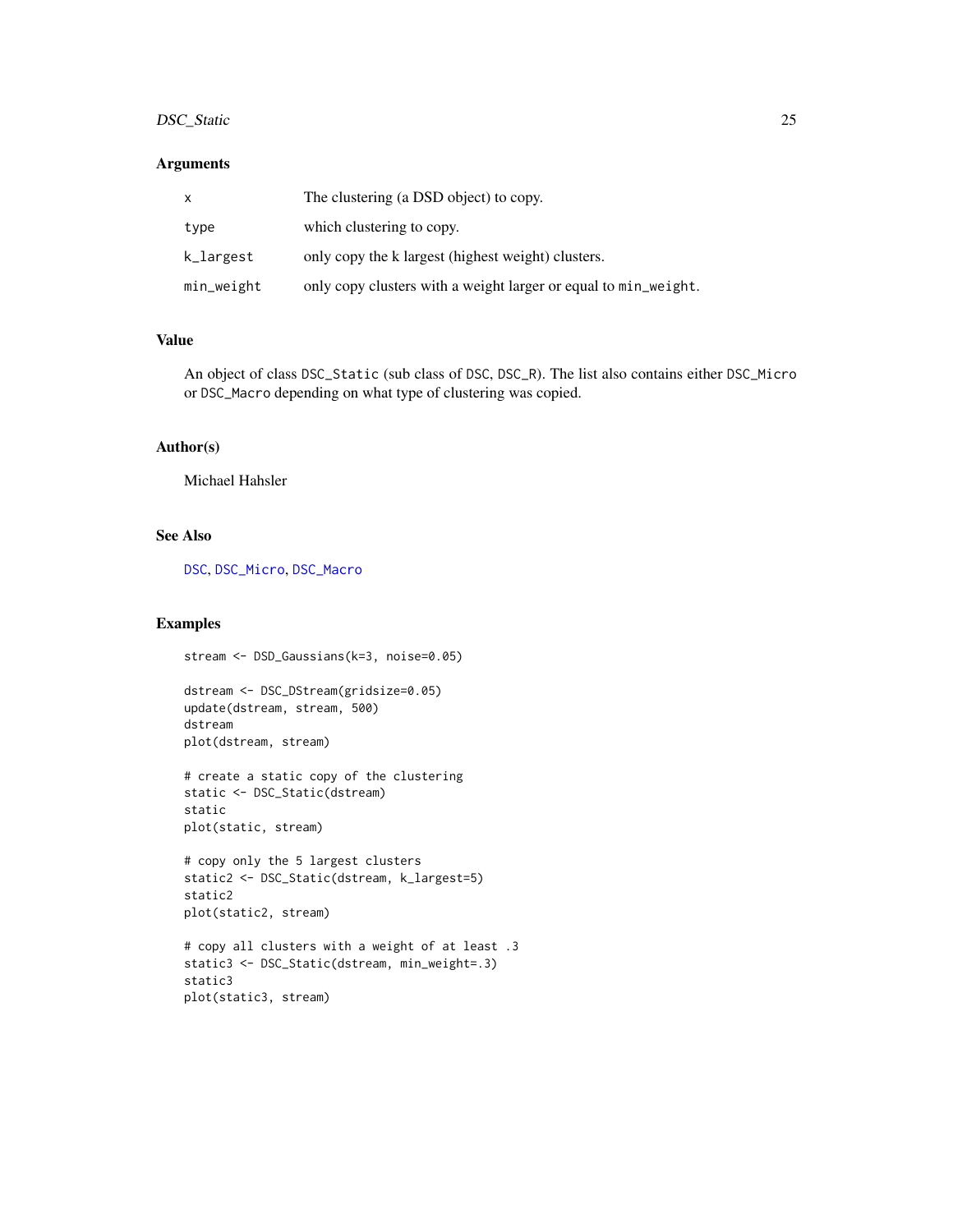<span id="page-25-0"></span>

Combines a micro and a macro clustering algorithm into a single process.

# Usage

```
DSC_TwoStage(micro, macro)
```
#### Arguments

| micro | Clustering algorithm used in the online stage (DSC_micro)                   |
|-------|-----------------------------------------------------------------------------|
| macro | Clustering algorithm used for reclustering in the offline stage (DSC_macro) |

# Details

update() runs the micro-clustering stage and only when macro cluster centers/weights are requested, then the offline stage reclustering is automatically performed.

# Value

An object of class DSC\_TwoStage (subclass of DSC, DSC\_Macro).

# Author(s)

Michael Hahsler

# See Also

[DSC](#page-3-1), [DSC\\_Macro](#page-19-1)

```
stream <- DSD_Gaussians(k=3)
```

```
# Create a clustering process that uses a window for the online stage and
# k-means for the offline stage (reclustering)
win_km <- DSC_TwoStage(
  micro=DSC_Window(horizon=100),
  macro=DSC_Kmeans(k=3)
  )
win_km
update(win_km, stream, 200)
win_km
plot(win_km, stream, type="both")
evaluate(win_km, stream, assign="macro")
```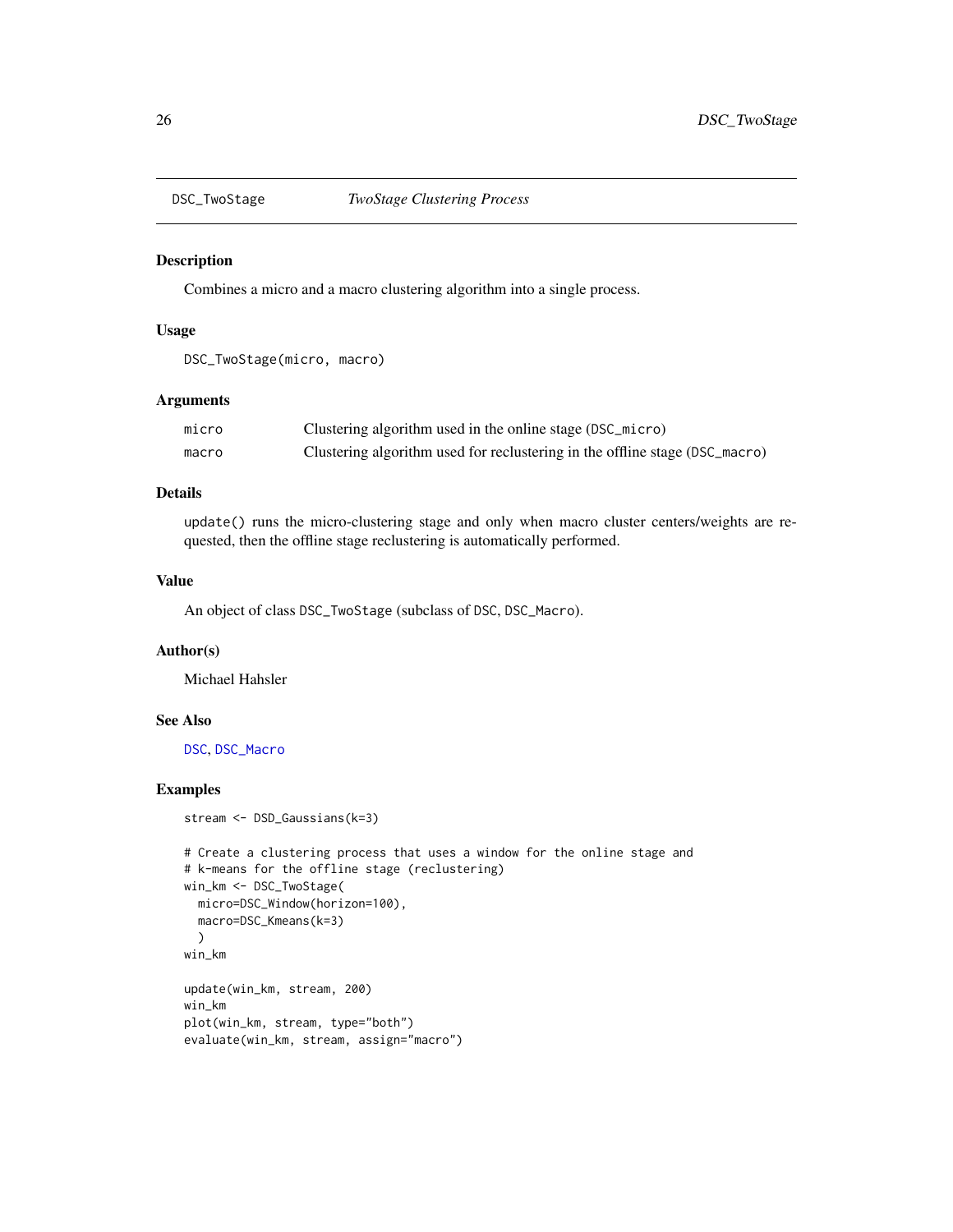<span id="page-26-0"></span>

Implements a sliding window which keeps a fixed amount (window length) of the most recent data points of the stream.

#### Usage

DSC\_Window(horizon = 100, lambda=0)

# Arguments

| horizon | the window length.                                             |
|---------|----------------------------------------------------------------|
| lambda  | decay factor damped window model. Lambda=0 means no dampening. |

# Details

If lambda is greater than 0 then the weight uses a damped window model (Zhu and Shasha, 2002). The weight for points in the window follows  $2^{-lambda*t}$  where t is the age of the point.

# Value

An object of class DSC\_Window (subclass of DSC, DSC\_R, DSC\_Micro).

#### Author(s)

Michael Hahsler

# References

Zhu, Y. and Shasha, D. (2002). StatStream: Statistical Monitoring of Thousands of Data Streams in Real Time, *International Conference of Very Large Data Bases (VLDB'02).*

#### See Also

[DSC](#page-3-1), [DSC\\_Micro](#page-20-1)

# Examples

stream <- DSD\_Gaussians(k=3, d=2, noise=0.05) window <- DSC\_Window(horizon=100) window update(window, stream, 200) window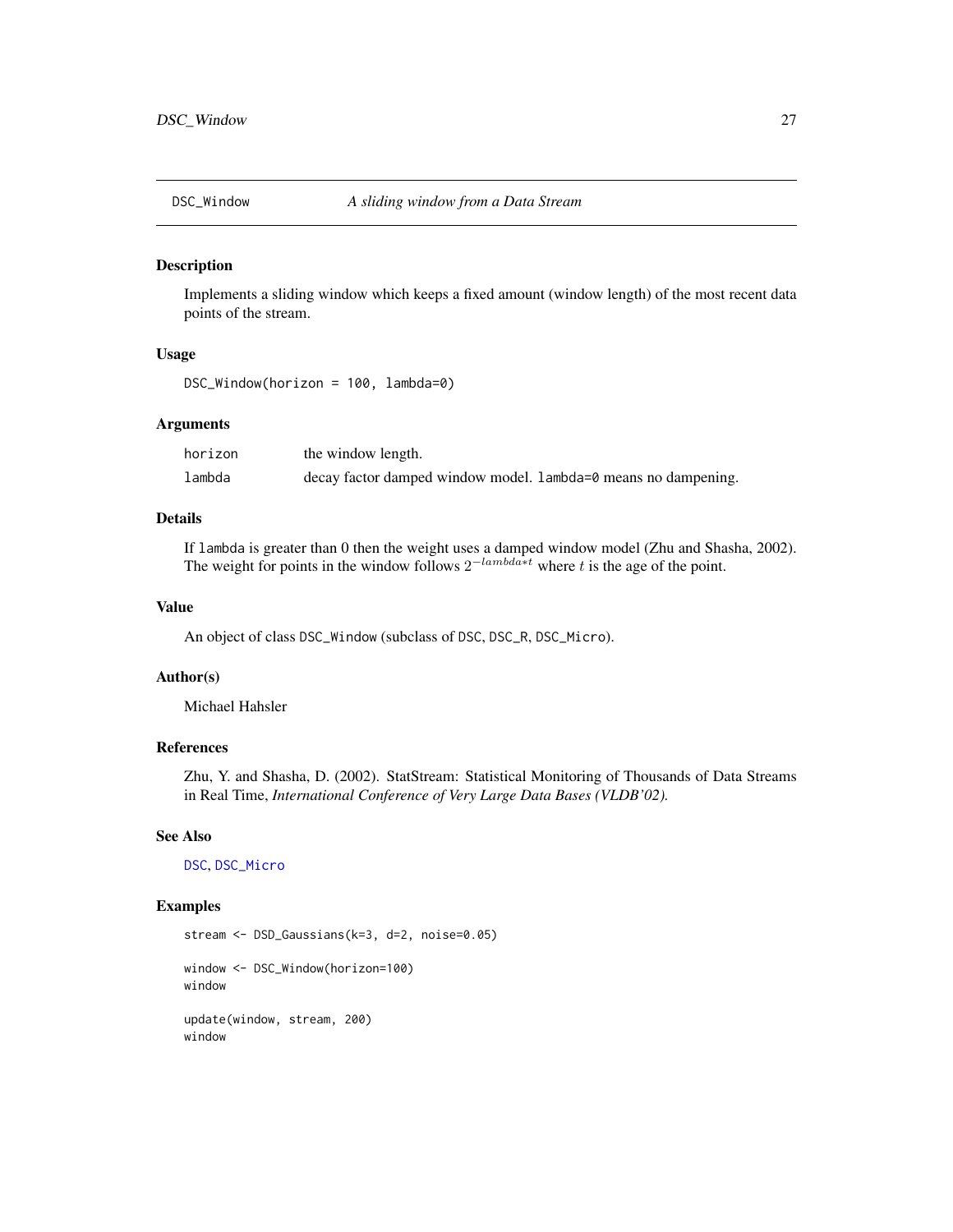```
# plot micro-clusters
plot(window, stream)
# animation for a window using a damped window model. The weight decays
# with a half-life of 25
## Not run:
window <- DSC_Window(horizon=25, lambda=1/25)
animate_cluster(window, stream, horizon=1, n=100, xlim=c(0,1), ylim=c(0,1))
## End(Not run)
```
<span id="page-27-1"></span>DSD *Data Stream Data Generator Base Classes*

#### Description

Abstract base classes for DSD (Data Stream Data Generator).

# Details

The DSD class cannot be instantiated, but it serves as a abstract base class from which all DSD objects inherit.

DSD\_R inherits form DSD and is the abstract parent class for DSD implemented in R. To create a new R-based implementation there are only two function that needs to be implemented for a new DSD subclass: A creator function (the name should start with DSD\_) and a method get\_points() for that class.

DSD provides common functionality like print(), plot(), etc.

Note that calling DSD() or DSD\_R() results in an error since both are abstract classes.

#### Author(s)

Michael Hahsler

# See Also

[animate\\_data](#page-2-1), [animate\\_cluster](#page-2-1), [cluster](#page-0-0), [evaluate](#page-48-2), [get\\_points](#page-55-1), [plot](#page-62-1), [recluster](#page-64-1), [write\\_stream](#page-68-1)

# Examples

```
# create data stream with three clusters in 3-dimensional space
stream <- DSD_Gaussians(k=3, d=3)
```
# get points from stream get\_points(stream, n=5)

```
# get points with true cluster assignment
p <- get_points(stream, n=5, cluster=TRUE)
attr(p, "cluster")
```
<span id="page-27-0"></span>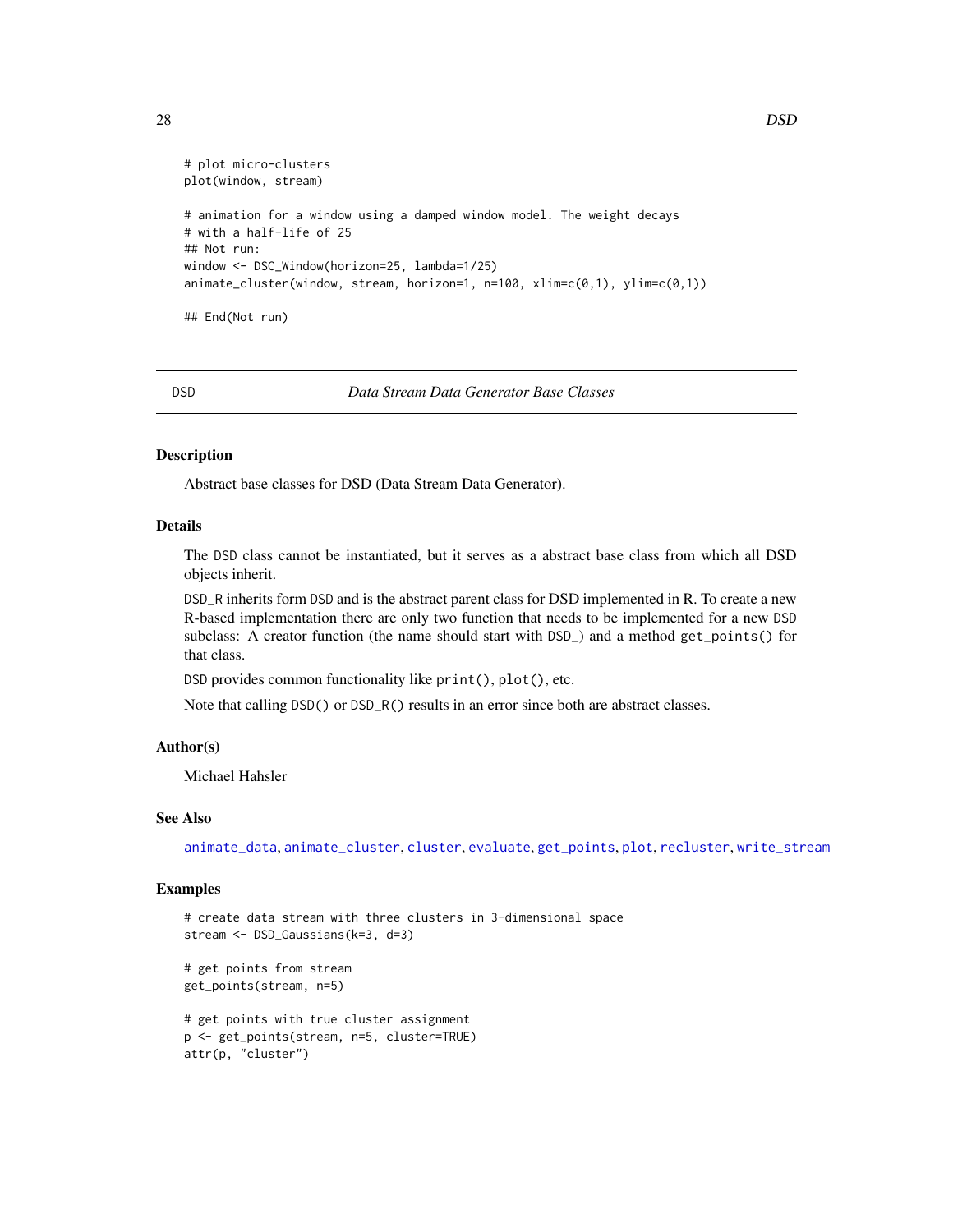# <span id="page-28-0"></span>DSD\_BarsAndGaussians 29

```
# plotting the data (scatter plot matrix, first and third dimension, and first
# two principal components)
plot(stream)
plot(stream, dim=c(1,3))
plot(stream, method="pc")
```
DSD\_BarsAndGaussians *Data Stream Generator for Bars and Gaussians*

# Description

A data stream generator which creates the shape of two bars and two Gaussians clusters with different density.

# Usage

```
DSD_BarsAndGaussians(angle= NULL, noise = 0)
```
# Arguments

| angle | rotation in degrees. NULL will produce a random rotation. |
|-------|-----------------------------------------------------------|
| noise | The amount of noise that should be added to the output.   |

# Value

Returns a DSD\_BarsAndGaussians object.

# Author(s)

Michael Hahsler

#### See Also

[DSD](#page-27-1)

# Examples

```
# create data stream with three clusters in 2D
stream <- DSD_BarsAndGaussians(noise=0.1)
```
# plotting the data plot(stream)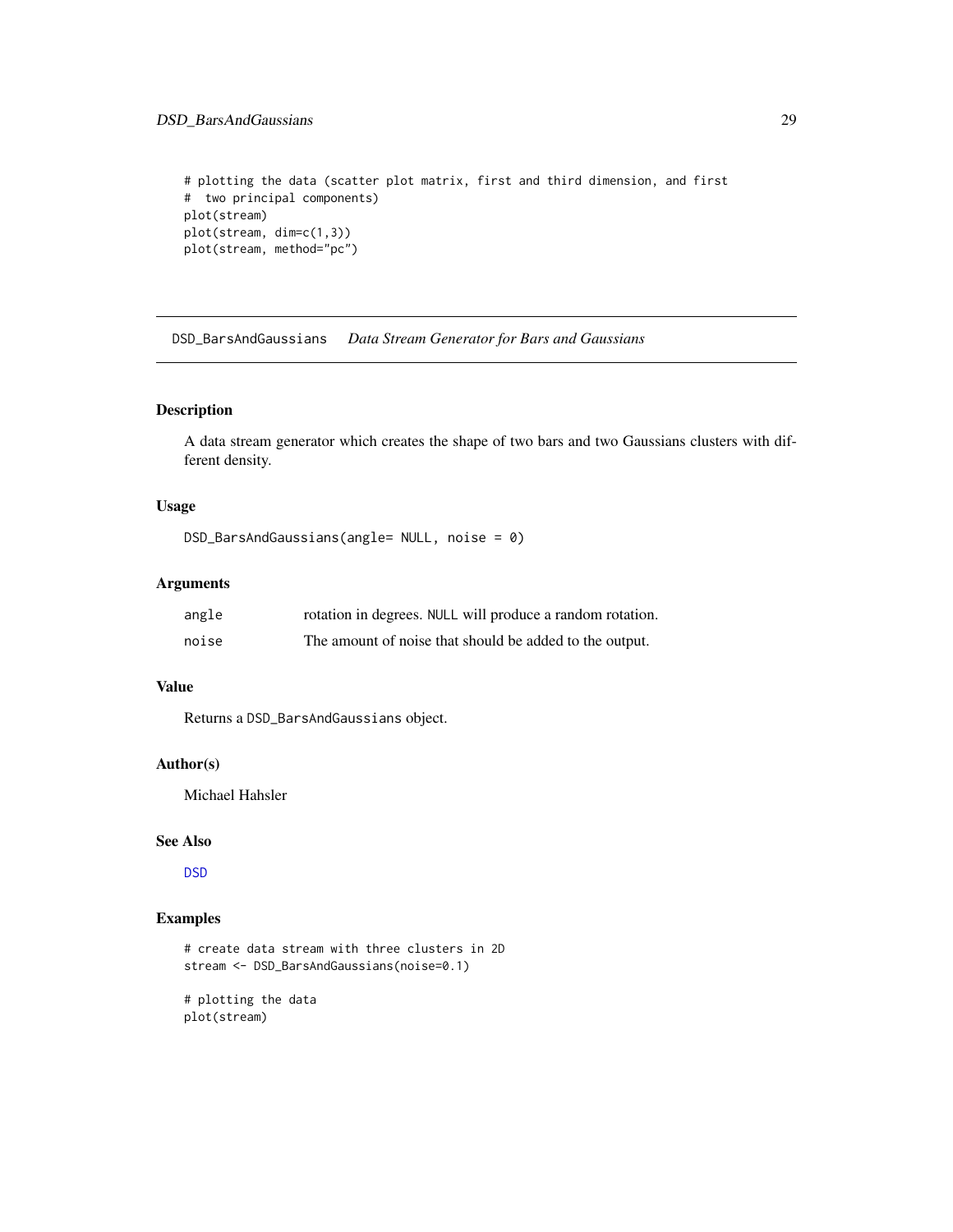<span id="page-29-0"></span>

A data stream generator that generates several dynamic streams indented to be benchmarks to compare data stream clustering algorithms.

# Usage

DSD\_Benchmark(i=1)

# Arguments

i number of the benchmark.

# Details

Currently available benchmarks are 1 and 2.

#### Value

Returns a DSD object.

# Author(s)

Michael Hahsler

# See Also

[DSD](#page-27-1)

```
stream <- DSD_Benchmark(i=1)
## Not run:
animate_data(stream, n=10000, horizon=100, xlim=c(0,1), ylim=c(0,1))
## End(Not run)
```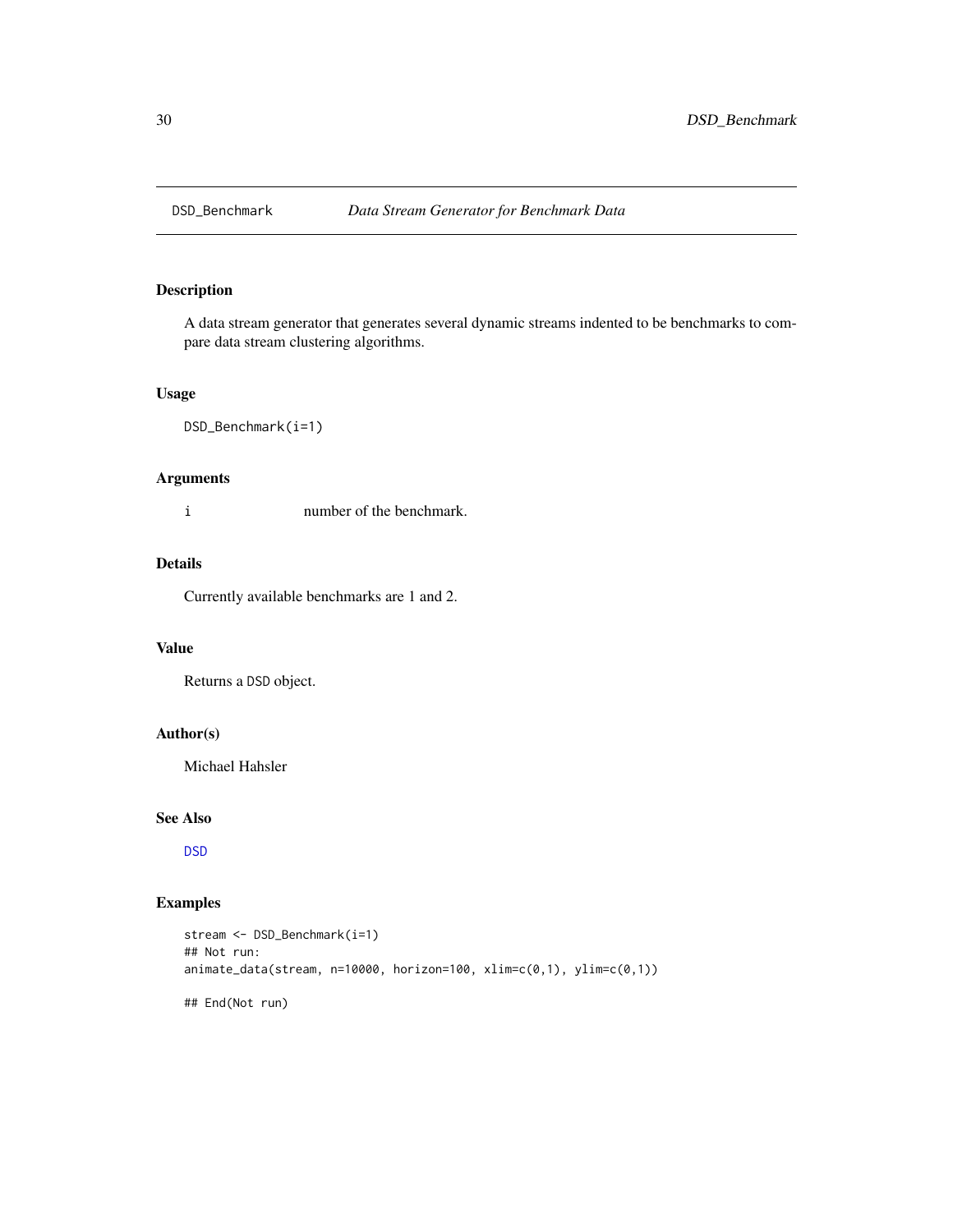<span id="page-30-0"></span>A data stream generator that produces a data stream with static (hyper) cubes filled uniformly with data points.

# Usage

DSD\_Cubes(k=2, d=2, center, size, p, noise = 0, noise\_range)

# Arguments

| $\mathsf{k}$ | Determines the number of clusters.                                                                                                               |
|--------------|--------------------------------------------------------------------------------------------------------------------------------------------------|
| d            | Determines the number of dimensions.                                                                                                             |
| center       | A matrix of means for each dimension of each cluster.                                                                                            |
| size         | A k times d matrix with the cube dimensions.                                                                                                     |
| p            | A vector of probabilities that determines the likelihood of generated a data point<br>from a particular cluster.                                 |
| noise        | Noise probability between 0 and 1. Noise is uniformly distributed within noise<br>range (see below).                                             |
| noise_range  | A matrix with d rows and 2 columns. The first column contains the minimum<br>values and the second column contains the maximum values for noise. |

# Value

Returns a DSD\_Cubes object (subclass of DSD\_R, DSD).

# Author(s)

Michael Hahsler

# See Also

[DSD](#page-27-1)

# Examples

```
# create data stream with three clusters in 3D
stream <- DSD_Cubes(k=3, d=3)
```
# plotting the data plot(stream)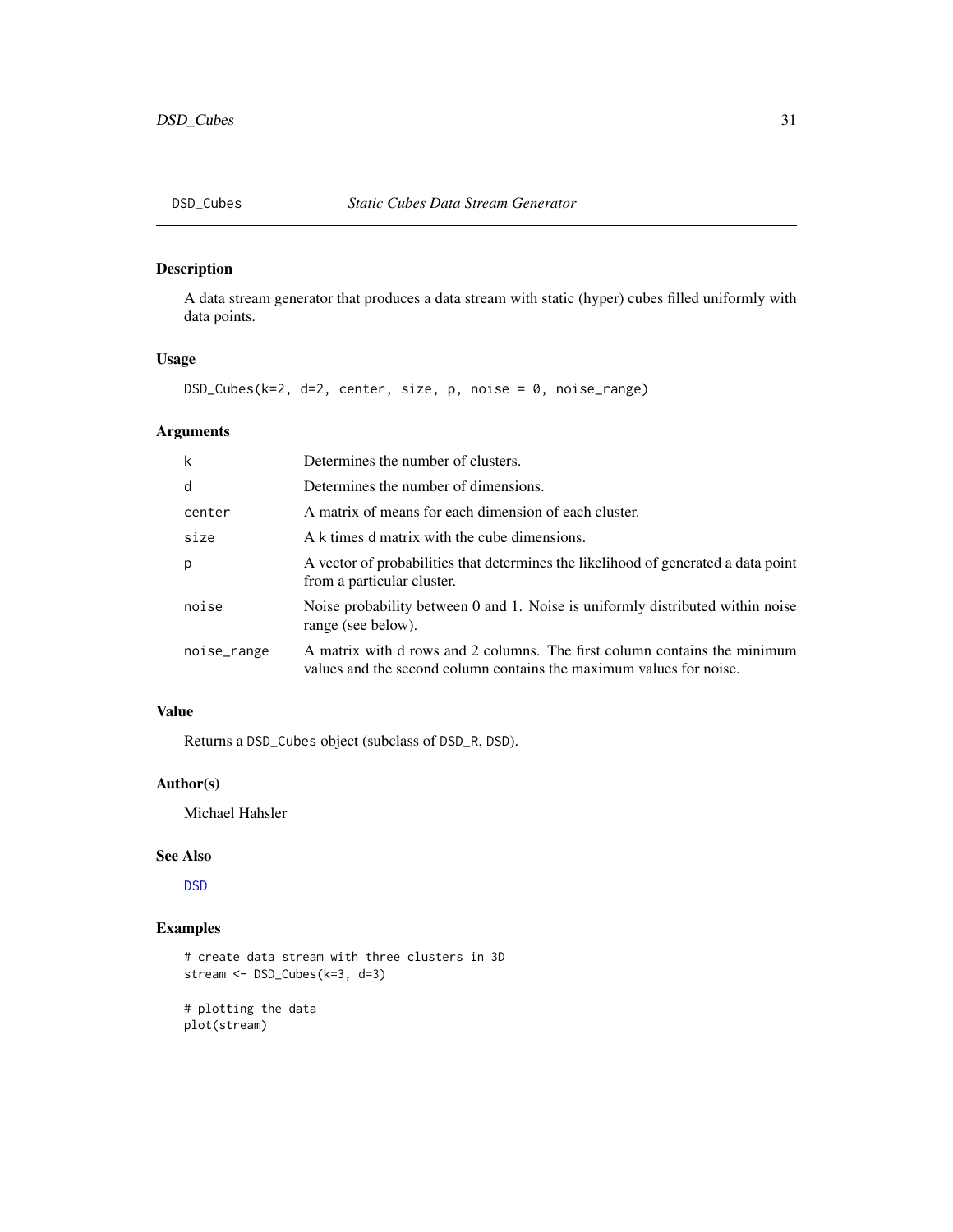<span id="page-31-0"></span>

A data stream generator that produces a data stream with a mixture of static Gaussians.

# Usage

DSD\_Gaussians(k=2, d=2, mu, sigma, p, separation=0.2, noise=0, noise\_range)

# Arguments

| k           | Determines the number of clusters.                                                                                                               |
|-------------|--------------------------------------------------------------------------------------------------------------------------------------------------|
| d           | Determines the number of dimensions.                                                                                                             |
| mu          | A matrix of means for each dimension of each cluster.                                                                                            |
| sigma       | A list of length k of covariance matrices.                                                                                                       |
| p           | A vector of probabilities that determines the likelihood of generated a data point<br>from a particular cluster.                                 |
| separation  | Minimum distance between cluster centers to reduce overlap between clusters<br>$(0-8)$ .                                                         |
| noise       | Noise probability between 0 and 1. Noise is uniformly distributed within noise<br>range (see below).                                             |
| noise_range | A matrix with d rows and 2 columns. The first column contains the minimum<br>values and the second column contains the maximum values for noise. |

# Details

DSD\_Gaussians creates a mixture of k d-dimensional static Gaussians in approximately unit space. The centers mu and the covariance matrices sigma can be supplied or will be randomly generates. The probability vector p defines for each cluster the probability that the next data point will be chosen from it (defaults to equal probability).

The generation method is similar to the one suggested by Jain and Dubes (1988).

# Value

Returns a DSD\_Gaussians object (subclass of DSD\_R, DSD) which is a list of the defined params. The params are either passed in from the function or created internally. They include:

| description | A brief description of the DSD object.                  |
|-------------|---------------------------------------------------------|
| k           | The number of clusters.                                 |
| d           | The number of dimensions.                               |
| mu          | The matrix of means of the dimensions in each cluster.  |
| sigma       | The covariance matrix.                                  |
| p           | The probability vector for the clusters.                |
| noise       | A flag that determines if or if not noise is generated. |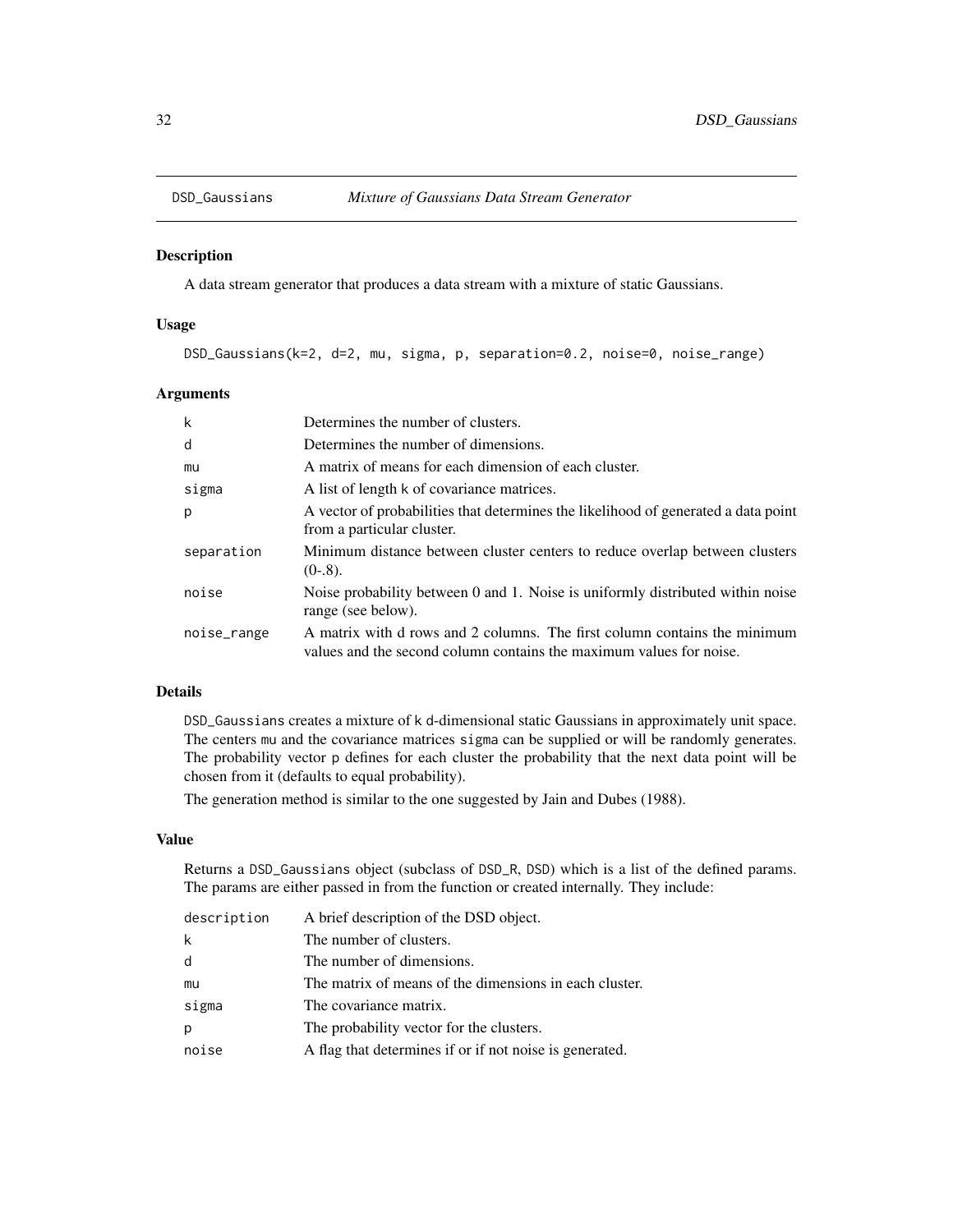# <span id="page-32-0"></span>DSD\_Memory 33

# Author(s)

Michael Hahsler

# References

Jain and Dubes(1988) Algorithms for clustering data, Prentice-Hall, Inc., Upper Saddle River, NJ, USA.

# See Also

[DSD](#page-27-1)

# Examples

```
# create data stream with three clusters in 3-dimensional data space
stream1 <- DSD_Gaussians(k=3, d=3)
```

```
plot(stream1)
```

```
# create data stream with specified clusterpositions,
# 20% noise in a given bounding box and
# with different densities (1 to 9 between the two clusters)
stream2 <- DSD_Gaussians(k=2, d=2,
   mu=rbind(c(-.5,-.5), c(.5,.5)),noise=0.2, noise_range=rbind(c(-1,1),c(-1,1)),
   p=c(.1,.9))
plot(stream2)
```
DSD\_Memory *A Data Stream Interface for Data Stored in Memory*

# Description

This class provides a data stream interface for data stored in memory as matrix-like objects (including data frames). All or a portion of the stored data can be replayed several times.

# Usage

```
DSD_Memory(x, n, k=NA, loop=FALSE,
  class = NULL, description=NULL)
```
# Arguments

| $\mathsf{x}$ | A matrix-like object containing the data. If x is a DSD object then a data frame   |
|--------------|------------------------------------------------------------------------------------|
|              | for n data points from this DSD is created.                                        |
| n            | Number of points used if x is a DSD object. If x is a matrix-like object then n is |
|              | <i>ignored.</i>                                                                    |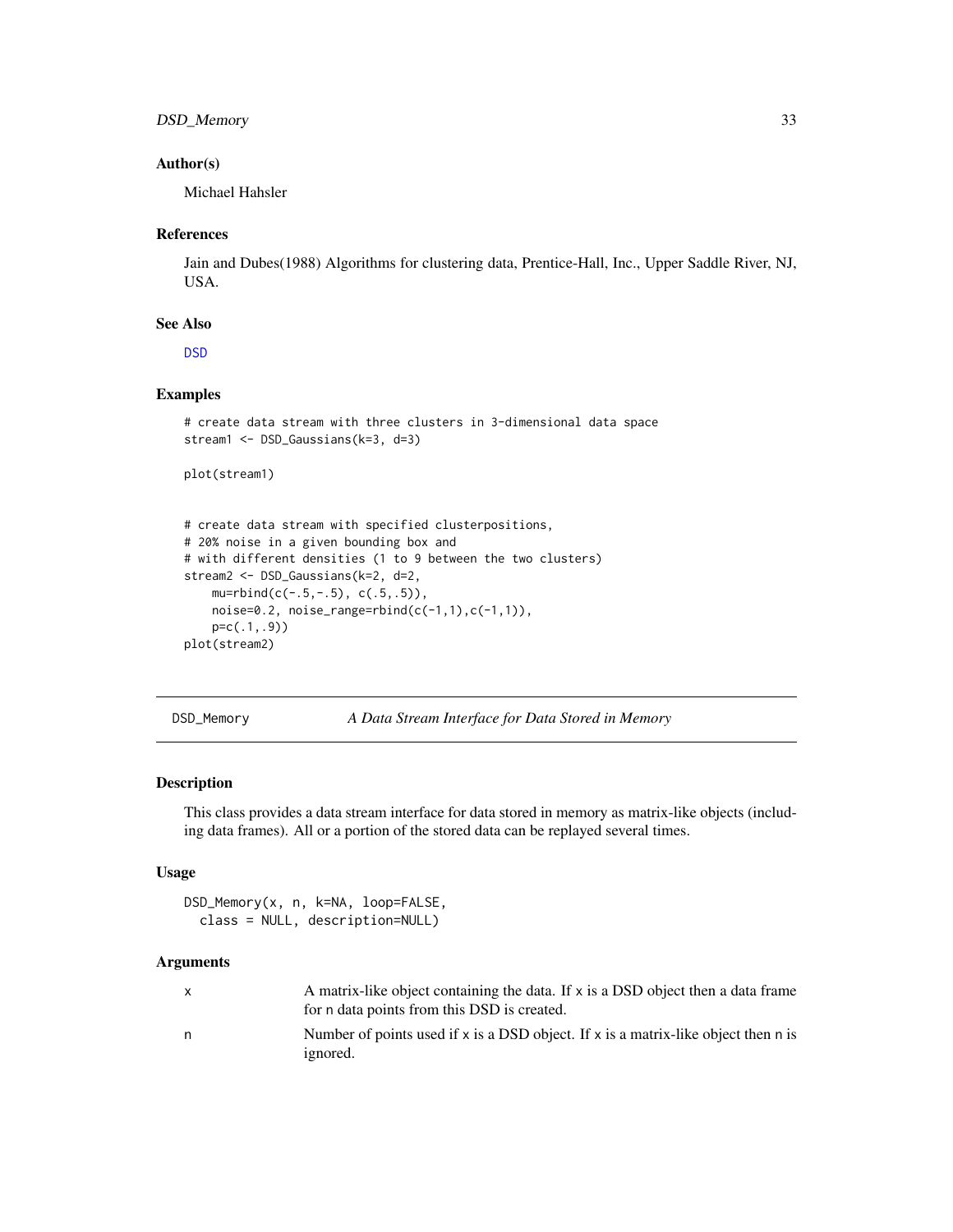| k.          | Optional: The known number of clusters in the data                        |
|-------------|---------------------------------------------------------------------------|
| loop        | Should the stream start over when it reaches the end?                     |
| class       | Vector with the class/cluster label (only used if x is not a DSD object). |
| description | character string with a description.                                      |

#### Details

In addition to regular data.frames other matrix-like objects that provide subsetting with the bracket operator can be used. This includes ffdf (large data.frames stored on disk) from package ff and big.matrix from bigmemory.

#### Value

Returns a DSD\_Memory object (subclass of DSD\_R, DSD).

#### Author(s)

Michael Hahsler

#### See Also

[DSD](#page-27-1), [reset\\_stream](#page-65-1)

```
# store 1000 points from a stream
stream <- DSD_Gaussians(k=3, d=2)
replayer <- DSD_Memory(stream, k=3, n=1000)
replayer
plot(replayer)
```

```
# creating 2 clusterers of different algorithms
dsc1 <- DSC_DBSTREAM(r=0.1)
dsc2 <- DSC_DStream(gridsize=0.1, Cm=1.5)
```

```
# clustering the same data in 2 DSC objects
reset_stream(replayer) # resetting the replayer to the first position
update(dsc1, replayer, 500)
reset_stream(replayer)
update(dsc2, replayer, 500)
```

```
# plot the resulting clusterings
reset_stream(replayer)
plot(dsc1, replayer, main="DBSTREAM")
reset_stream(replayer)
plot(dsc2, replayer, main="D-Stream")
```

```
### use a data.frame to create a stream (3rd col. contains the assignment)
df <- data.frame(x=runif(100), y=runif(100),
 class=sample(1:3, 100, replace=TRUE))
head(df)
```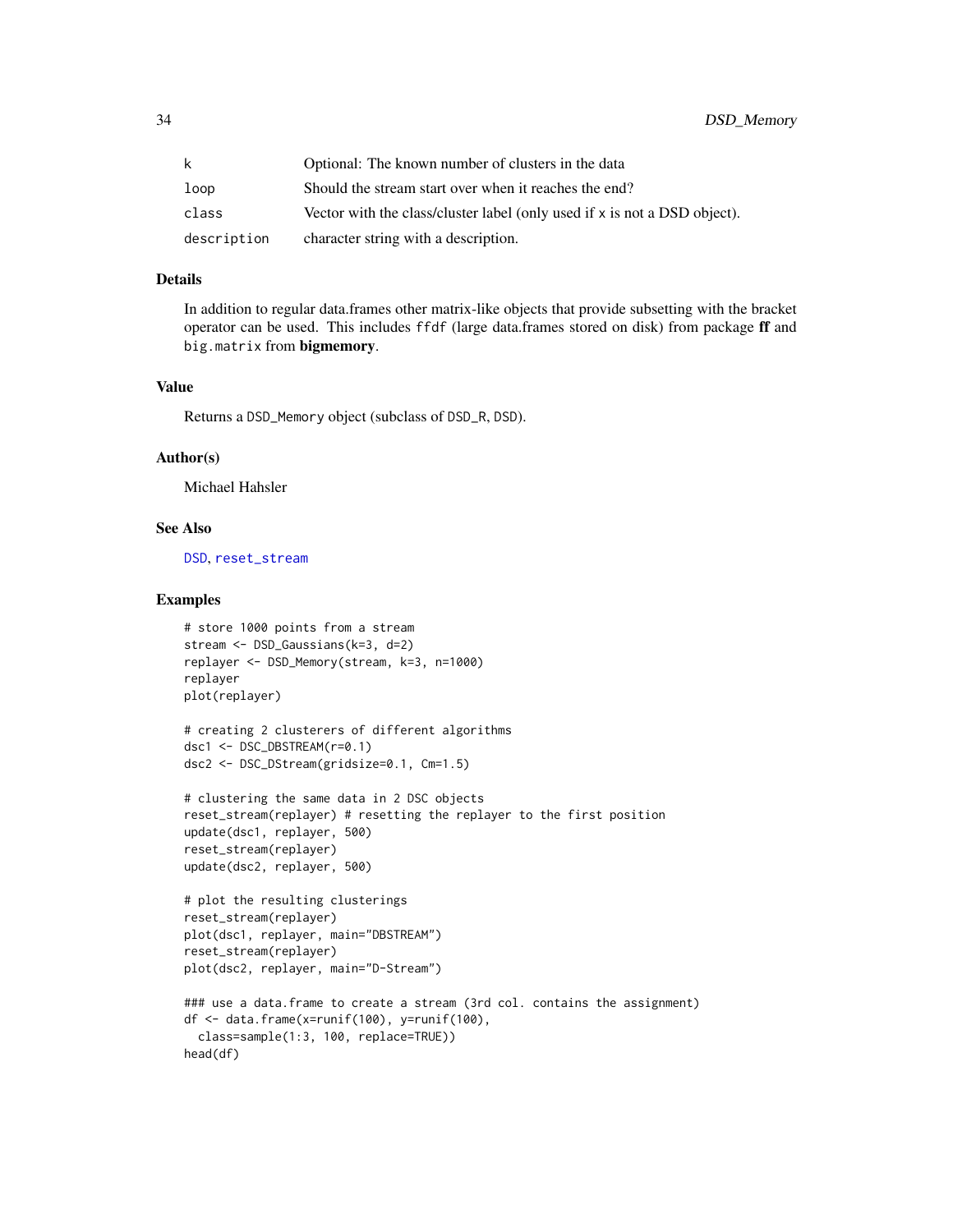```
stream <- DSD_Memory(df[,c("x", "y")], class=df[,"class"])
stream
```
DSD\_MG *DSD Moving Generator*

# Description

Creates an evolving DSD that consists of several MGCs.

# Usage

```
DSD_MG(dimension = 2, ..., labels=NULL, description=NULL)
```

```
add_cluster(x, c, label=NULL)
get_clusters(x)
remove_cluster(x, i)
```
# Arguments

| dimension     | the dimension of the DSD object                                                                                                      |
|---------------|--------------------------------------------------------------------------------------------------------------------------------------|
| $\cdots$      | initial set of MGCs                                                                                                                  |
| $\mathsf{x}$  | A DSD_MG object.                                                                                                                     |
| $\mathsf{C}$  | The cluster that should be added to the DSD_MG object.                                                                               |
| $\mathbf{i}$  | The index of the cluster that should be removed from the DSD_MG object.                                                              |
| label, labels | integer representing the cluster label. NA represents noise. If labels are not<br>specified, then each new cluster gets a new label. |
| description   | An optional string used by print to describe the data generator.                                                                     |

# Details

This DSD is able to generate complex datasets that are able to evolve over a period of time. Its behavior is determined by the MGCs it is composed of.

# Author(s)

Matthew Bolanos

# See Also

[MGC\\_Function](#page-57-1), [MGC\\_Linear](#page-57-1), [MGC\\_Noise](#page-57-1), [MGC\\_Random](#page-57-1) for details on the different MGC objects.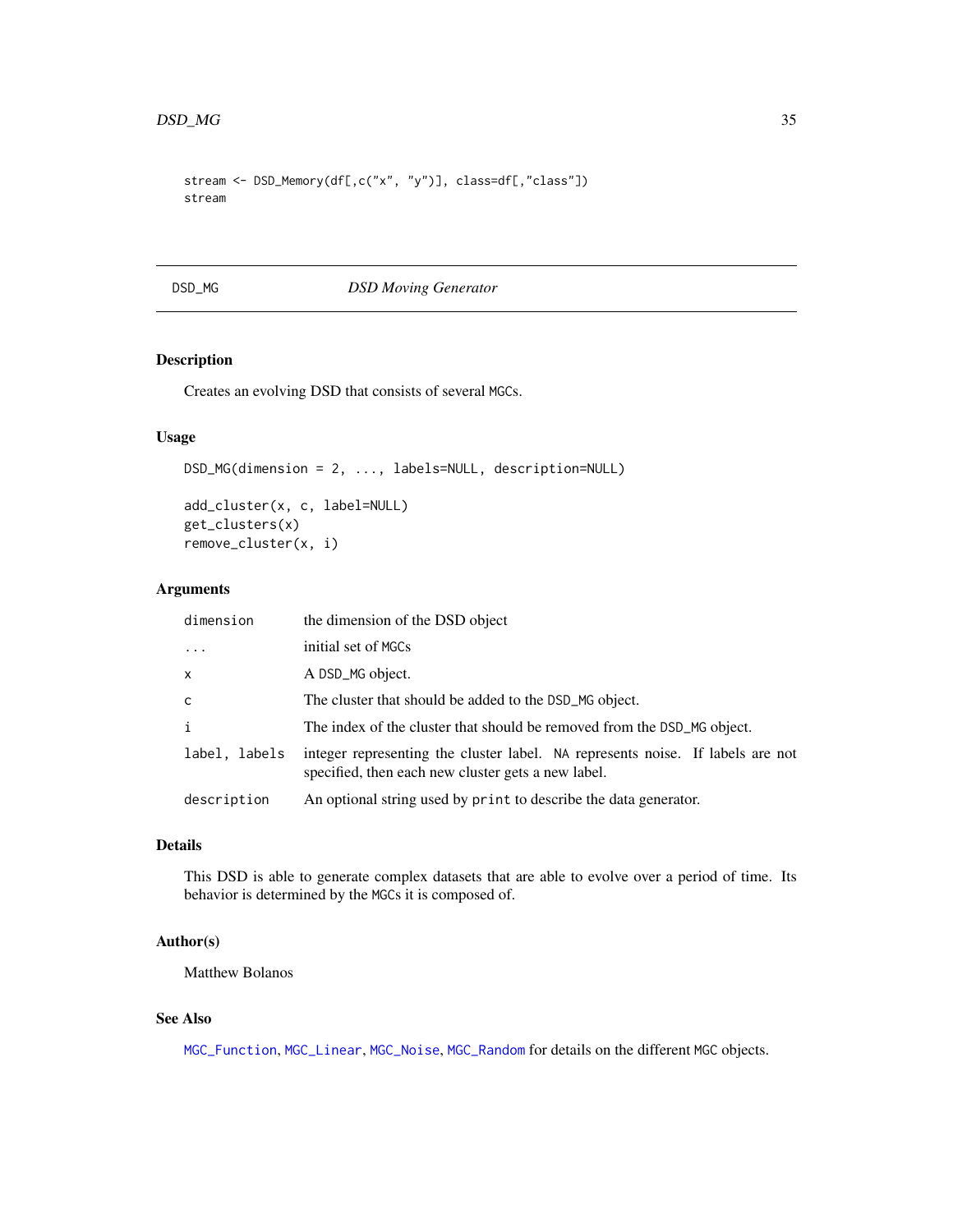```
### create an empty DSD_MG
stream <- DSD_MG(dim = 2)
stream
### add two clusters
c1 <- MGC_Random(density=50, center=c(50,50), parameter=1, randomness = )
add_cluster(stream, c1)
stream
c2 <- MGC_Noise(density=1, range=rbind(c(-20,120), c(-20,120)))
add_cluster(stream, c2)
stream
get_clusters(stream)
plot(stream, xlim=c(-20,120), ylim=c(-20,120))
## Not run:
animate_data(stream, n=5000, xlim=c(-20,120), ylim=c(-20,120))
## End(Not run)
### remove cluster 1
remove_cluster(stream,1)
get_clusters(stream)
plot(stream, xlim=c(-20,120), ylim=c(-20,120))
### create a more complicated cluster structure (using 2 clusters with the same
### label to form an L shape)
stream <- DSD_MG(dim=2,
  MGC_Static(density=10, center=c(.5,.2), par=c(.4,.2), shape=MGC_Shape_Block),
  MGC_Static(density=10, center=c(.6,.5), par=c(.2,.4), shape=MGC_Shape_Block),
  MGC_Static(density=5, center=c(.39,.53), par=c(.16,.35), shape=MGC_Shape_Block),
  MGC\_Noise(density=1, range=rbind(c(0,1), c(0,1))),
  labels= c(1, 1, 2, NA)
  )
plot(stream, xlim=c(0,1), ylim=c(0,1))
### simulate the clustering of a splitting cluster
c1 <- MGC_Linear(dim = 2, keyframelist = list(
  keyframe(time = 1, dens = 20, center = c(0,0), param = 10),
  keyframe(time = 50, dens = 10, center = c(50,50), param = 10,keyframe(time = 100,dens = 10, center = c(50,100),param = 10)
))
### Note: Second cluster appearch at time=50
c2 \leq MGC_Linear(dim = 2, keyframelist = list(
  keyframe(time = 50, dens = 10, center = c(50,50), param = 10),
  keyframe(time = 100,dens = 10, center = c(100,50),param = 10)
```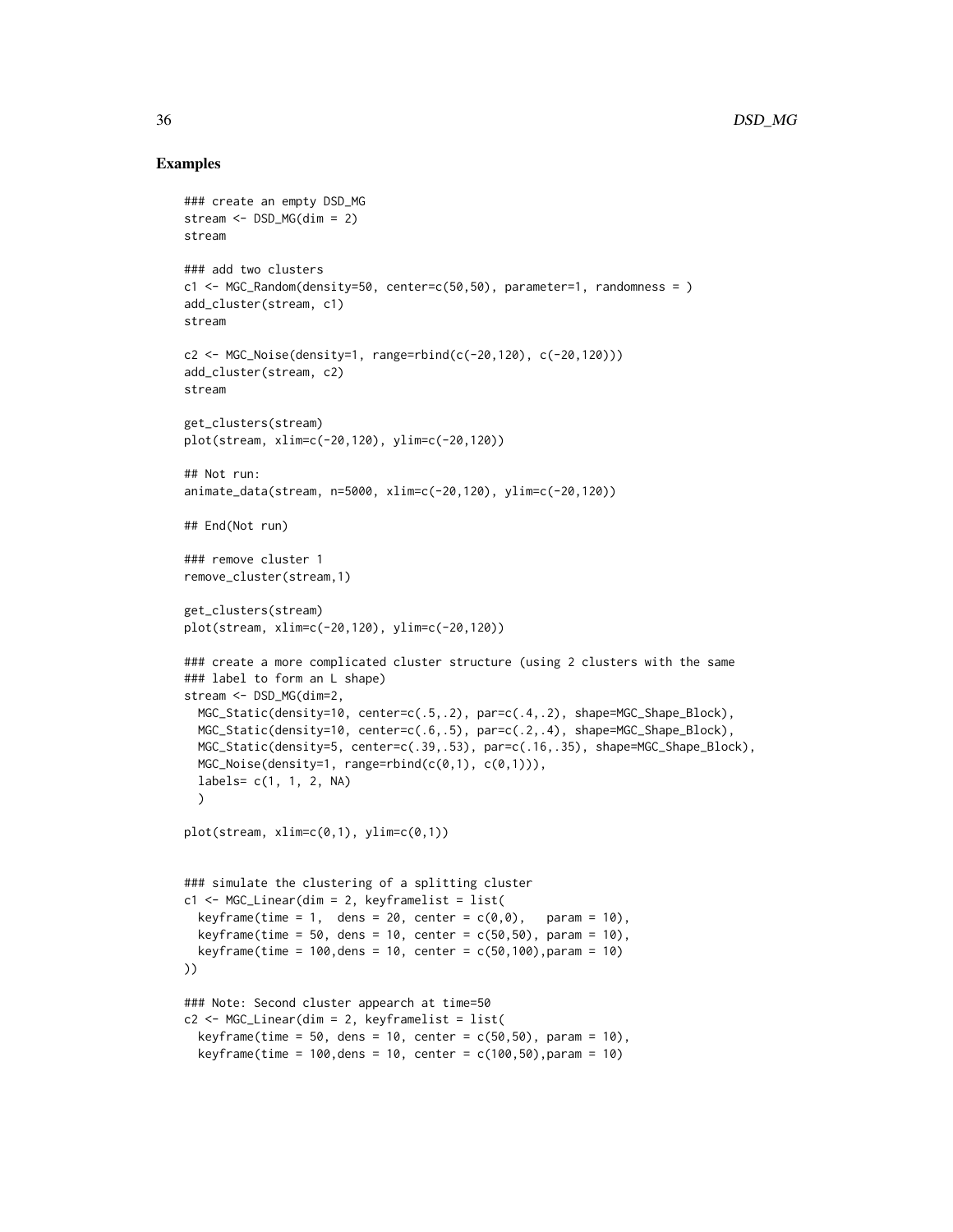```
))
stream <- DSD_MG(dim = 2, c1, c2)
stream
dbstream <- DSC_DBSTREAM(r=10, lambda=0.1)
## Not run:
purity <- animate_cluster(dbstream, stream, n=2500, type="both",
  xlim=c(-10,120), ylim=c(-10,120), evaluationMeasure="purity", horizon=100)
## End(Not run)
```
DSD\_mlbenchData *Stream Interface for Data Sets From mlbench*

# Description

Provides a convenient stream interface for data sets from the mlbench package.

# Usage

```
DSD_mlbenchData(data=NULL, loop = FALSE, random = FALSE, scale = FALSE)
```
#### Arguments

| data   | The name of the dataset from mibench. If missing then a list of all available data<br>sets is shown and returned. |
|--------|-------------------------------------------------------------------------------------------------------------------|
| loop   | A flag that tells the stream to loop or not to loop over the data frame.                                          |
| random | A flag that determines if the data should be in a random order.                                                   |
| scale  | A flag that determines if the data should be scaled.                                                              |

## Details

The DSD\_mlbenchData class is designed to be a wrapper class for data that is held in memory in either a data frame or matrix form. It is a subclass of DSD\_Memory.

Call DSD\_mlbenchData with a missing value for data to get a list of all available data sets.

#### Value

Returns a DSD\_mlbenchData object which is also of class DSD\_Memory.

# Author(s)

Michael Hahsler and Matthew Bolanos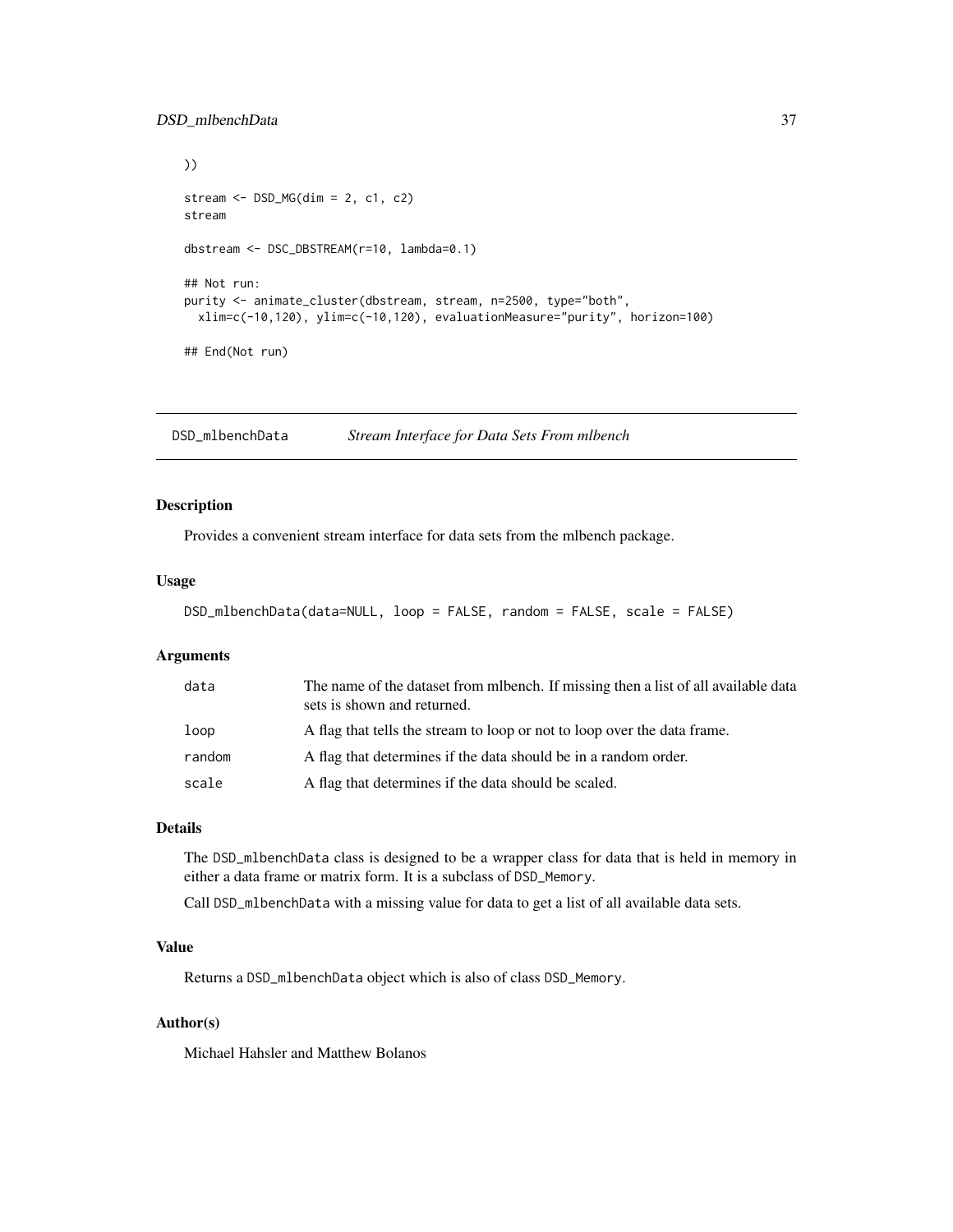# See Also

[DSD](#page-27-0), [DSD\\_Memory](#page-32-0), [reset\\_stream](#page-65-0)

## Examples

```
stream <- DSD_mlbenchData("Shuttle")
stream
plot(stream, n=100)
```
DSD\_mlbenchGenerator *mlbench Data Stream Generator*

# Description

A data stream generator class that interfaces data generators found in mlbench.

#### Usage

```
DSD_mlbenchGenerator(method, ...)
```
# Arguments

| method               | The name of the milber the data generator.   |
|----------------------|----------------------------------------------|
| $\ddot{\phantom{0}}$ | Parameters for the milberich data generator. |

# Details

The DSD\_mlbenchGenerator class is designed to be a wrapper class for data created by data generators in the mlbench library.

Call DSD\_mlbenchGenerator with missing method to get a list of available methods.

# Value

Returns a DSD\_mlbenchGenerator object (subclass of DSD\_R, DSD) which is a list of the defined parameters. The parameters are either passed in from the function or created internally. They include:

| description | The name of the class of the DSD object.         |
|-------------|--------------------------------------------------|
| method      | The name of the milbench data generator.         |
| variables   | The variables for the milteriangleria generator. |

# Author(s)

John Forrest

<span id="page-37-0"></span>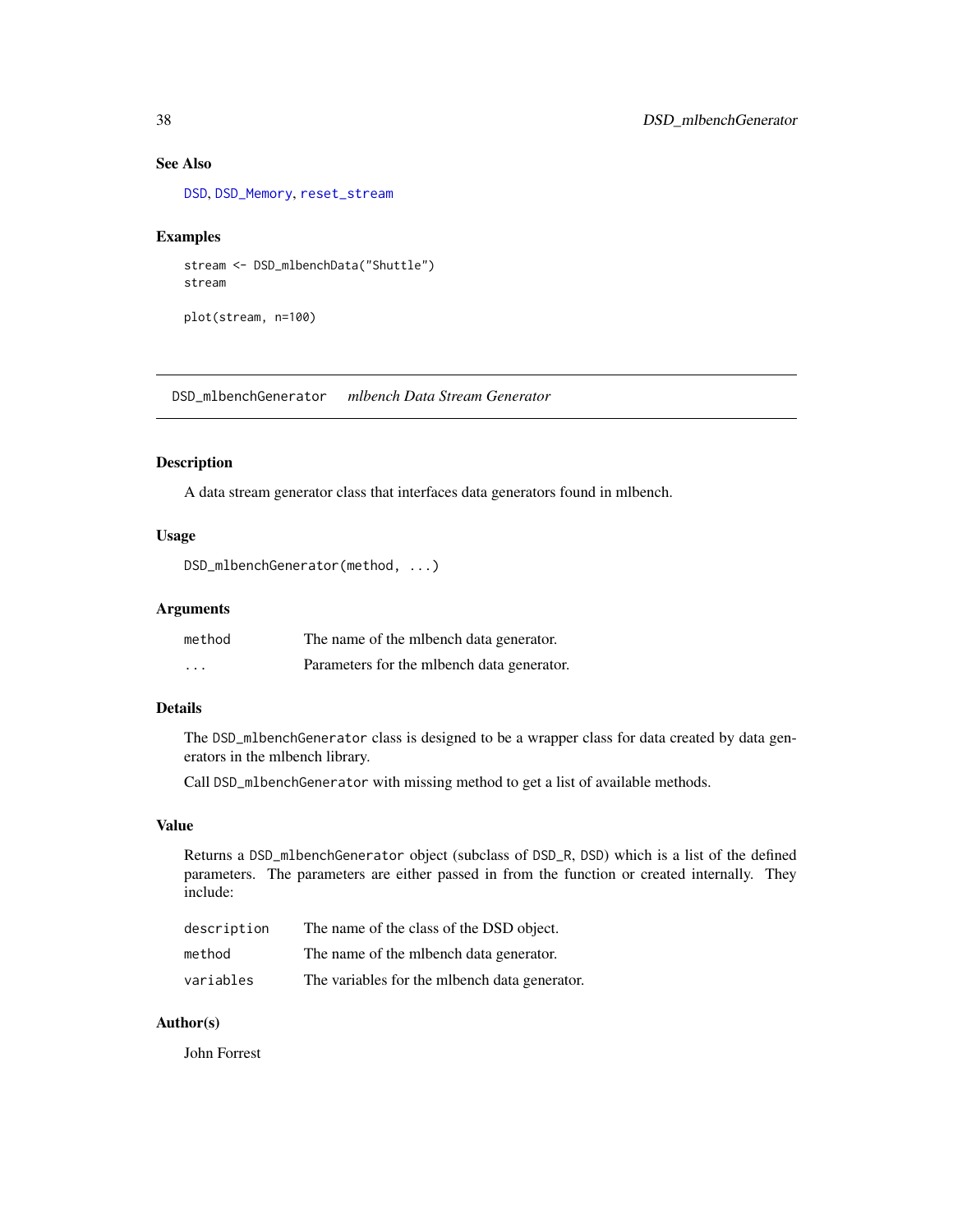# <span id="page-38-1"></span>DSD\_ReadCSV 39

# See Also

[DSD](#page-27-0)

# Examples

stream <- DSD\_mlbenchGenerator(method="cassini")

plot(stream, n=500)

# <span id="page-38-0"></span>DSD\_ReadCSV *Read a Data Stream from File*

# Description

A DSD class that reads a data stream from a file or any R connection.

# Usage

```
DSD_ReadCSV(file, k=NA, take=NULL, class=NULL, loop=FALSE,
  sep=",", header=FALSE, skip=0, colClasses = NA, ...)
close_stream(dsd)
```
# Arguments

| file       | A file/URL or an open connection.                                                                                                                       |
|------------|---------------------------------------------------------------------------------------------------------------------------------------------------------|
| k          | Number of true clusters, if known.                                                                                                                      |
| take       | indices of columns to extract from the file.                                                                                                            |
| class      | column index for the class attribute/cluster label. If take is specified then it<br>needs to also include the class/label column.                       |
| loop       | If enabled, the object will loop through the stream when the end has been<br>reached. If disabled, the object will warn the user upon reaching the end. |
| sep        | The character string that separates dimensions in data points in the stream.                                                                            |
| header     | Does the first line contain variable names?                                                                                                             |
| skip       | the number of lines of the data file to skip before beginning to read data.                                                                             |
| colClasses | A vector of classes to be assumed for the columns passed on to read. table.                                                                             |
| $\ddotsc$  | Further arguments are passed on to read, table. This can for example be used<br>for encoding, quotes, etc.                                              |
| dsd        | A object of class DSD_ReadCSV.                                                                                                                          |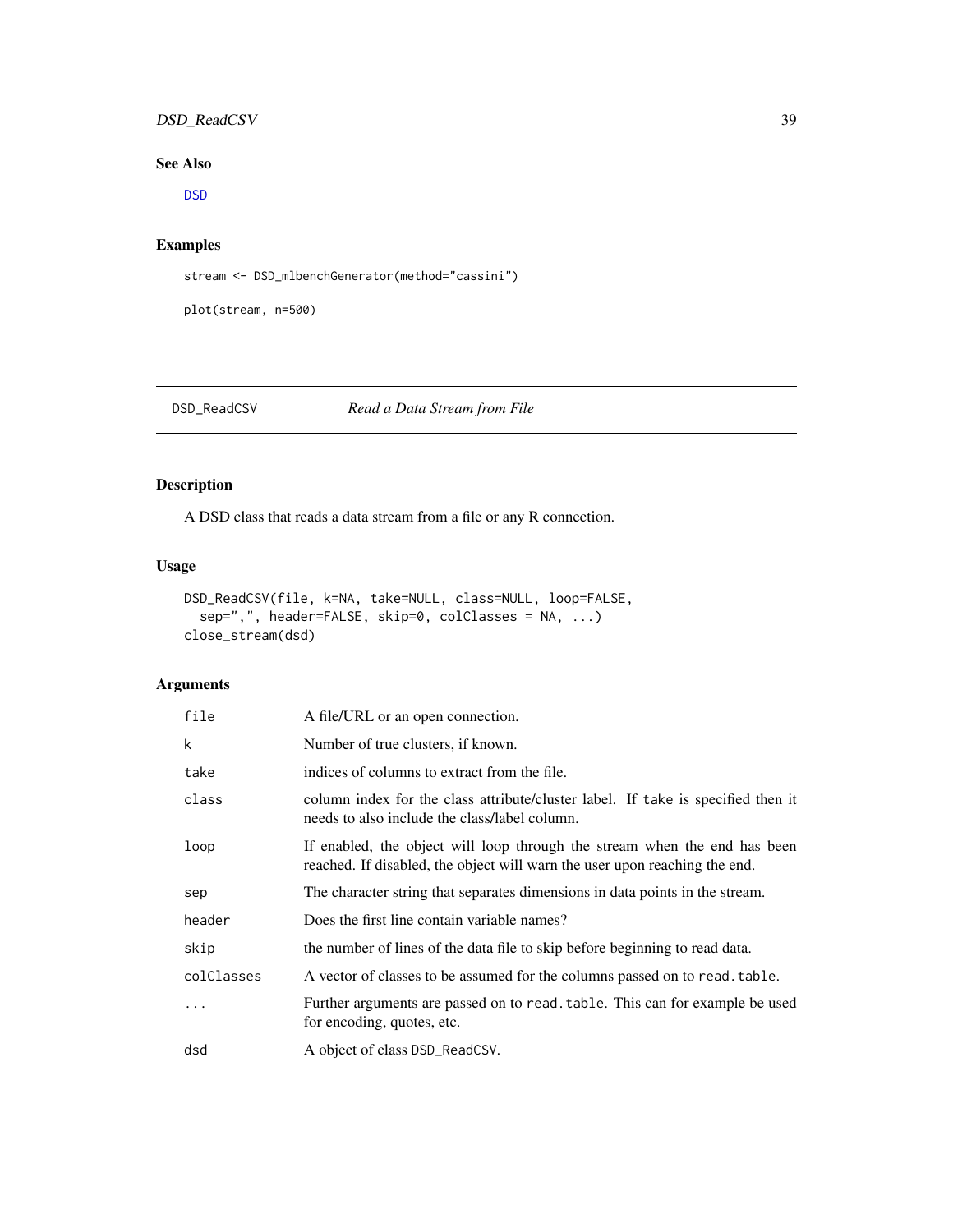#### Details

DSD\_ReadCSV uses read.table() to read in data from an R connection. The connection is responsible for maintaining where the stream is currently being read from. In general, the connections will consist of files stored on disk but have many other possibilities (see [connection](#page-0-0)).

The implementation tries to gracefully deal with slightly corrupted data by dropping points with inconsistent reading and producing a warning. However, this might not always be possible resulting in an error instead.

The position in the file can be reset to the beginning using reset\_stream(). The connection can be closed using close\_stream().

#### Value

An object of class DSD\_ReadCSV (subclass of DSD\_R, DSD).

#### Author(s)

Michael Hahsler

#### See Also

[DSD](#page-27-0), [reset\\_stream](#page-65-0), [read.table](#page-0-0).

#### Examples

```
# creating data and writing it to disk
stream <- DSD_Gaussians(k=3, d=5)
write_stream(stream, "data.txt", n=10, header = TRUE, sep=",")
# reading the same data back (as a loop)
stream2 <- DSD_ReadCSV("data.txt", sep=",", header = TRUE, loop=TRUE)
stream2
# get points (fist a single point and then 20 using loop)
get_points(stream2)
get_points(stream2, n=20)
# clean up
close_stream(stream2)
file.remove("data.txt")
# example with a part of the kddcup1999 data (take only cont. variables)
file <- system.file("examples", "kddcup10000.data.gz", package="stream")
stream <- DSD_ReadCSV(gzfile(file),
        take=c(1, 5, 6, 8:11, 13:20, 23:42), class=42, k=7)
stream
get_points(stream, 5, class = TRUE)
# plot 100 points (projected on the first two principal components)
```
<span id="page-39-0"></span>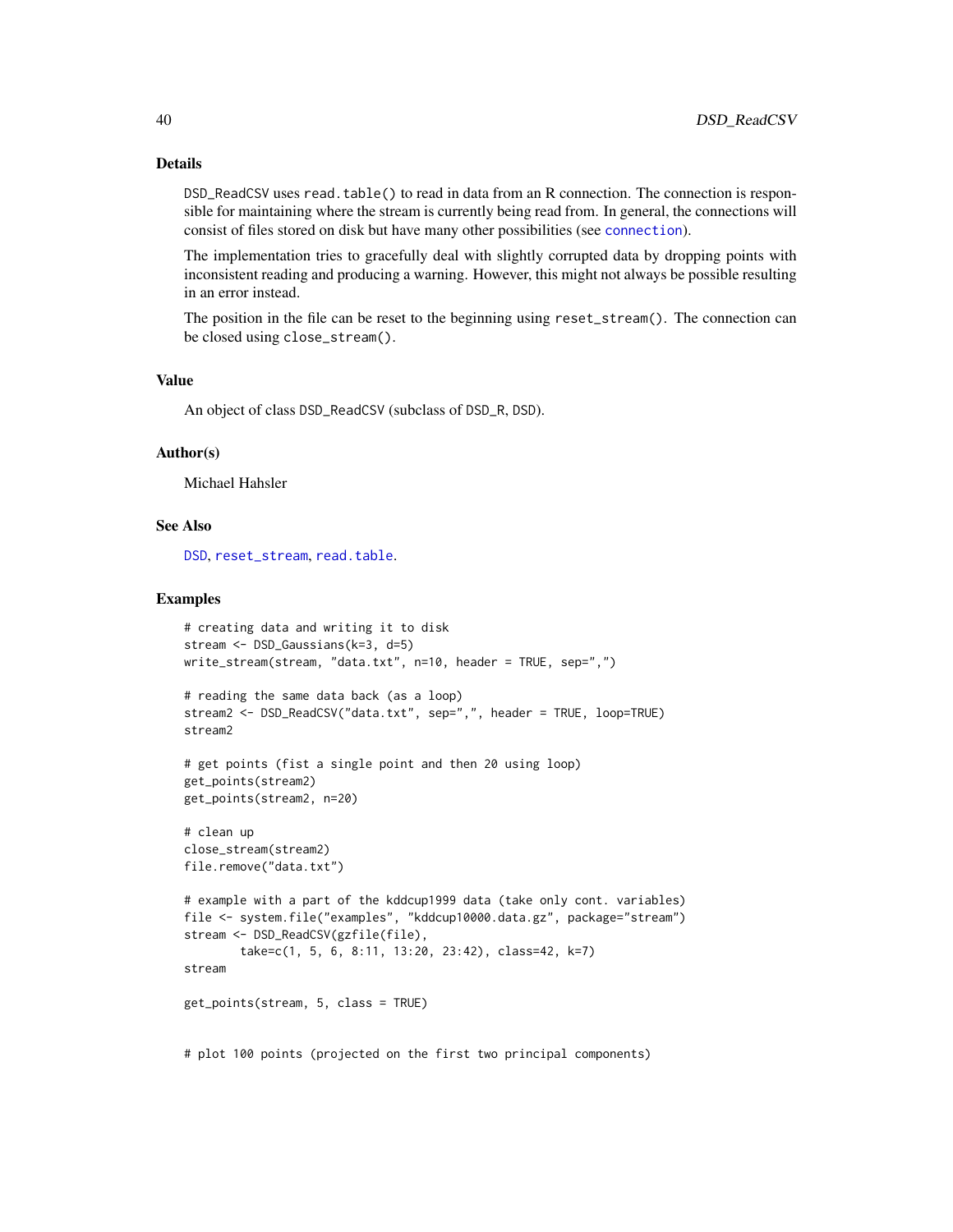# <span id="page-40-0"></span>DSD\_ReadDB 41

```
plot(stream, n=100, method="pc")
close_stream(stream)
```
#### DSD\_ReadDB *Read a Data Stream from an open DB Query*

# Description

A DSD class that reads a data stream from an open DB result set from a relational database with using R's data base interface (DBI).

# Usage

DSD\_ReadDB(result, k=NA, class=NULL, description=NULL)

# Arguments

| result      | An open DBI result set.                        |
|-------------|------------------------------------------------|
| k           | Number of true clusters, if known.             |
| class       | column index for the class/cluster assignment. |
| description | a character string describing the data.        |

# Details

This class provides a streaming interface for result sets from a data base with via DBI. You need to connect to the data base and submit a SQL query using dbGetQuery() to obtain a result set. Make sure that your query only includes the columns that should be included in the stream. Do not forget to close the result set and the data base connection.

# Value

An object of class DSD\_ReadDB (subclass of DSD\_R, DSD).

#### Author(s)

Michael Hahsler

# See Also

[DSD](#page-27-0), [dbGetQuery](#page-0-0)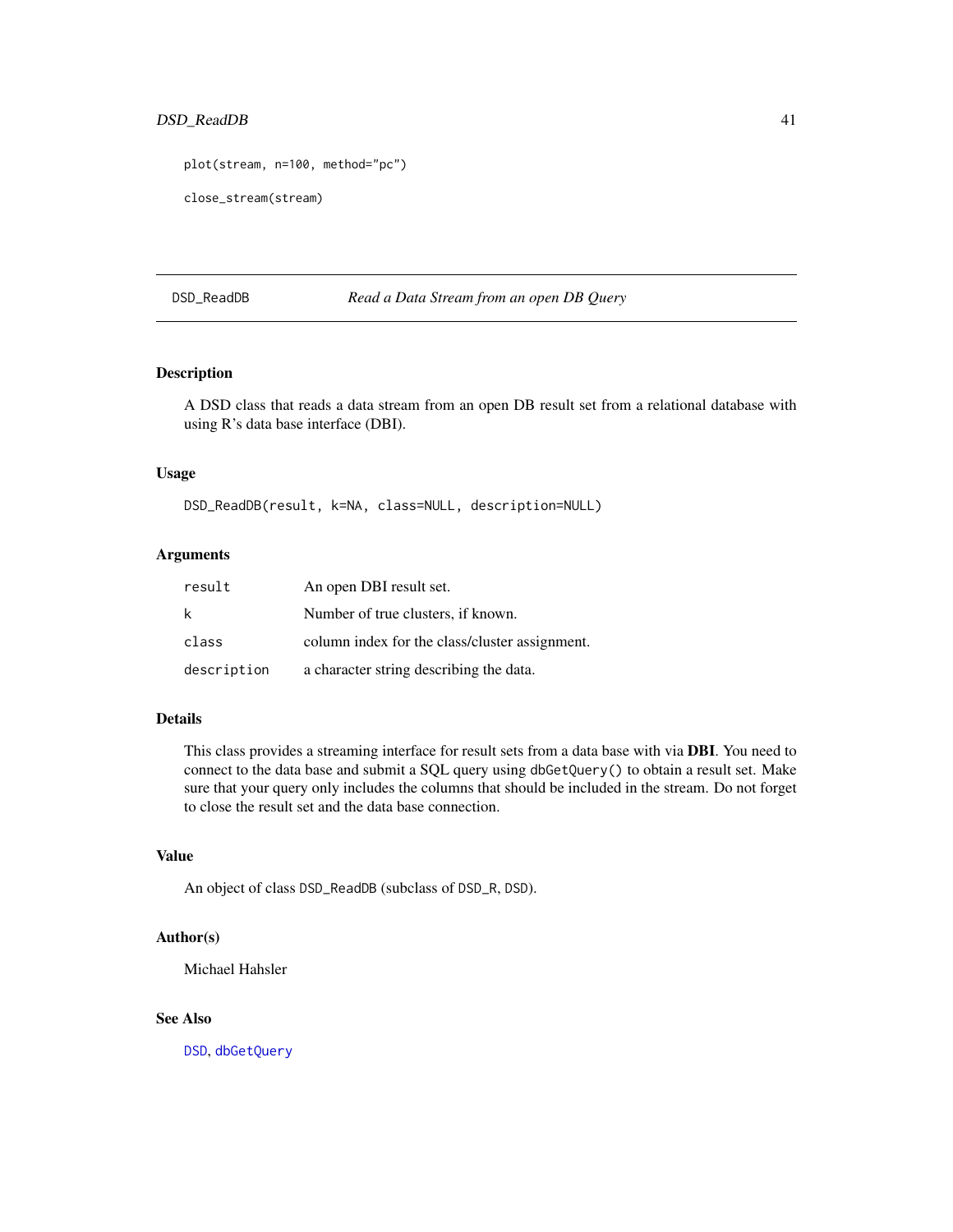## Examples

```
### create a data base with a table with 3 Gaussians
library("RSQLite")
con <- dbConnect(RSQLite::SQLite(), ":memory:")
points <- get_points(DSD_Gaussians(k=3, d=2), 600, class = TRUE)
head(points)
dbWriteTable(con, "gaussians", points)
### prepare a query result set
res <- dbSendQuery(con, "SELECT X1, X2, class FROM gaussians")
res
### create a stream interface to the result set
stream <- DSD_ReadDB(res, k=3, class = 3)
### get points
get_points(stream, 5, class = TRUE)
plot(stream)
### clean up
dbClearResult(res)
dbDisconnect(con)
```
<span id="page-41-0"></span>DSD\_ScaleStream *Scale a Stream from a DSD*

# Description

Make an unscaled data stream into a scaled data stream.

#### Usage

DSD\_ScaleStream(dsd, center=TRUE, scale=TRUE, n=1000, reset=FALSE)

# Arguments

| dsd           | A object of class DSD that will be scaled.                                                                               |
|---------------|--------------------------------------------------------------------------------------------------------------------------|
| center, scale | logical or a numeric vector of length equal to the number of columns used for<br>centering/scaling (see function scale). |
| n             | The number of points used to creating the centering/scaling                                                              |
| reset         | Try to reset the stream to its beginning after taking n points for scaling.                                              |

# Details

scale\_stream() estimates the values for centering and scaling (see scale in base) using n points from the stream.

<span id="page-41-1"></span>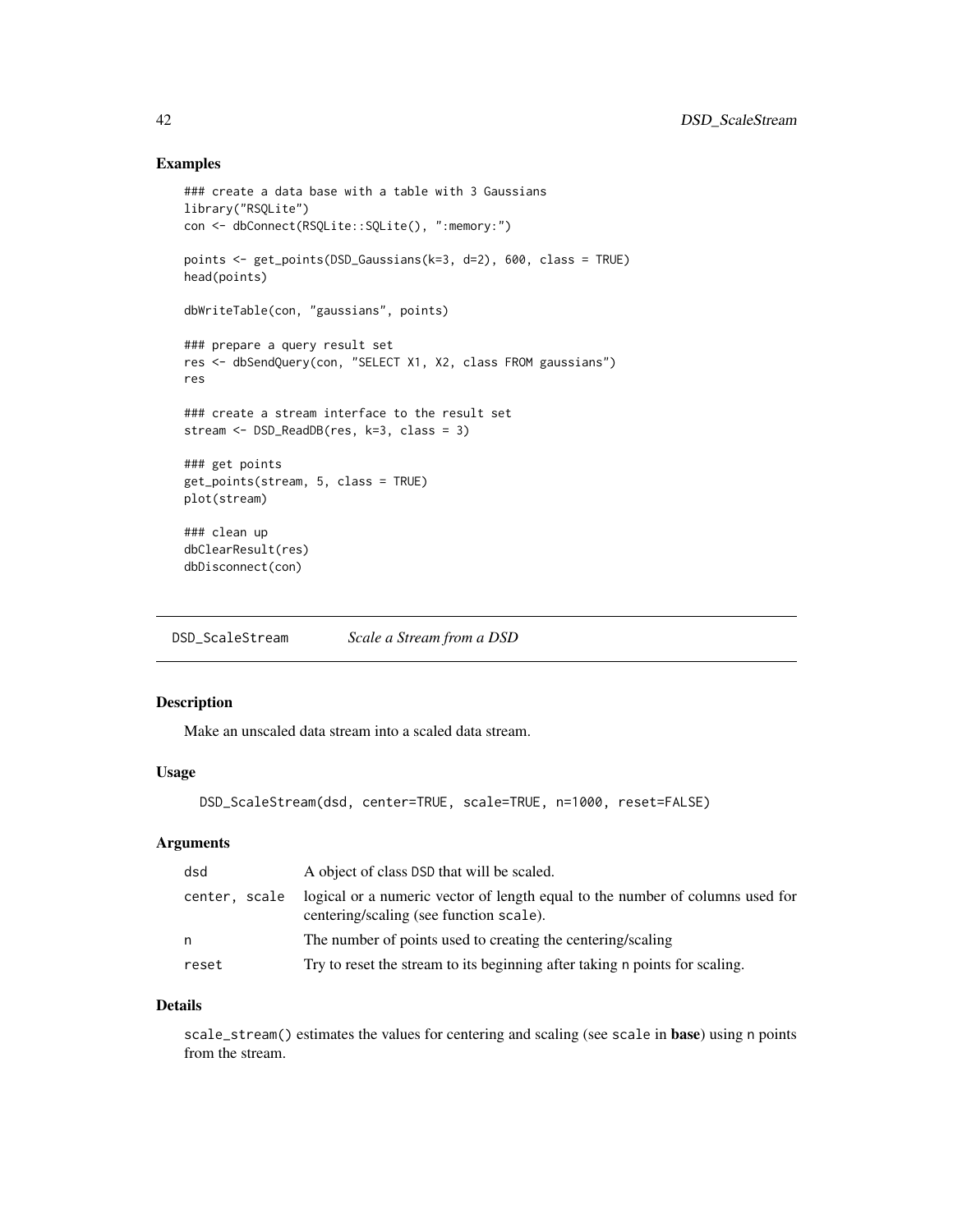# <span id="page-42-0"></span>DSD\_Target 43

# Value

An object of class DSD\_ScaleStream (subclass of DSD\_R, DSD).

#### Author(s)

Michael Hahsler

# See Also

[DSD](#page-27-0), [reset\\_stream](#page-65-0), [scale](#page-0-0) in base,

# Examples

```
stream <- DSD_Gaussians(k=3, d=3)
plot(stream)
```

```
# scale stream using 100 points
stream_scaled <- DSD_ScaleStream(stream, n=100)
plot(stream_scaled)
```
DSD\_Target *Target Data Stream Generator*

# Description

A data stream generator that generates a data stream in the shape of a target. It has a single Gaussian cluster in the center and a ring that surrounds it.

# Usage

```
DSD_Target(center_sd = 0.05, center_weight = 0.5, ring_r = 0.2,ring_s d = 0.02, noise = 0)
```
# Arguments

| center_sd     | standard deviation of center      |
|---------------|-----------------------------------|
| center_weight | proportion of points in center    |
| ring_r        | average ring radius               |
| ring_sd       | standard deviation of ring radius |
| noise         | proportion of noise               |

# Details

DSD\_Target is a DSD generator for stream data. It has been implemented entirely in R, so there is no computational overhead with communicating to the Java Runtime Interface (JRI) or native C code. This DSD will produce a singular Gaussian cluster in the center with a ring around it.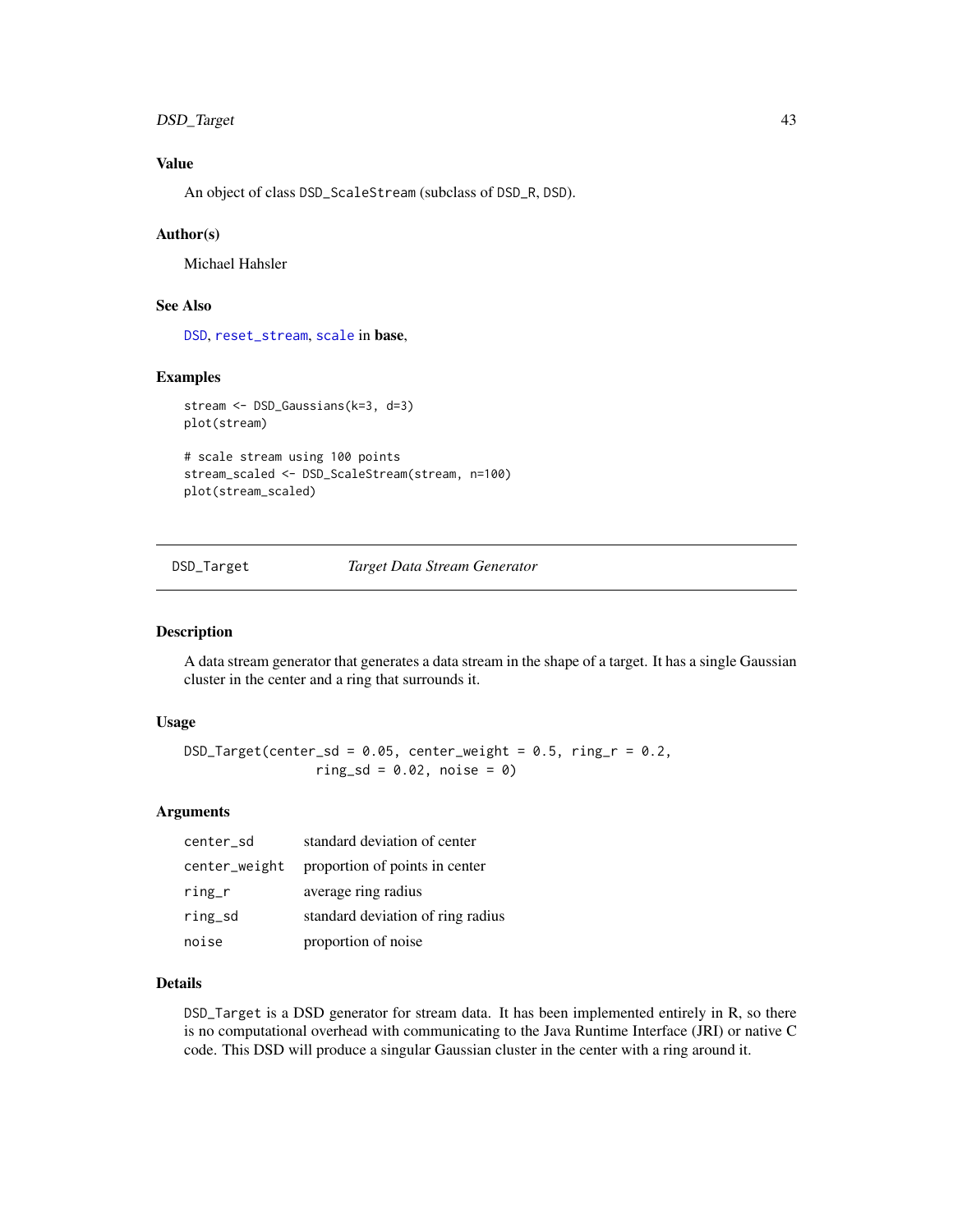# Value

Returns a DSD\_Target object which is a list of the defined params. The params are either passed in from the function or created internally. They include:

| description | A brief description of the DSD object. |
|-------------|----------------------------------------|
|             | The number of clusters.                |
| - d         | The number of dimensions.              |

# Author(s)

Michael Hahsler

# See Also

[DSD](#page-27-0)

# Examples

```
# create data stream with three clusters in 2D
stream <- DSD_Target()
# plotting the data
plot(stream)
```
DSD\_UniformNoise *Uniform Noise Data Stream Generator*

# Description

This generator produces uniform noise in a d-dimensional unit (hyper) cube.

# Usage

DSD\_UniformNoise(d=2, range=NULL)

# Arguments

|       | Determines the number of dimensions.                                                                                           |
|-------|--------------------------------------------------------------------------------------------------------------------------------|
| range | A matrix with two columns and d rows giving the minimum and maximum for<br>each dimension. Defaults to the range of $[0, 1]$ . |

# Value

Returns a DSD\_UniformNoise object.(subclass of DSD\_R, DSD).

# Author(s)

Michael Hahsler

<span id="page-43-0"></span>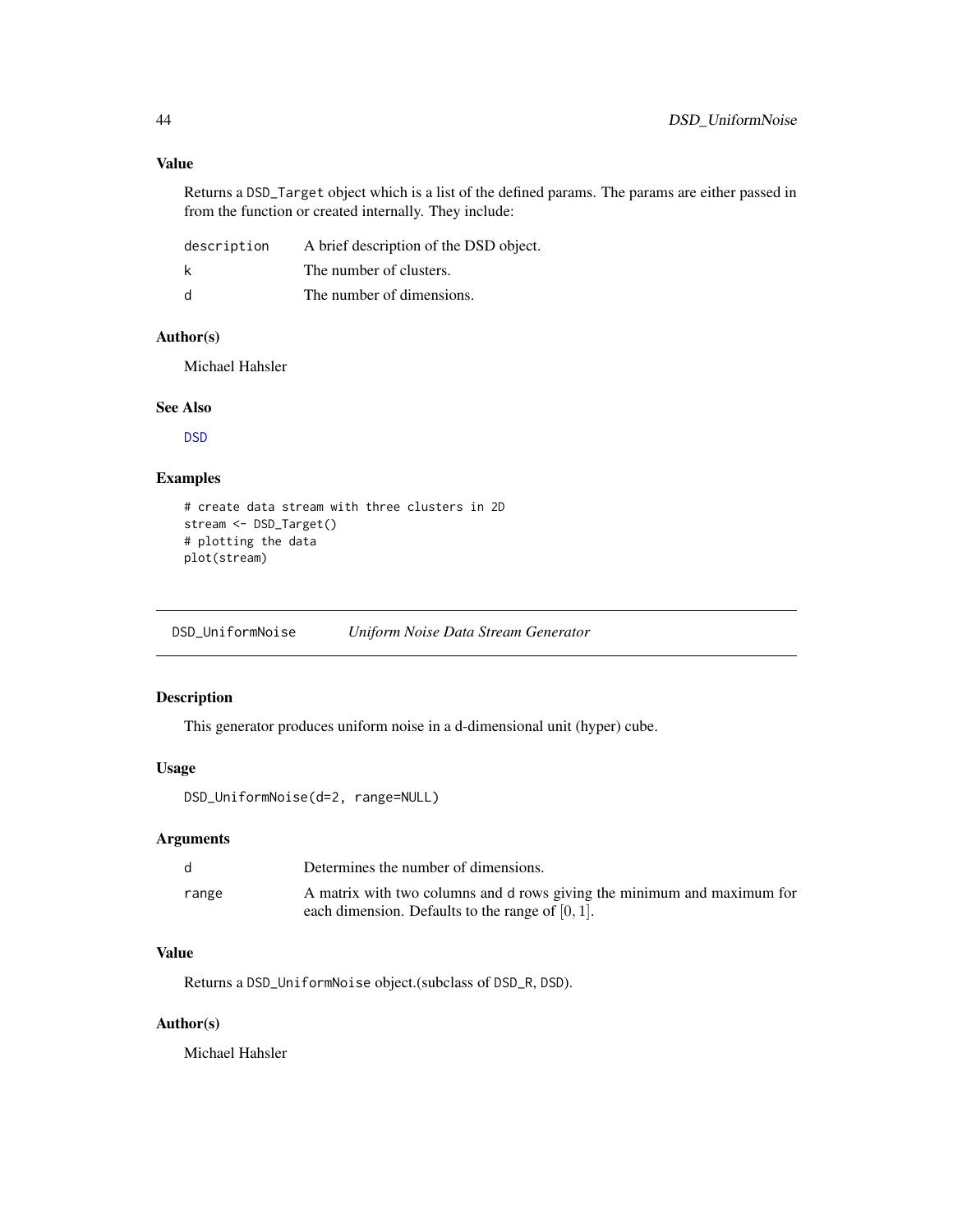#### <span id="page-44-2"></span> $DSFP$  and the contract of the contract of the contract of the contract of the contract of the contract of the contract of the contract of the contract of the contract of the contract of the contract of the contract of the

# See Also

[DSD](#page-27-0)

# Examples

```
# create data stream with three clusters in 2D
stream <- DSD_UniformNoise(d=2)
plot(stream, n=100)
# specify a different range for each dimension
stream <- DSD_UniformNoise(d=3, range=rbind(c(0,1), c(0,10), c(0,5)))
plot(stream, n=100)
```
<span id="page-44-1"></span>DSFP *Abstract Class for Frequent Pattern Mining Algorithms for Data Streams*

# Description

Abstract class for frequent pattern mining algorithms for data streams. Currently, stream does not implement frequent pattern mining algorithms.

#### Author(s)

Michael Hahsler

# See Also

[DST](#page-47-0)

<span id="page-44-0"></span>DSO *Data Stream Operator Base Classes*

#### Description

Abstract base classes for all DSO (Data Stream Operator) classes.

#### Details

The DSO class cannot be instantiated (calling DSO() produces errors), but it serve as a base class from which other DSO classes inherit.

Data stream operators use update() to process new data from the stream. The result of the operator can be optained via get\_points() and get\_weights().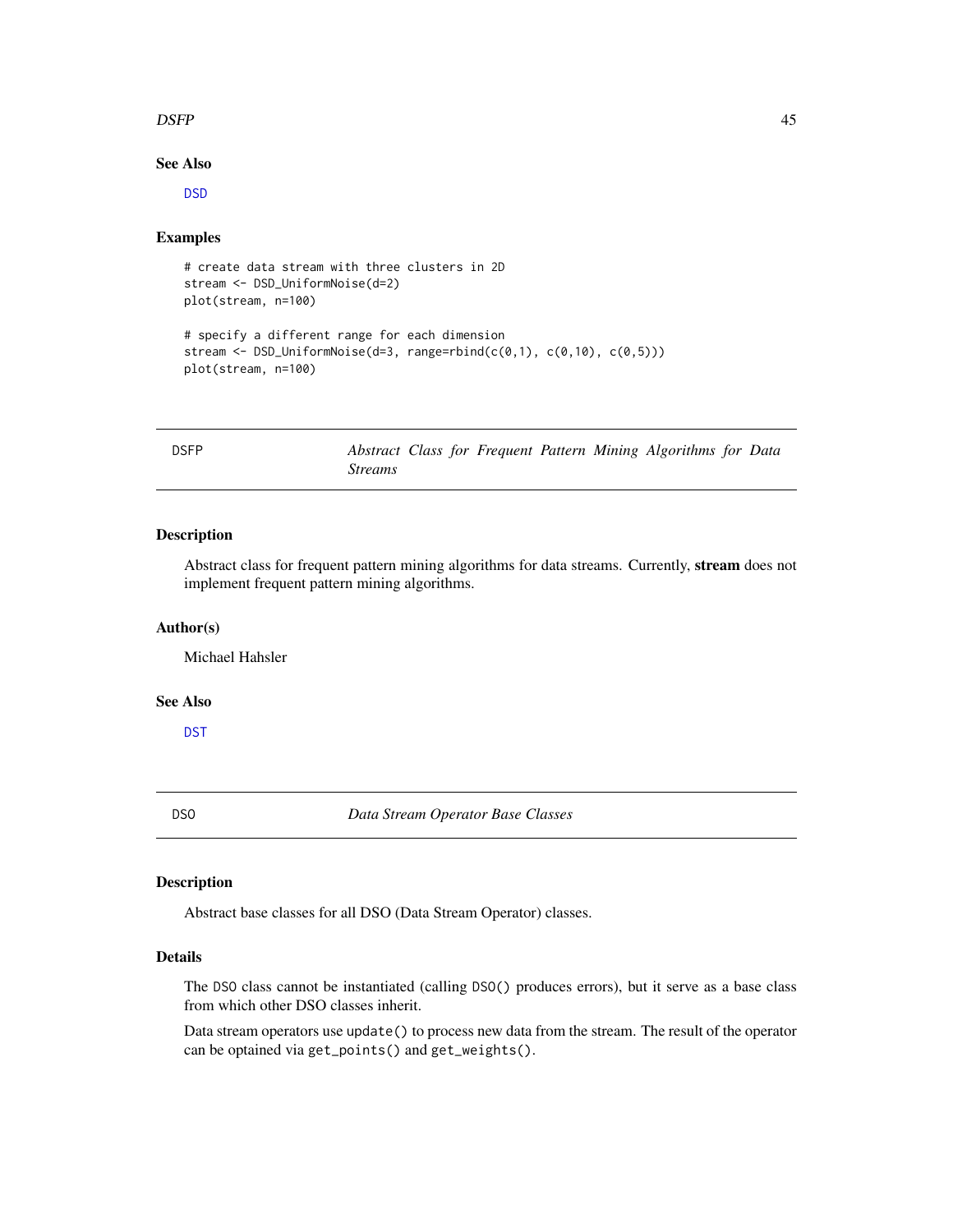#### Author(s)

Michael Hahsler

# See Also

[update](#page-67-0), [get\\_points](#page-55-0), [get\\_weights](#page-56-0), [DSO\\_Window](#page-46-0), [DSO\\_Sample](#page-45-0)

<span id="page-45-0"></span>DSO\_Sample *Sampling from a Data Stream (Data Stream Operator)*

#### Description

Extracts a sample form a data stream using Reservoir Sampling.

# Usage

 $DSO_Sample(k = 100, biased = FALSE)$ 

# **Arguments**

|        | the number of points to be sampled from the stream.                             |
|--------|---------------------------------------------------------------------------------|
| biased | if FALSE then a regular (unbiased) reservoir sampling is used. If true then the |
|        | sample is biased towards keeping more recent data points (see Details section). |

#### Details

If biased=FALSE then the reservoir sampling algorithm by McLeod and Bellhouse (1983) is used. This sampling makes sure that each data point has the same chance to be sampled. All sampled points will have a weight of 1. Note that this might not be ideal for an evolving stream since very old data points have the same chance to be in the sample as newer points.

If bias=TRUE then sampling prefers newer points using the modified reservoir sampling algorithm 2.1 by Aggarwal (2006). New points are always added. They replace a random point in thre reservoir with a probability of reservoir size over k. This an exponential bias function of  $2^{-lambda}$ with  $lambda = 1/k$ .

# Value

An object of class DSO\_Sample (subclass of DSO).

#### Author(s)

Michael Hahsler

<span id="page-45-1"></span>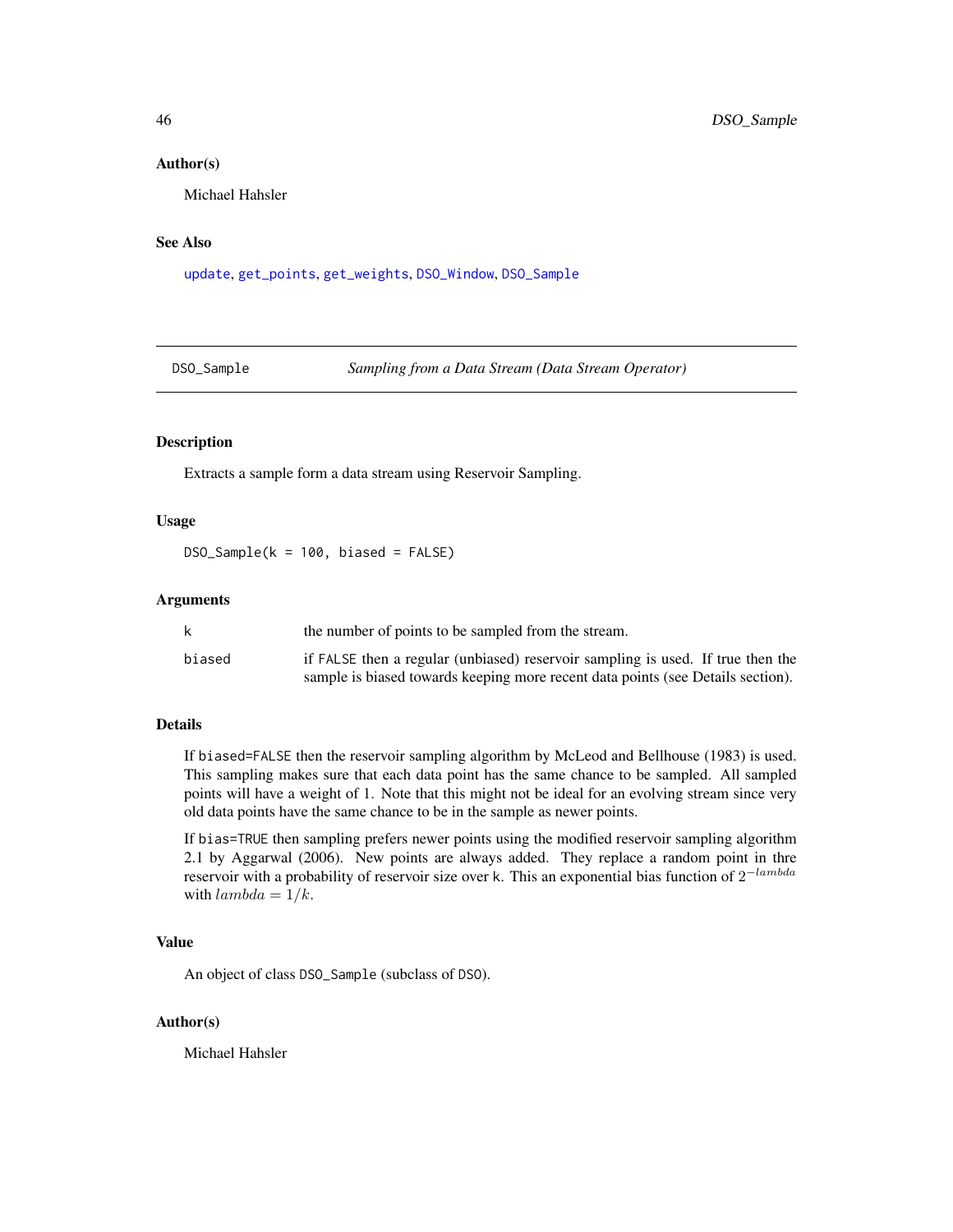# <span id="page-46-1"></span>DSO\_Window 47

#### References

Vitter, J. S. (1985): Random sampling with a reservoir. ACM Transactions on Mathematical Software, 11(1), 37-57.

McLeod, A.I., Bellhouse, D.R. (1983): A Convenient Algorithm for Drawing a Simple Random Sample. Applied Statistics, 32(2), 182-184.

Aggarwal C. (2006) On Biased Reservoir Sampling in the Presence of Stream Evolution. International Conference on Very Large Databases (VLDB'06). 607-618.

#### See Also

D<sub>SO</sub>

# Examples

```
sample <- DSO_Sample(k=20)
update(sample, stream, 500)
sample
# plot points in sample
plot(get_points(sample))
```
stream <- DSD\_Gaussians(k=3, noise=0.05)

<span id="page-46-0"></span>DSO\_Window *Sliding Window (Data Stream Operator)*

# Description

Implements a sliding window data stream operator which keeps a fixed amount (window length) of the most recent data points of the stream.

#### Usage

DSO\_Window(horizon = 100, lambda=0)

#### Arguments

| horizon | the window length.                                             |
|---------|----------------------------------------------------------------|
| lambda  | decay factor damped window model. Lambda=0 means no dampening. |

## Details

If lambda is greater than 0 then the weight uses a damped window model (Zhu and Shasha, 2002). The weight for points in the window follows  $2^{-lambda*t}$  where t is the age of the point.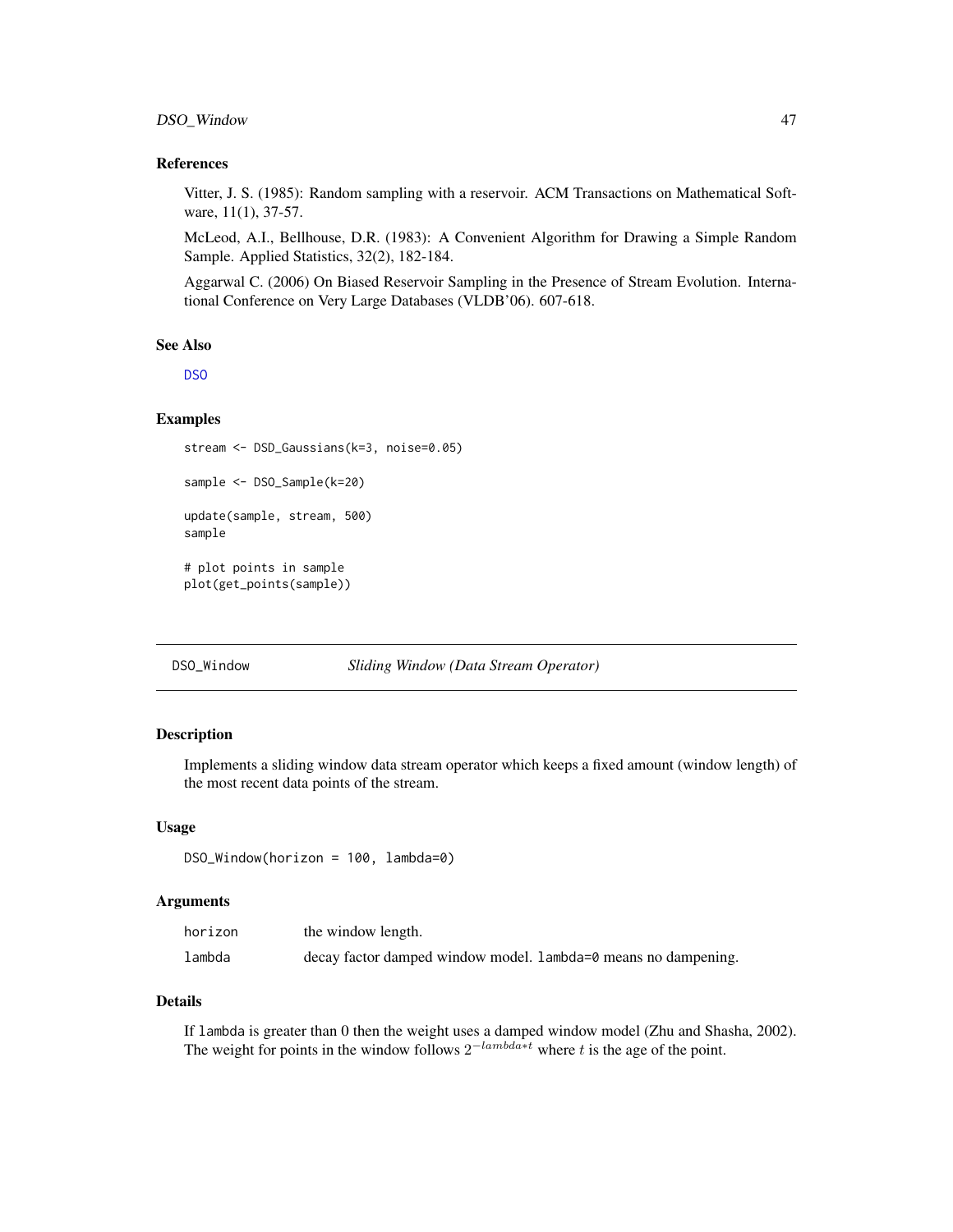# <span id="page-47-1"></span>Value

An object of class DSO\_Window (subclass of DSO.

# Author(s)

Michael Hahsler

# References

Zhu, Y. and Shasha, D. (2002). StatStream: Statistical Monitoring of Thousands of Data Streams in Real Time, Intl. Conference of Very Large Data Bases (VLDB'02).

# See Also

[DSO](#page-44-0)

# Examples

```
stream <- DSD_Gaussians(k=3, d=2, noise=0.05)
window <- DSO_Window(horizon=100)
window
update(window, stream, 200)
window
# plot points in window
```
plot(get\_points(window))

<span id="page-47-0"></span>DST *Abstract Base Class for All Data Stream Mining Tasks*

# Description

Abstract base class for all data stream mining tasks. Current tasks are data stream clustering DSC, classification on data streams DSClassify and frequent pattern mining on data streams DSFP.

# Author(s)

Michael Hahsler

#### See Also

[DSC](#page-3-0), [DSClassify](#page-4-0), [DSFP](#page-44-1)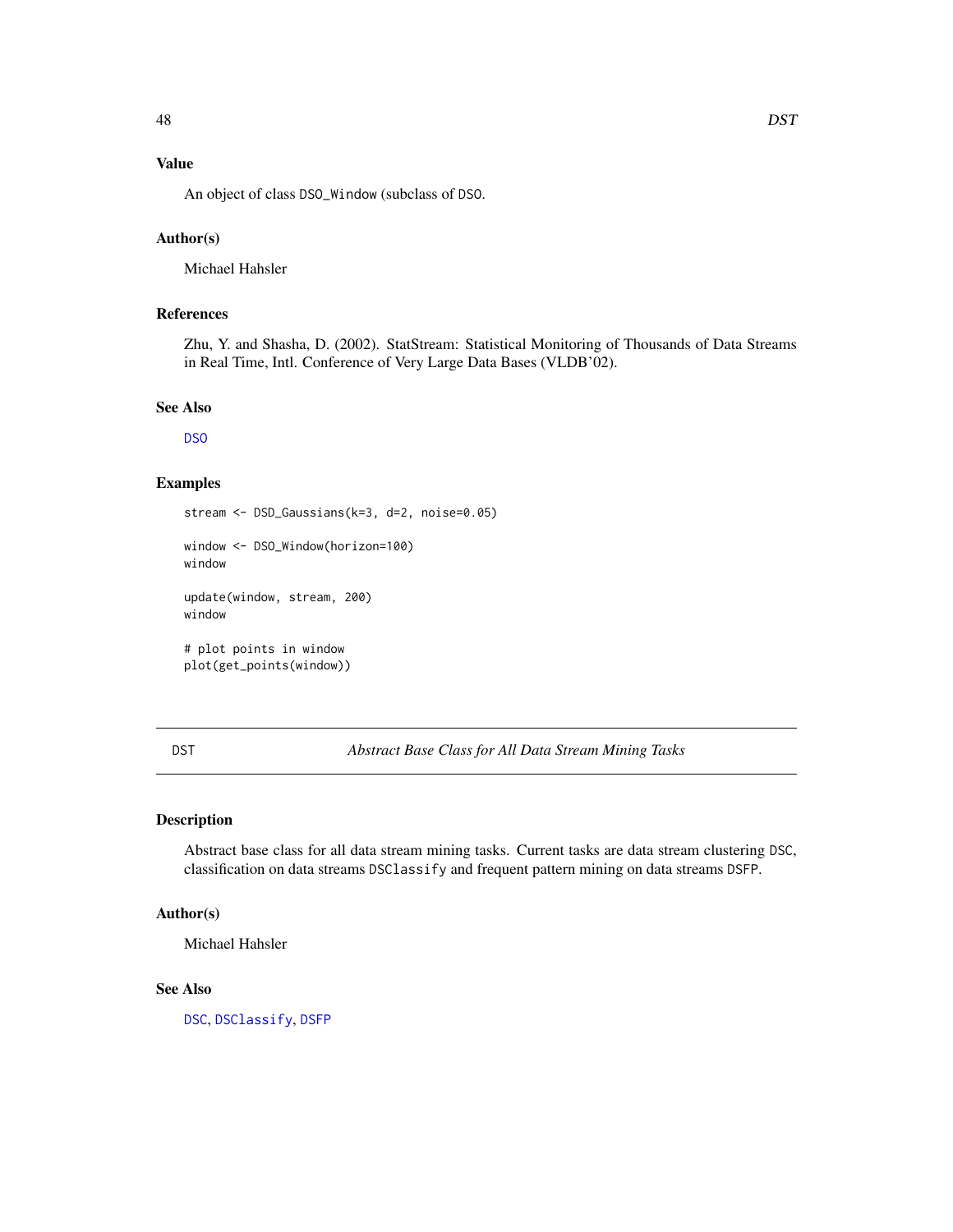<span id="page-48-0"></span>

#### Description

Gets evaluation measures for micro or macro-clusters from a DSC object given the original DSD object.

#### Usage

```
evaluate(dsc, dsd, measure, n = 100, type=c("auto", "micro", "macro"),
  assign="micro", assignmentMethod=c("auto", "model", "nn"),
  noise = c("class", "exclude"), ...evaluate_cluster(dsc, dsd, measure, n = 1000,
 type=c("auto", "micro", "macro"),
  assign="micro", assignmentMethod=c("auto", "model", "nn"),
 horizon=100, verbose=FALSE, noise = c("class", "exclude"), ...)
```
# Arguments

| dsc              | The DSC object that the evaluation measure is being requested from.                                                               |  |
|------------------|-----------------------------------------------------------------------------------------------------------------------------------|--|
| dsd              | The DSD object that holds the initial training data for the DSC.                                                                  |  |
| measure          | Evaluation measure(s) to use. If missing then all available measures are re-<br>turned.                                           |  |
| n                | The number of data points being requested.                                                                                        |  |
| type             | Use micro- or macro-clusters for evaluation. Auto used the class of dsc to de-<br>cide.                                           |  |
| assign           | Assign points to micro or macro-clusters?                                                                                         |  |
| assignmentMethod |                                                                                                                                   |  |
|                  | How are points assigned to clusters for evaluation (see get_assignment)?                                                          |  |
| horizon          | Evaluation is done using horizon many previous points (see detail section).                                                       |  |
| verbose          | report progress?                                                                                                                  |  |
| noise            | how to handle noise points in the data. Options are to treat as a separate class<br>(default) or to exclude them from evaluation. |  |
| $\ddotsc$        | Unused arguments are ignored.                                                                                                     |  |

# Details

For evaluation each data points are assigned to its nearest cluster using Euclidean distance to the cluster centers. Then for each cluster the majority class is determined. Based on the majority class several evaluation measures can be computed.

For evaluate\_cluster the most commonly used method of prequential error estimation (see Gama, Sebastiao and Rodrigues; 2013). The data points in the horizon are first used to calculate the evaluation measire and then they are used for updating the cluster model. Many evaluation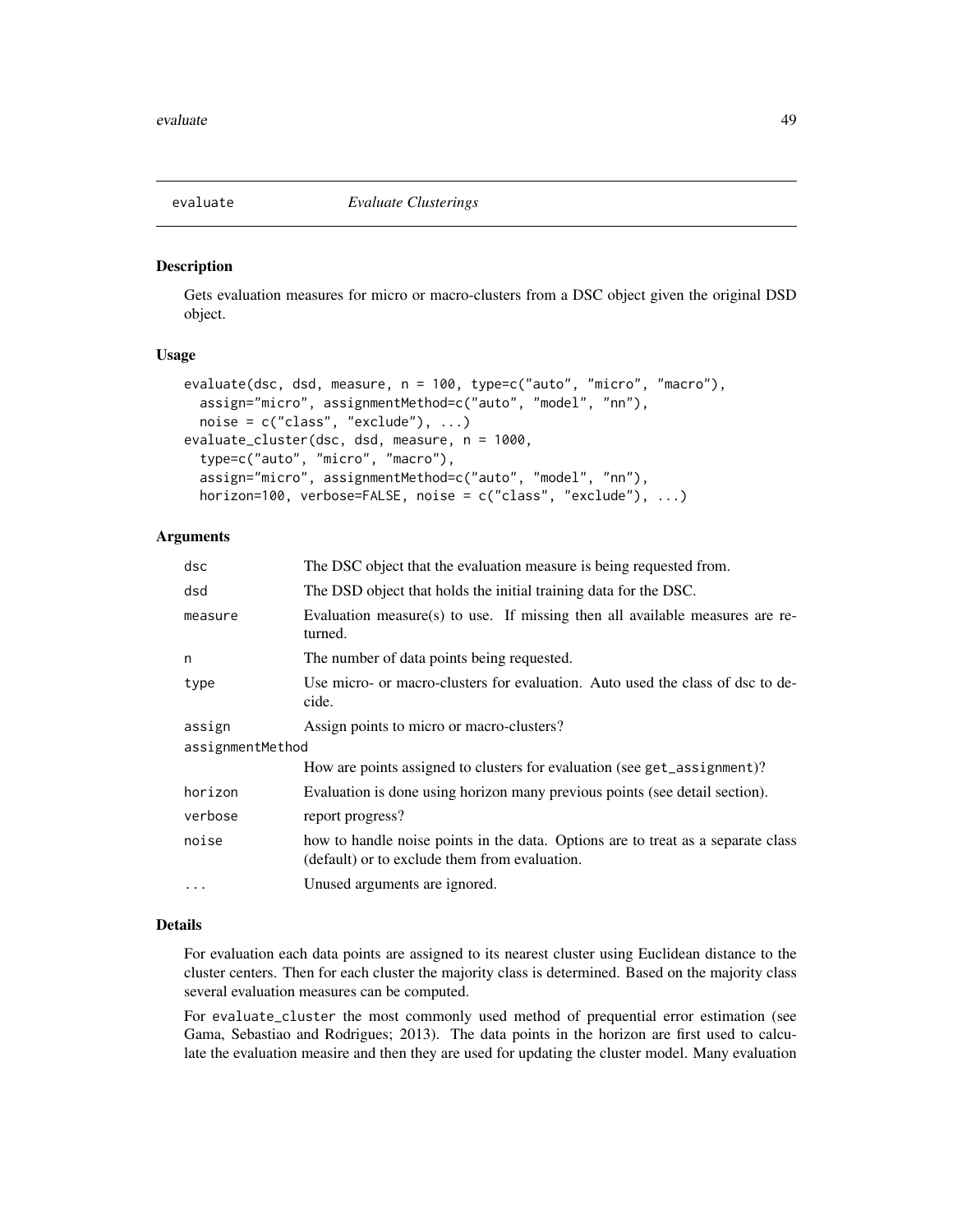measures are calculated with code from the packages **cluster, clue** and fpc. Detailed documentation can be found in these packages (see Section See Also.)

The following information items are available:

- "numMicroClusters" number of micro-clusters
- "numMacroClusters" number of macro-clusters
- "numClasses" number of classes

The following noise-related items are available:

- "noisePredicted" Number data points predicted as noise
- "noiseActual" Number of data points which are actually noise
- "noisePrecision" Precision of the predicting noise (i.e., number of correctly predicted noise points over the total number of points predicted as noise)

The following internal evaluation measures are available:

- "SSQ" within cluster sum of squares. Assigns each non-noise point to its nearest center from the clustering and calculates the sum of squares
- "silhouette" average silhouette width (actual noise points which stay unassigned by the clustering algorithm are removed; regular points that are unassigned by the clustering algorithm will form their own noise cluster) (cluster)
- "average.between" average distance between clusters (fpc)
- "average.within" average distance within clusters (fpc)
- "max.diameter" maximum cluster diameter (fpc)
- "min.separation" minimum cluster separation (fpc)
- "ave.within.cluster.ss" a generalization of the within clusters sum of squares (half the sum of the within cluster squared dissimilarities divided by the cluster size) (fpc)
- "g2" Goodman and Kruskal's Gamma coefficient (fpc)
- "pearsongamma" correlation between distances and a 0-1-vector where 0 means same cluster, 1 means different clusters (fpc)
- "dunn" Dunn index (minimum separation / maximum diameter) (fpc)
- "dunn2" minimum average dissimilarity between two cluster / maximum average within cluster dissimilarity (fpc)
- "entropy" entropy of the distribution of cluster memberships (fpc)
- "wb.ratio" average.within/average.between (fpc)

The following external evaluation measures are available:

• "precision", "recall", "F1" F1. A true positive (TP) decision assigns two points in the same true cluster also to the same cluster, a true negative (TN) decision assigns two points from two different true clusters to two different clusters. A false positive (FP) decision assigns two points from the same true cluster to two different clusters. A false negative (FN) decision assigns two points from the same true cluster to different clusters.

 $precision = TP/(TP+FP)$ 

 $recall = TP/(TP+FN)$ 

The F1 measure is the harmonic mean of precision and recall.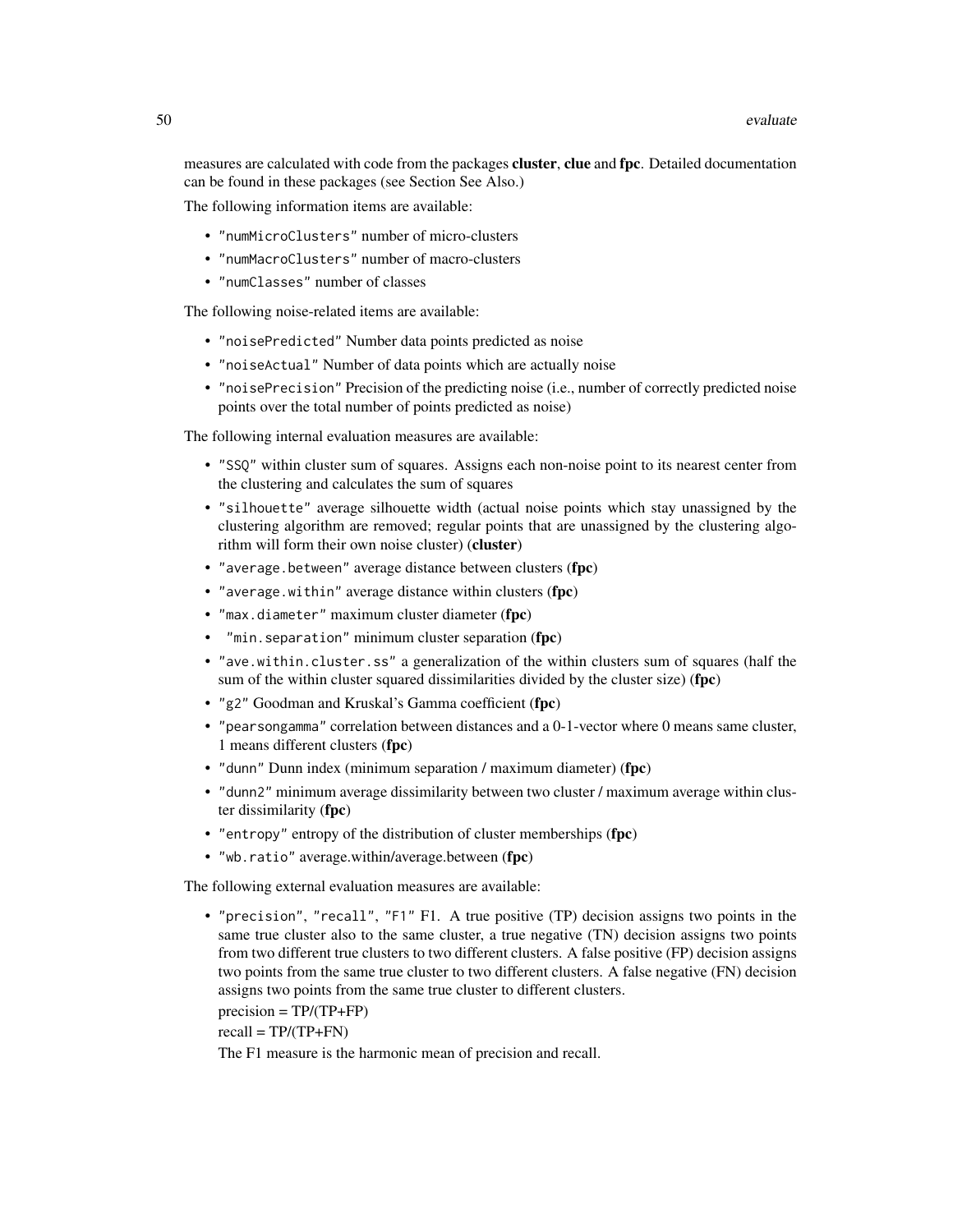#### evaluate 51

- "purity" Average purity of clusters. The purity of each cluster is the proportion of the points of the majority true group assigned to it (see Cao et al. (2006))
- "Euclidean" Euclidean dissimilarity of the memberships (see Dimitriadou, Weingessel and Hornik (2002)) (clue)
- "Manhattan" Manhattan dissimilarity of the memberships (clue)
- "Rand" Rand index (see Rand (1971)) (clue)
- "cRand" Adjusted Rand index (see Hubert and Arabie (1985)) (clue)
- "NMI" Normalized Mutual Information (see Strehl and Ghosh (2002)) (clue)
- "KP" Katz-Powell index (see Katz and Powell (1953)) (clue)
- "angle" maximal cosine of the angle between the agreements (clue)
- "diag" maximal co-classification rate (clue)
- "FM" Fowlkes and Mallows's index (see Fowlkes and Mallows (1983)) (clue)
- "Jaccard" Jaccard index (clue)
- "PS" Prediction Strength (see Tibshirani and Walter (2005)) (clue)
- "vi" variation of information (VI) index (fpc)

Many measures are the average over all clusters. For example, purity is the average purity over all clusters.

For DSC\_Micro objects, data points are assigned to micro-clusters and then each micro-cluster is evaluated. For DSC\_Macro objects, data points by default (assign="micro") also assigned to micro-clusters, but these assignments are translated to macro-clusters. The evaluation is here done for macro-clusters. This is important when macro-clustering is done with algorithms which do not create spherical clusters (e.g, hierarchical clustering with single-linkage or DBSCAN) and this assignment to the macro-clusters directly (i.e., their center) does not make sense.

Using type and assign, the user can select how to assign data points and ad what level (micro or macro) to evaluate.

Many of the above measures are implemented package clue in function  $cl\_agreement()$ .

evaluate\_cluster() is used to evaluate an evolving data stream using the method described by Wan et al. (2009). Of the n data points horizon many points are clustered and then the evaluation measure is calculated on the same data points. The idea is to find out if the clustering algorithm was able to adapt to the changing stream.

#### Value

evaluate returns an object of class stream\_eval which is a numeric vector of the values of the requested measures and two attributes, "type" and "assign", to see at what level the evaluation was done.

#### Author(s)

Michael Hahsler, Matthew Bolanos and John Forrest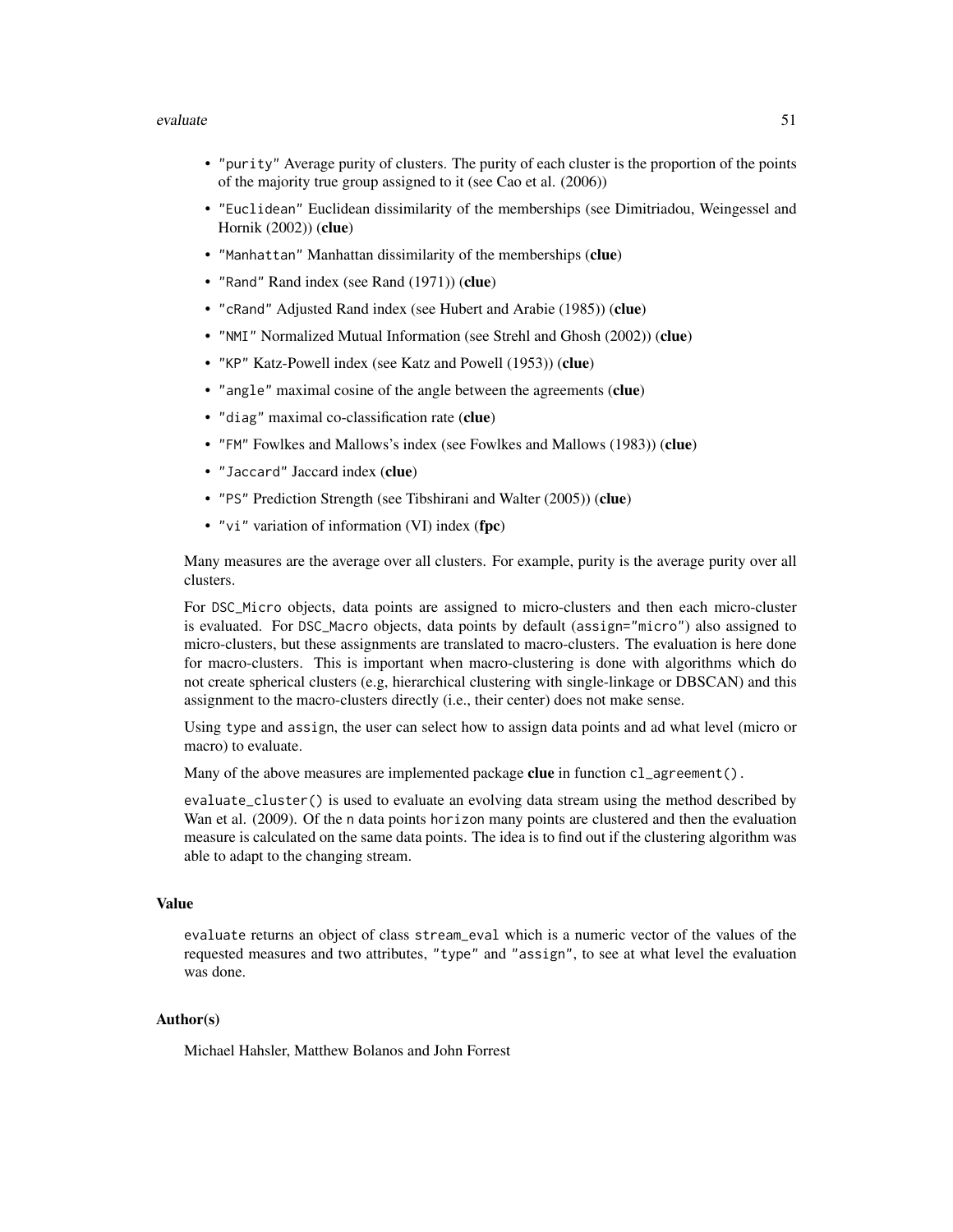#### <span id="page-51-0"></span>References

Joao Gama, Raquel Sebastiao, Pedro Pereira Rodrigues (2013). On evaluating stream learning algorithms. *Machine Learning,* March 2013, Volume 90, Issue 3, pp 317-346.

F. Cao, M. Ester, W. Qian, A. Zhou (2006). Density-Based Clustering over an Evolving Data Stream with Noise. *Proceeding of the 2006 SIAM Conference on Data Mining,* 326-337.

E. Dimitriadou, A. Weingessel and K. Hornik (2002). A combination scheme for fuzzy clustering. *International Journal of Pattern Recognition and Artificial Intelligence,* 16, 901-912.

E. B. Fowlkes and C. L. Mallows (1983). A method for comparing two hierarchical clusterings. *Journal of the American Statistical Association,* 78, 553-569.

L. Hubert and P. Arabie (1985). Comparing partitions. *Journal of Classification,* 2, 193-218.

W. M. Rand (1971). Objective criteria for the evaluation of clustering methods. *Journal of the American Statistical Association,* 66, 846-850.

L. Katz and J. H. Powell (1953). A proposed index of the conformity of one sociometric measurement to another. *Psychometrika,* 18, 249-256.

A. Strehl and J. Ghosh (2002). Cluster ensembles - A knowledge reuse framework for combining multiple partitions. *Journal of Machine Learning Research,* 3, 583-617.

R. Tibshirani and G. Walter (2005). Cluster validation by Prediction Strength. *Journal of Computational and Graphical Statistics,* 14/3, 511-528.

L Wan, W.K. Ng, X.H. Dang, P.S. Yu and K. Zhang (2009). Density-Based Clustering of Data Streams at Multiple Resolutions, *ACM Transactions on Knowledge Discovery from Data,* 3(3).

#### See Also

[animate\\_cluster](#page-2-0), [cl\\_agreement](#page-0-0) in clue, cluster. stats in fpc, [silhouette](#page-0-0) in cluster.

# Examples

```
stream <- DSD_Gaussians(k=3, d=2)
dstream <- DSC_DStream(gridsize=0.05, Cm=1.5)
update(dstream, stream, 500)
plot(dstream, stream)
# Evaluate micro-clusters
# Note: we use here only n=500 points for evaluation to speed up execution
evaluate(dstream, stream, measure=c("numMicro","numMacro","purity","crand", "SSQ"),
 n=100)
# DStream also provides macro clusters. Evaluate macro clusters with type="macro"
plot(dstream, stream, type="macro")
evaluate(dstream, stream, type ="macro",
 measure=c("numMicro","numMacro","purity","crand", "SSQ"), n=100)
# Points are by default assigned to the closest micro clusters for evalution.
# However, points can also be assigned to the closest macro-cluster using
# assign="macro".
evaluate(dstream, stream, type ="macro", assign="macro",
 measure=c("numMicro","numMacro","purity","crand", "SSQ"), n=100)
```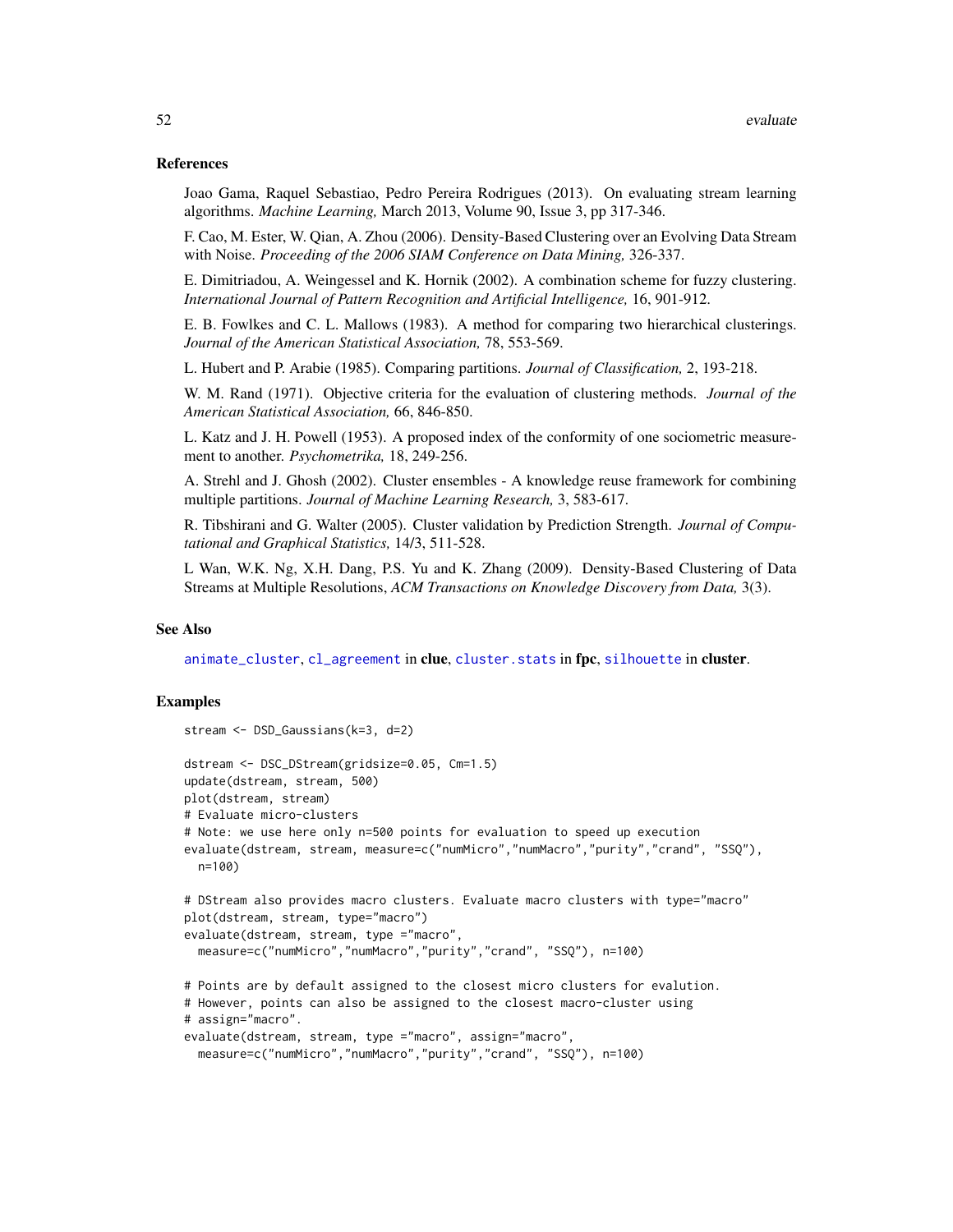```
# Evaluate an evolving data stream
stream <- DSD_Benchmark(1)
dstream <- DSC_DStream(gridsize=0.05, lambda=0.1)
evaluate_cluster(dstream, stream, type="macro", assign="micro",
 measure=c("numMicro","numMacro","purity","crand"),
  n=600, horizon=100)
## Not run:
# animate the clustering process
reset_stream(stream)
dstream <- DSC_DStream(gridsize=0.05, lambda=0.1)
animate_cluster(dstream, stream, horizon=100, n=5000,
  measure=c("crand"), type="macro", assign="micro",
  plot.args = list(type="both", xlim=c(0,1), ylim=c(0,1)))
## End(Not run)
```
get\_assignment *Assignment Data Points to Clusters*

#### Description

Get the assignment of data points to clusters in a DSC (nearest-neighbor).

#### Usage

```
get_assignment(dsc, points, type=c("auto", "micro", "macro"),
 method="auto", ...)
```
# Arguments

| dsc      | The DSC object with the clusters for assignment.                                                                                                                                                                                                                 |  |
|----------|------------------------------------------------------------------------------------------------------------------------------------------------------------------------------------------------------------------------------------------------------------------|--|
| points   | The points to be assigned as a data.frame.                                                                                                                                                                                                                       |  |
| type     | Use micro- or macro-clusters in DSC for assignment. Auto used the class of dsc<br>to decide.                                                                                                                                                                     |  |
| method   | assignment method "model" uses the assignment model of the underlying algo-<br>rithm (unassigned points return NA). "nn" performs nearest neighbor assignment<br>using Euclidean distance. "auto" uses model if it is avaialble and defaults to nn<br>otherwise. |  |
| $\ddots$ | Additional arguments are passed on.                                                                                                                                                                                                                              |  |

## Details

Each data point is assigned either using the original model's assignment rule or Euclidean nearest neighbor assignment.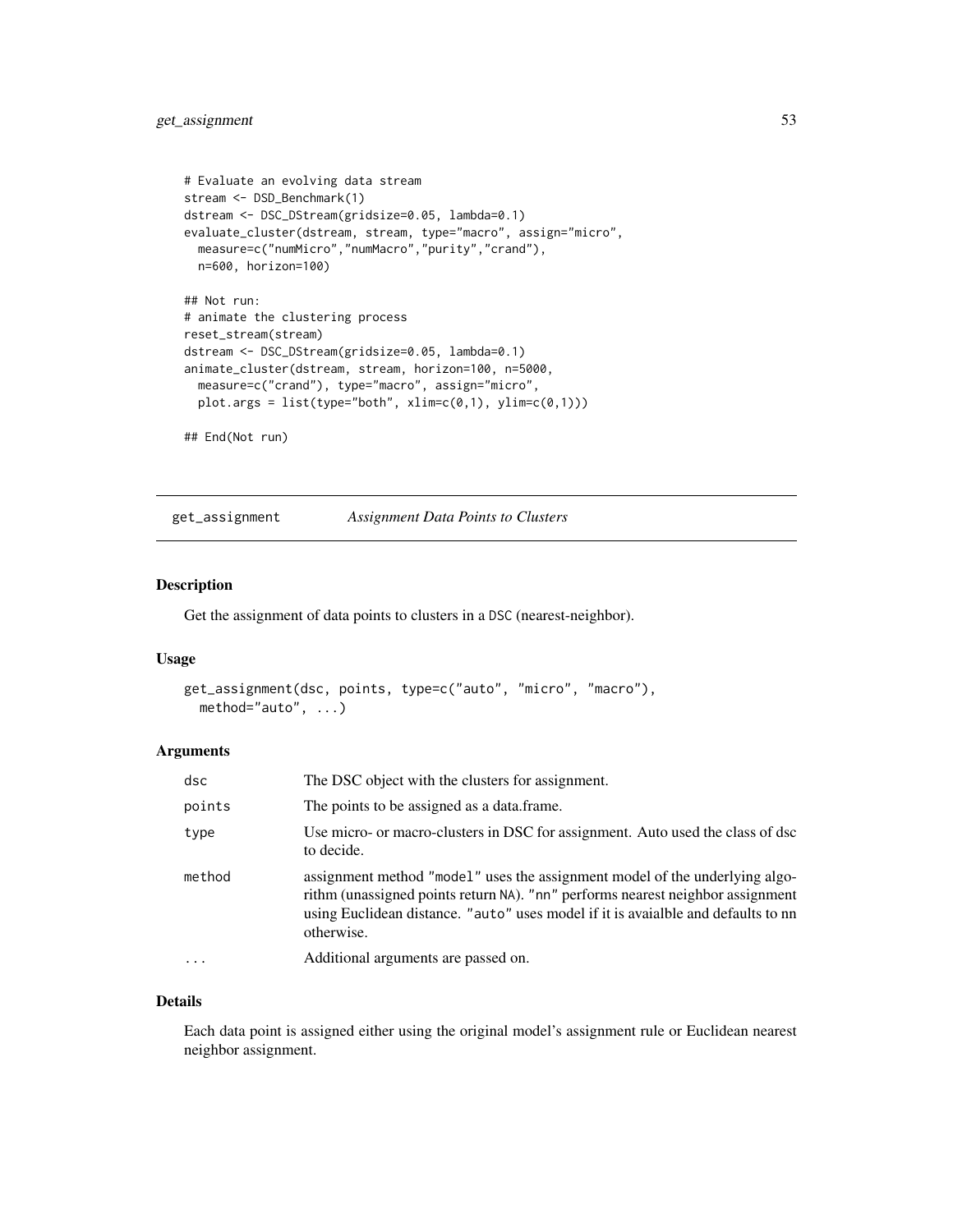#### Value

A vector containing the assignment of each point. NA means that a data point was not assigned to a cluster.

# Author(s)

Michael Hahsler

#### See Also

[DSC](#page-3-0)

# Examples

```
stream <- DSD_Gaussians(k=3, d=2, noise=.05)
dbstream <- DSC_DBSTREAM(r=.1)
update(dbstream, stream, n=100)
# find the assignment for the next 100 points to
# micro-clusters in dsc. This uses the model's assignemnt function
points <- get_points(stream, n=100)
a <- get_assignment(dbstream, points)
a
# show the MC assignment areas. Assigned points as blue circles and
# the unassigned points as red dots
plot(dbstream, stream, assignment= TRUE, type="none")
points(points[!is.na(a),], col="blue")
points(points[is.na(a),], col="red", pch=20)
# use nearest neighbor assignment instead
get_assignment(dbstream, points, method="nn")
```
get\_centers *Get Cluster Centers from a DSC*

#### Description

Gets the cluster centers (micro- or macro-clusters) from a DSC object.

#### Usage

```
get_centers(x, type=c("auto", "micro", "macro"), ...)
```
#### **Arguments**

|                         | The DSC object the centers are being requested from.                            |
|-------------------------|---------------------------------------------------------------------------------|
| type                    | get centers for micro- or macro-clusters. Auto used the class of dsc to decide. |
| $\cdot$ $\cdot$ $\cdot$ | Additional parameters.                                                          |

<span id="page-53-0"></span>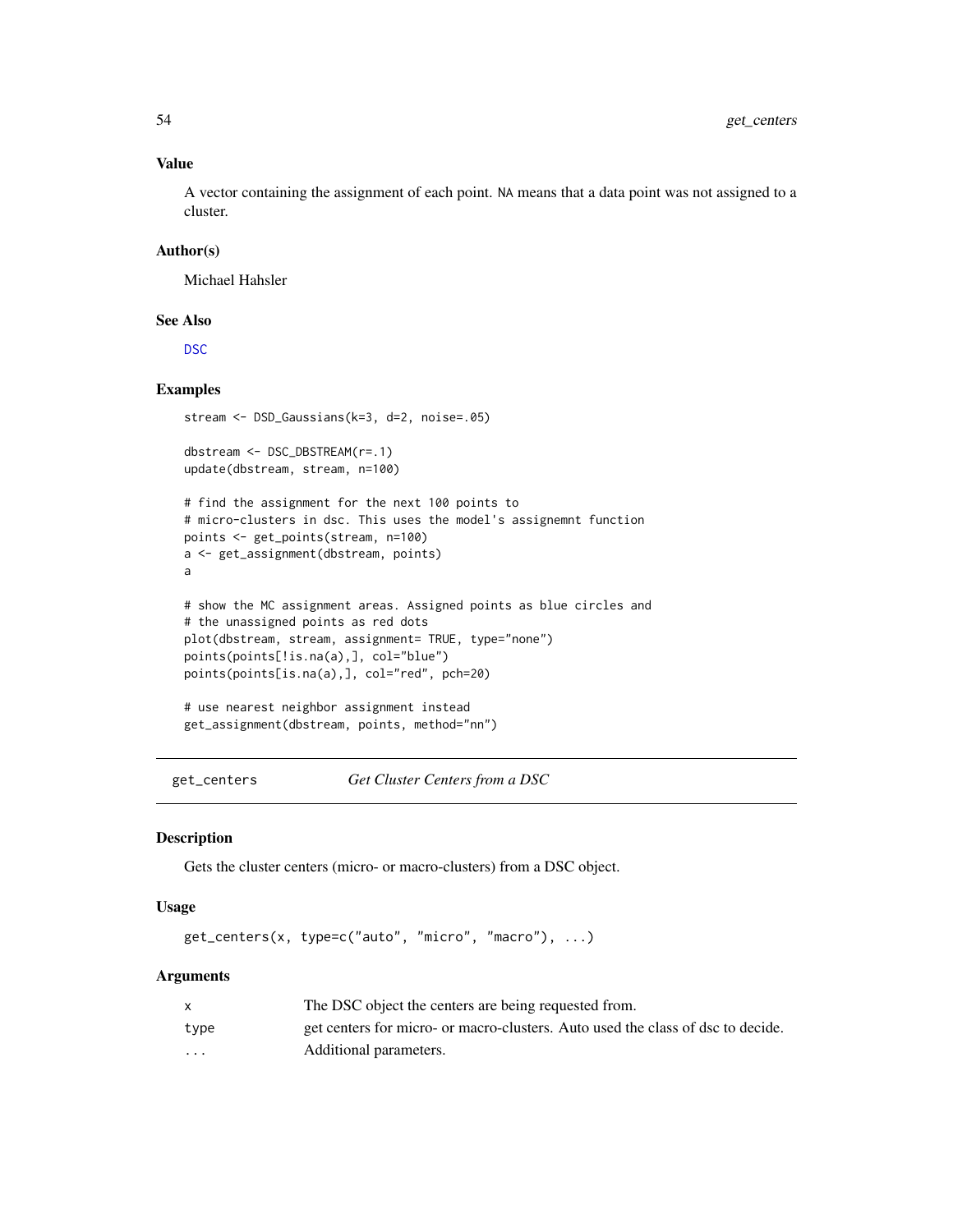<span id="page-54-0"></span>get\_copy 55

# Value

A data.frame with the micro- or macro-cluster centers as rows.

#### Author(s)

Michael Hahsler

# See Also

[DSC](#page-3-0)

# Examples

```
stream <- DSD_Gaussians(k=3, d=2)
dstream <- DSC_DStream(gridsize=.1)
update(dstream, stream, 500)
dstream
# getting the micro-cluster centers
get_centers(dstream)
# D-Stream also has macro-clusters
```

```
get_centers(dstream, type="macro")
```
# get\_copy *Create a Deep Copy of a DSC Object*

### Description

DSC objects contain reference classes or Java data structures (for MOA). Therefore, we provide a mechanism to create deep copies.

# Usage

get\_copy(x)

#### Arguments

x The DSC object being copied.

# Value

A deep copy of the original DSC.

#### Author(s)

Michael Hahsler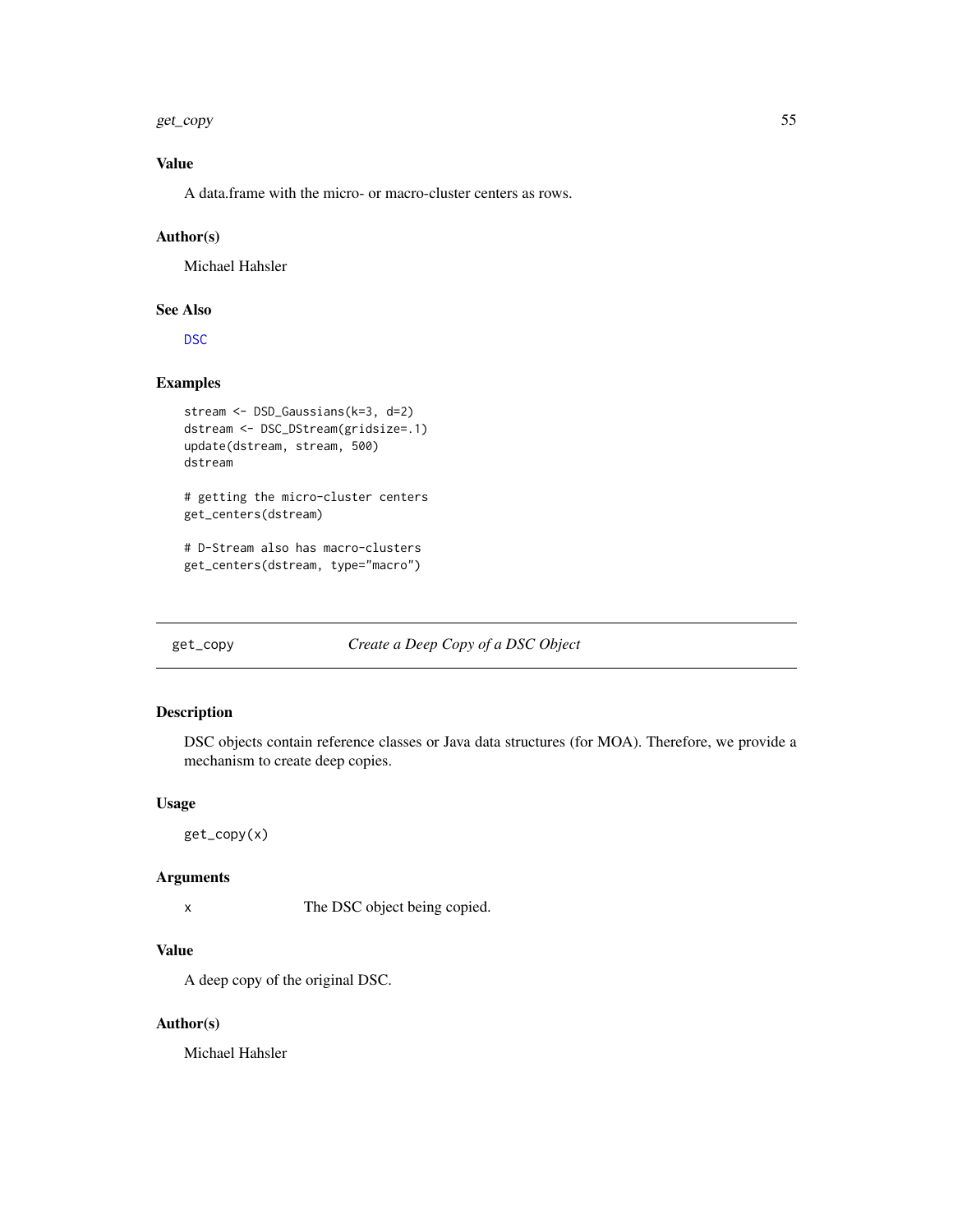# <span id="page-55-1"></span>See Also

**[DSC](#page-3-0)** 

#### <span id="page-55-0"></span>get\_points *Get Points from a Data Stream Generator*

# Description

Gets points from a DSD object.

# Usage

```
get_points(x, n=1, outofpoints=c("stop", "warn", "ignore"), ...)
```
#### Arguments

| x           | The DSD object.                                                                                                                                                        |
|-------------|------------------------------------------------------------------------------------------------------------------------------------------------------------------------|
| n           | Request up to $n$ points from the stream.                                                                                                                              |
| outofpoints | Action taken if less than n data points are available. The default is to stop with<br>an error. For warn and ignore all available (possibly zero) points are returned. |
| .           | Additional parameters to pass to get_points() implementations.                                                                                                         |

# Details

Each DSD object has a unique way for returning data points, but they all are called through the generic function, get\_points(). This is done by using the S3 class system. See the man page for the specific DSD class on the semantics for each implementation of get\_points().

# Value

Returns a matrix of x\$d columns and n rows.

# Author(s)

Michael Hahsler

## See Also

**[DSD](#page-27-0)** 

# Examples

stream <- DSD\_Gaussians() get\_points(stream, 100)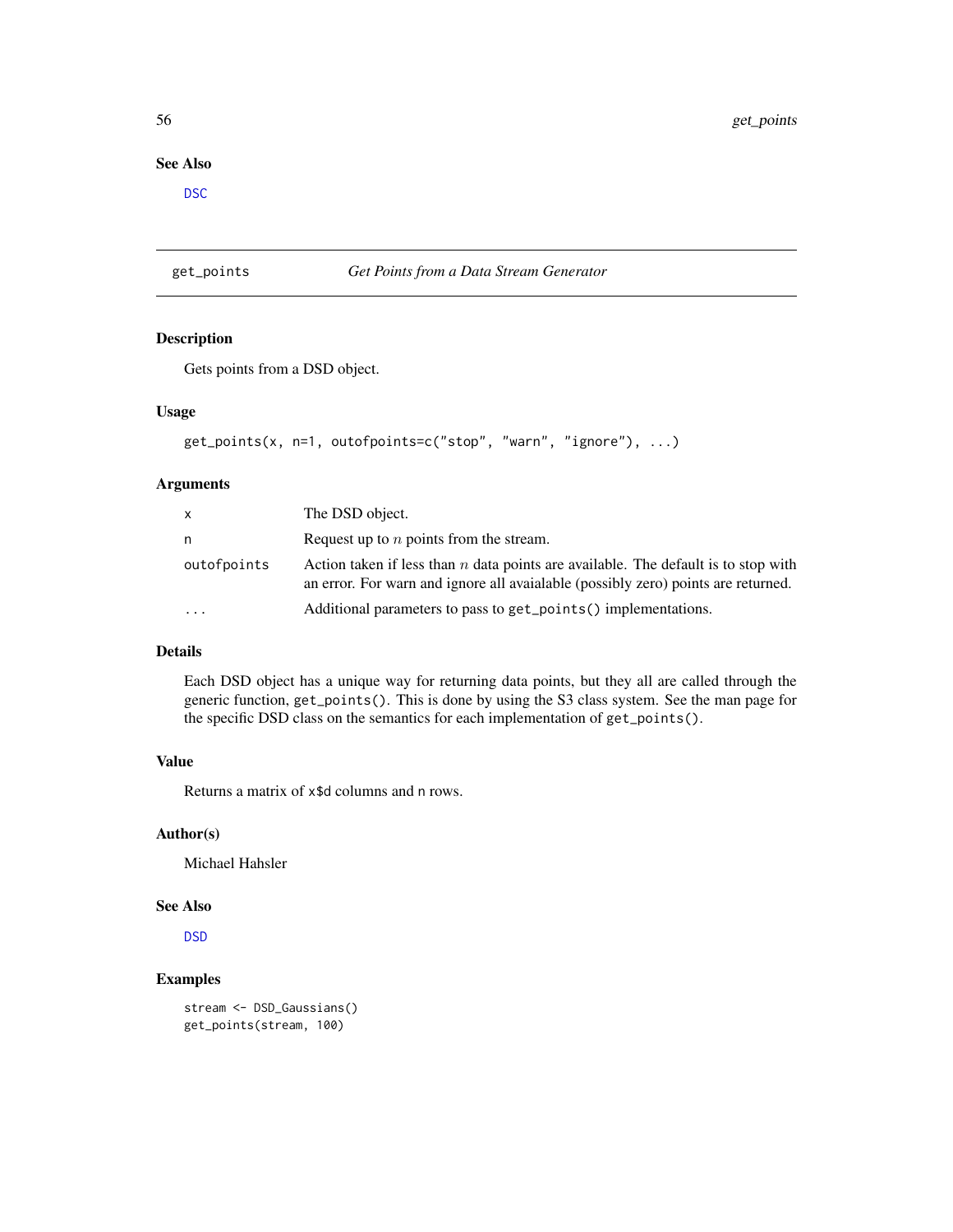<span id="page-56-1"></span><span id="page-56-0"></span>

#### Description

Get the weights of the clusters in the DSC

#### Usage

```
get_weights(x, type=c("auto", "micro", "macro"), scale=NULL, ...)
```
# Arguments

| X                       | The DSC object the weights are being requested from.                                    |  |
|-------------------------|-----------------------------------------------------------------------------------------|--|
| type                    | Return wrights of micro- or macro-clusters in x. Auto uses the class of x to<br>decide. |  |
| scale                   | a range (from, to) to scale the weights. Returns by default the raw weights.            |  |
| $\cdot$ $\cdot$ $\cdot$ | Additional arguments are passed on.                                                     |  |

## Details

The cluster weights are typically a function of how many points were assigned to each cluster.

#### Value

A vector containing the weight of each micro-cluster or macro-cluster. Internally the call is delegated to the appropriate get\_microweights() or get\_macroweights() method.

# Author(s)

Michael Hahsler

#### See Also

[DSC](#page-3-0)

#### Examples

```
stream <- DSD_Gaussians(k=3, d=2)
dstream <- DSC_DStream(gridsize=.1)
update(dstream, stream, 500)
dstream
```
# getting the micro-cluster weights get\_weights(dstream)

# D-Stream also has macro-clusters get\_weights(dstream, type="macro")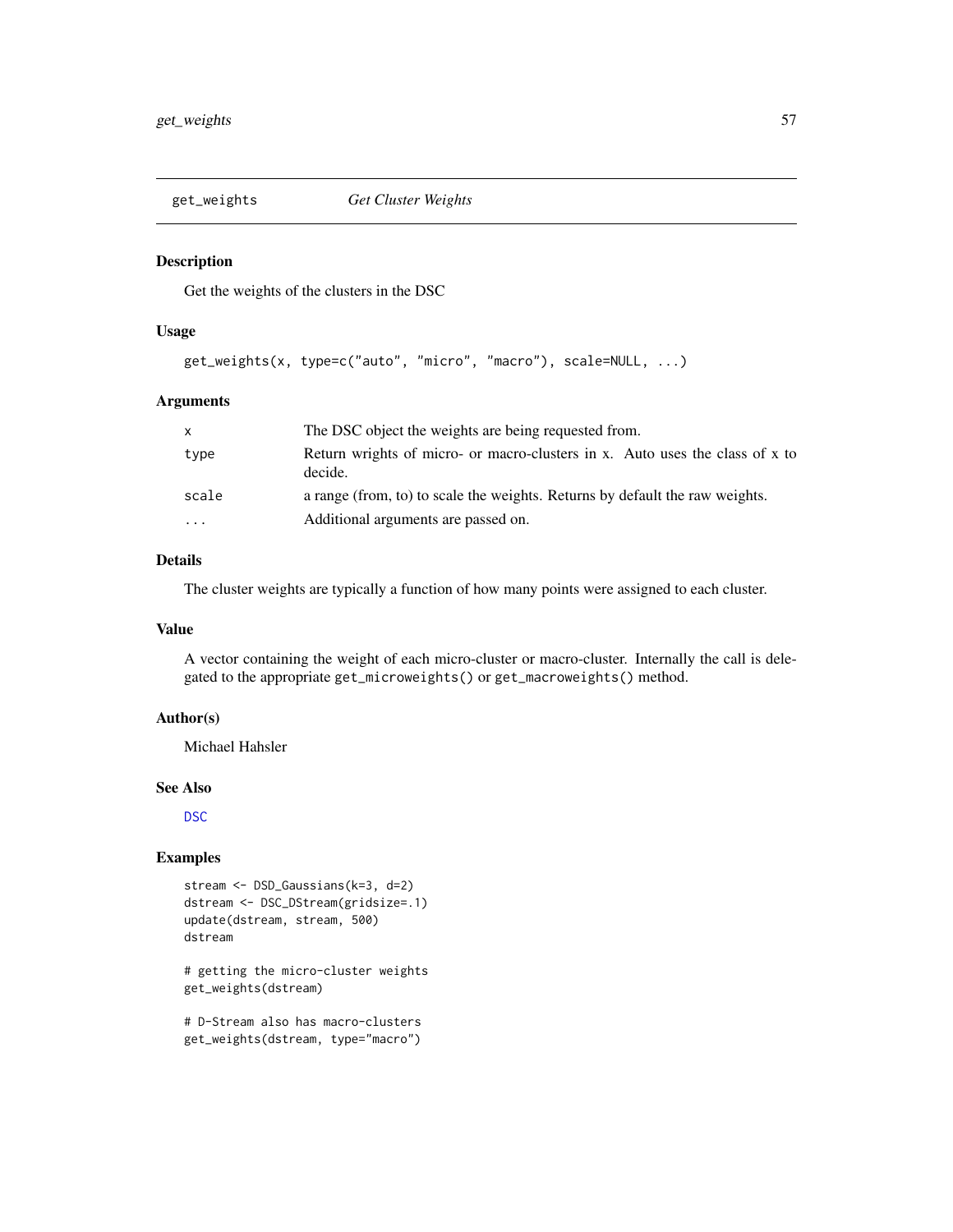# <span id="page-57-0"></span>Description

Creates an evolving cluster for a DSD\_MG.

# Usage

```
MGC_Static(density, center, parameter, shape = NULL)
MGC_Function(density, center, parameter, shape = NULL)
MGC_Random(density, center, parameter, randomness = 1, shape = NULL)
MGC_Noise(density, range)
```

```
MGC_Linear(dimension = 2, keyframelist = NULL, shape = NULL)
keyframe(time, density, center, parameter, reset = FALSE)
add_keyframe(x, time, density, center, parameter, reset = FALSE)
get_keyframes(x)
remove_keyframe(x, time)
```
# Arguments

| A list that defines the center of the cluster. The list should have a length equal<br>to the dimensionality. For MGC_Function, this list consists of functions that<br>define the movement of the cluster. For MGC_Random, this attribute defines the<br>beginning location for the MGC before it begins moving. |
|------------------------------------------------------------------------------------------------------------------------------------------------------------------------------------------------------------------------------------------------------------------------------------------------------------------|
| The density of the cluster. For MGC_Function, this attribute is a function and<br>defines the density of a cluster at a given timestamp.                                                                                                                                                                         |
| Dimensionality of the data stream.                                                                                                                                                                                                                                                                               |
| a list of keyframes to initialize the MGC_Linear object with.                                                                                                                                                                                                                                                    |
| Parameters for the shape. For the default shape MGC_Shape_Gaussian the pa-<br>rameter is the standard deviation, one per dimension. If a single value is speci-<br>fied then it is recycled for all dimensions.                                                                                                  |
| The maximum amount the cluster will move during one time step.                                                                                                                                                                                                                                                   |
| The area in which the noise should appear.                                                                                                                                                                                                                                                                       |
| Should the cluster reset to the first keyframe (time 0) after this keyframe is fin-<br>ished?                                                                                                                                                                                                                    |
| A function creating the shape of the cluster. It gets passed on the parameters<br>argument from above. Available functions are MGC_Shape_Gaussian (the pa-<br>rameters are a vector containing standard deviations) and MGC_Shape_Block<br>(parameters are the dimensions of the uniform block).                 |
| The time stamp the keyframe should be located or which keyframe should be<br>removed.                                                                                                                                                                                                                            |
| An object of class MGC_Linear.                                                                                                                                                                                                                                                                                   |
|                                                                                                                                                                                                                                                                                                                  |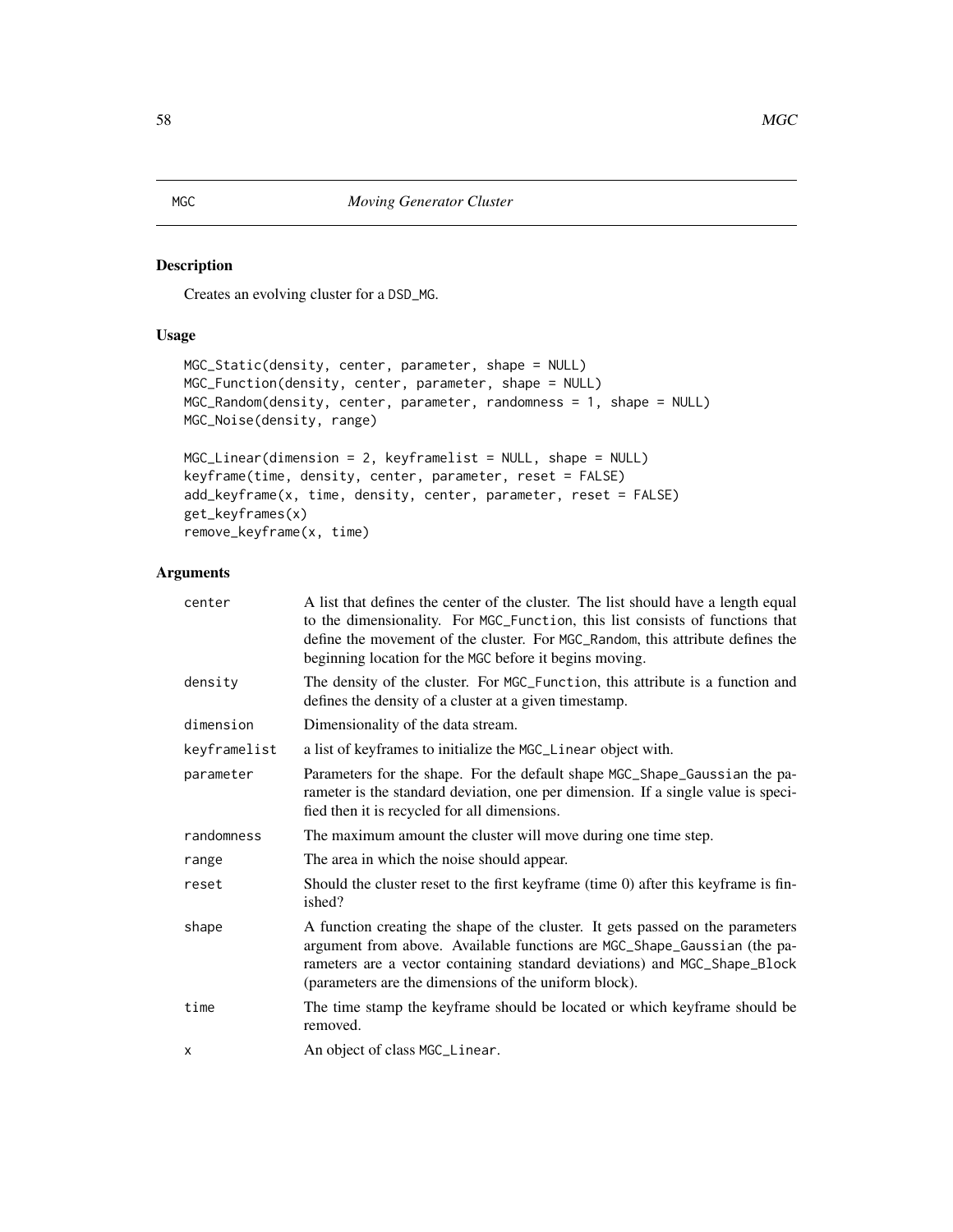#### <span id="page-58-0"></span> $MGC$  59

#### Details

An MGC describes a single cluster for use within an DSD\_MG. There are currently four different MGCs that allow a user to express many different behaviors within a single data stream.

An MGC\_Linear creates an evolving Gaussian cluster for a DSD\_MG who's behavior is determined by several keyframes. Keyframes can be added and removed.

An MGC\_Function allows for a creation of a DSD\_MG that is defined by functions of time.

An MGC\_Random allows for a creation of a DSD\_MG that moves randomly.

An MGC\_Noise allows for a creation of noise within a DSD\_MG.

#### Author(s)

Matthew Bolanos

# See Also

[DSD\\_MG](#page-34-0) for details on how to use an MGC within a DSD

#### Examples

```
### Two static clusters
stream <- DSD_MG(dim=2,
 MGC_Static(den = 1, center=c(1, 0), par=.1),MGC_Static(den = 1, center=c(2, 0), par=.4, shape=MGC_Shape_Block)
)
plot(stream)
### Example of several MGC_Randoms
stream <- DSD_MG(dimension=2,
  MGC_Random(den = 100, center=c(1, 0), par=.1, rand=.1),
  MGC_Random(den = 100, center=c(2, 0), par=.4, shape=MGC_Shape_Block, rand=.1)
)
## Not run:
  animate_data(stream, 2500, xlim=c(0,3), ylim=c(-2,2), horizon=100)
## End(Not run)
### Example of several MGC_Functions
stream <- DSD_MG(dim = 2)
### block-shaped cluster moving from bottom-left to top-right increasing size
c1 <- MGC_Function(
  density = function(t)\{100\},
  parameter = function(t)\{1*t\},
  center = function(t) c(t,t),
  shape = MGC_Shape_Block
  \lambdaadd_cluster(stream,c1)
```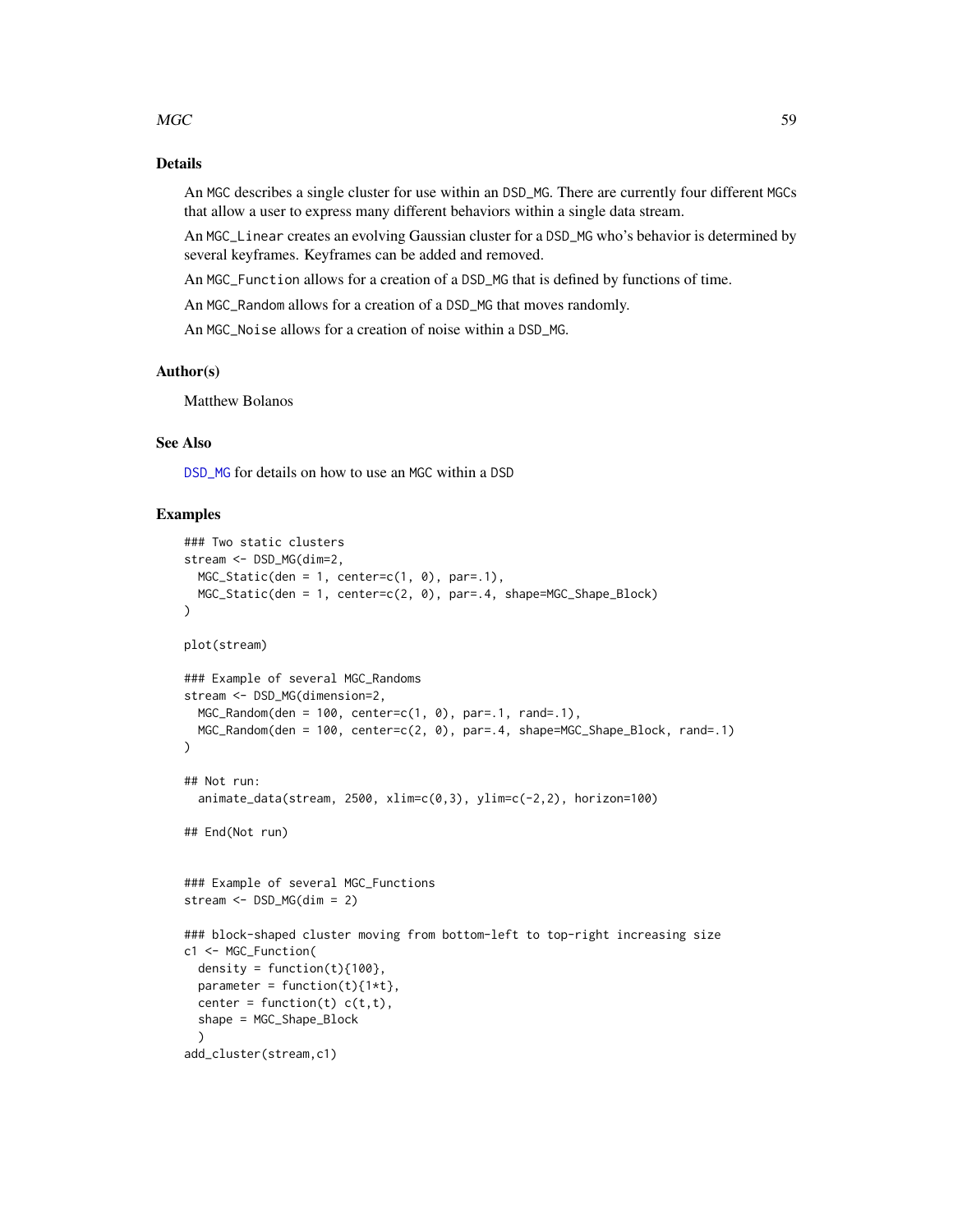```
### cluster moving in a circle (default shape is Gaussian)
c2 <- MGC_Function(
 density = function(t)\{25\},parameter = function(t){5},
  center= function(t) c(sin(t/10)*50+50, cos(t/10)*50+50)
)
add_cluster(stream,c2)
## Not run:
animate_data(stream,10000,xlim=c(-20,120),ylim=c(-20,120), horizon=100)
## End(Not run)
### Example of several MGC_Linears: A single cluster splits at time 50 into two.
### Note that c2 starts at time=50!
stream <- DSD_MG(dim = 2)
c1 <- MGC_Linear(dim = 2)
add_keyframe(c1, time=1, dens=50, par=5, center=c(0,0))
add_keyframe(c1, time=50, dens=50, par=5, center=c(50,50))
add_keyframe(c1, time=100,dens=50, par=5, center=c(50,100))
add_cluster(stream,c1)
c2 <- MGC_Linear(dim = 2, shape=MGC_Shape_Block)
add_keyframe(c2, time=50, dens=25, par=c(10,10), center=c(50,50))
add_keyframe(c2, time=100,dens=25, par=c(30,30), center=c(100,50))
add_cluster(stream,c2)
## Not run:
animate_data(stream,5000,xlim=c(0,100),ylim=c(0,100), horiz=100)
## End(Not run)
### two fixed and a moving cluster
stream <- DSD_MG(dim = 2,
  MGC_Static(dens=1, par=.1, center=c(0,0)),
  MGC_Static(dens=1, par=.1, center=c(1,1)),
  MGC_Linear(dim=2,list(
    keyframe(time = 0, dens=1, par=.1, center=c(0,0)),
    keyframe(time = 1000, dens=1, par=.1, center=c(1,1)),keyframe(time = 2000, dens=1, par=.1, center=c(0,0), reset=TRUE))))
noise <- MGC_Noise(dens=.1, range=rbind(c(-.2,1.2),c(-.2,1.2)))
add_cluster(stream, noise)
## Not run:
animate_data(stream, n=2000*3.1, xlim=c(-.2,1.2), ylim=c(-.2,1.2), horiz=200)
## End(Not run)
```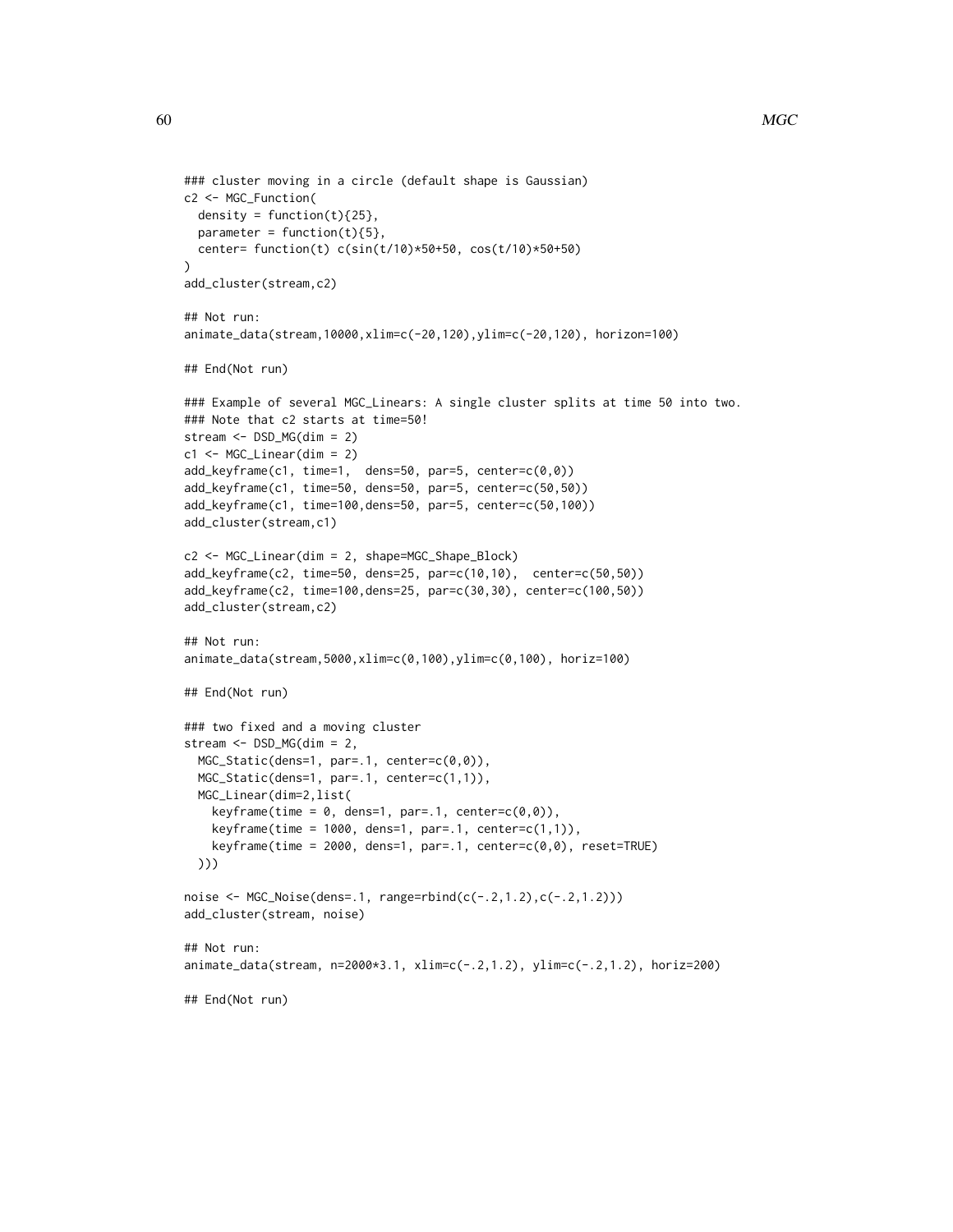<span id="page-60-0"></span>

#### Description

Translates micro-cluster ids into macro-cluster ids for a DSC\_Macro object.

#### Usage

```
microToMacro(x, micro=NULL)
```
#### Arguments

| X     | a DSC_Macro object that also contains information about micro-clusters.                                     |  |
|-------|-------------------------------------------------------------------------------------------------------------|--|
| micro | A vector with micro-cluster ids. If NULL then the assignments for all micro-<br>clusters in x are returned. |  |

# Value

A vector of the same length as micro with the macro-cluster ids.

#### Author(s)

Michael Hahsler

#### See Also

[DSC\\_Macro](#page-19-0)

# Examples

```
stream <- DSD_Gaussians(k=3, d=2, noise=0.05, p=c(.2,.4,.6))
```

```
# recluster a micro-clusters
micro <- DSC_DStream(gridsize=0.05)
update(micro, stream, 500)
```

```
macro <- DSC_Kmeans(k=3)
recluster(macro, micro)
```
# translate all micro-cluster ids microToMacro(macro)

```
# plot some data points in gray
plot(stream, col="gray", cex=.5, xlim=c(0,1), ylim=c(0,1))
# add micro-clusters and use the macro-cluster ids as color and weights as size
points(get_centers(macro, type="micro"),
 col=microToMacro(macro),
 cex=get_weights(macro, type="micro", scale=c(.5,3)))
```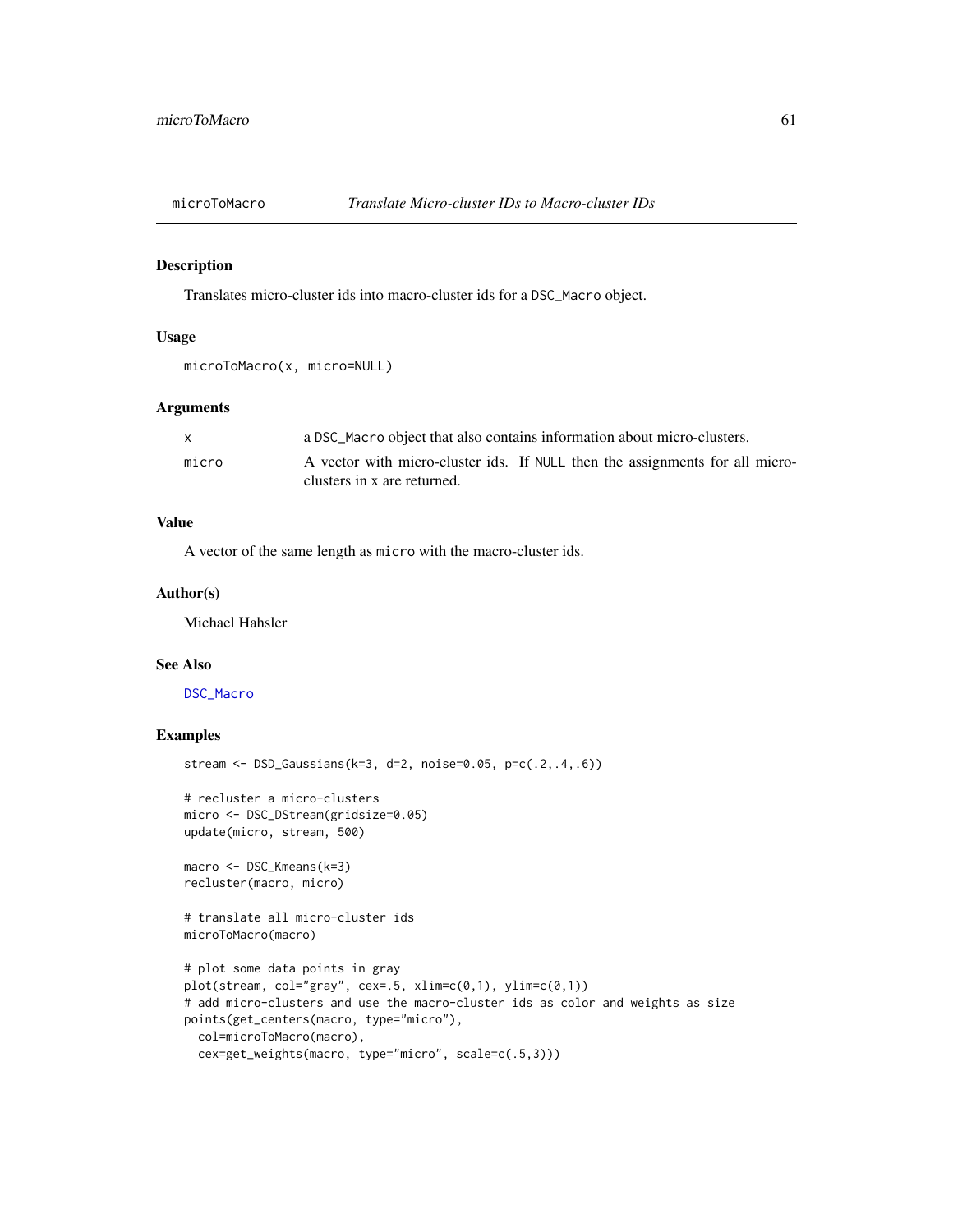```
# add macro-cluster centers (size is weight)
points(get_centers(macro, type="macro"),
  cex = get_weights(macro, type="macro", scale=c(2,5)),
  pch=3,lwd=3, col=1:3)
```
nclusters *nclusters*

#### Description

Returns the number of micro-clusters from the DSC object.

# Usage

```
nclusters(x, type=c("auto", "micro", "macro"), ...)
```
# Arguments

|                         | A DSC object.                                                                                  |
|-------------------------|------------------------------------------------------------------------------------------------|
| type                    | Return the number of micro- or macro-clusters in DSC. Auto used the class of<br>dsc to decide. |
| $\cdot$ $\cdot$ $\cdot$ | Additional arguments are passed on.                                                            |

# Value

An integer; the number of micro- or macro-clusters in the clustering.

# Author(s)

Michael Hahsler

#### See Also

[DSC](#page-3-0)

# Examples

```
# setting up the objects
stream <- DSD_Gaussians(k=3)
dstream <- DSC_DStream(gridsize=0.1)
update(dstream, stream, 500)
```
# retrieving the results get\_centers(dstream) nclusters(dstream)

<span id="page-61-0"></span>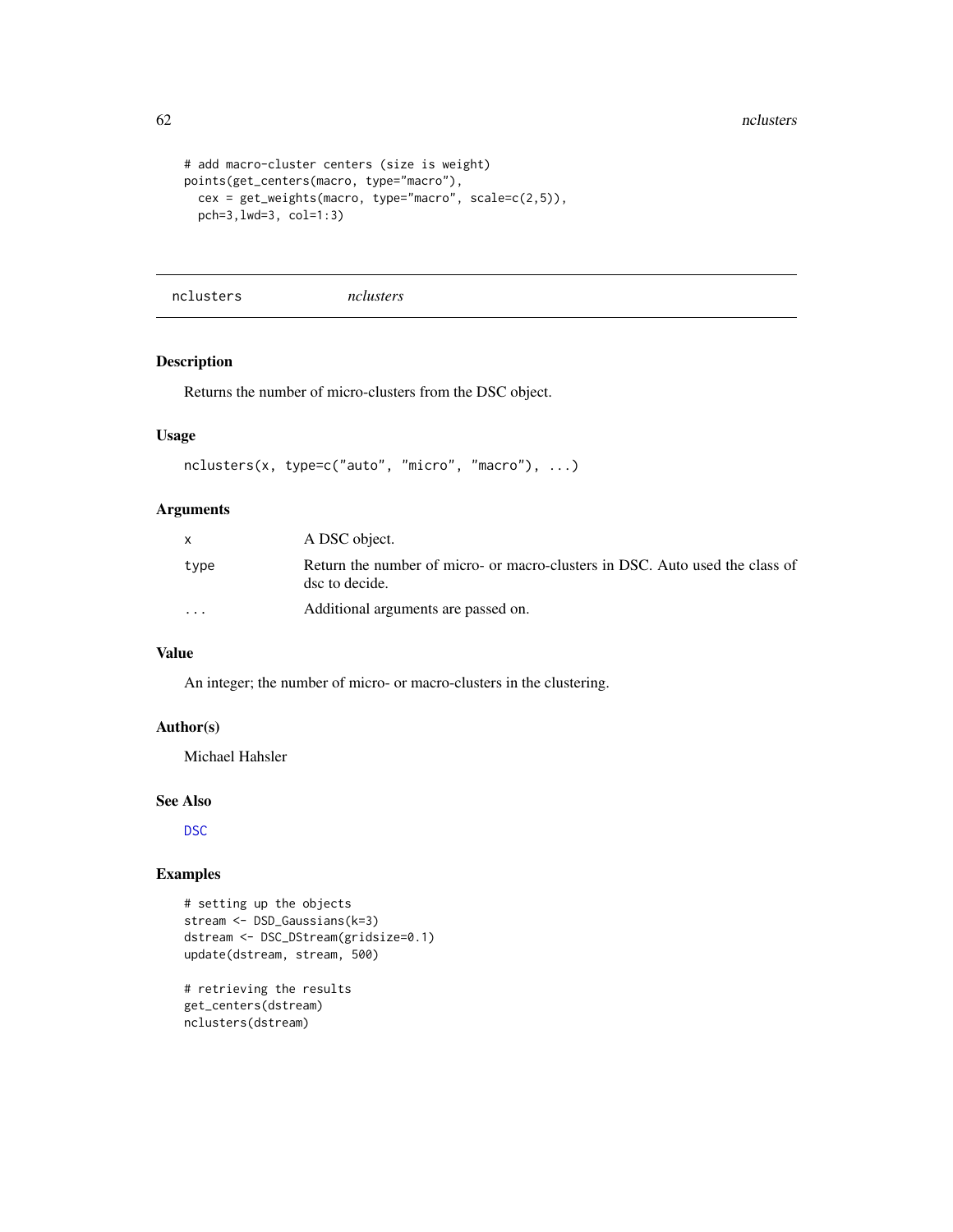# <span id="page-62-0"></span>Description

Methods to plot data stream data and clusterings.

# Usage

```
## S3 method for class 'DSD'
plot(x, n = 500, col = NULL,pch= NULL, \ldots, method="pairs", dim = NULL, alpha = 0.6)
    ## S3 method for class 'DSC'
plot(x, dsd = NULL, n = 500,col_points=NULL, col_clusters=c("red", "blue"),
    weights=TRUE, scale=c(1,5), cex=1, pch=NULL, method="pairs",
    dim = NULL, type = c("auto", "micro", "macro", "both"),
      assignment=FALSE, ...)
```
### Arguments

| X                             | the DSD or DSC object to be plotted.                                                                                                                                           |
|-------------------------------|--------------------------------------------------------------------------------------------------------------------------------------------------------------------------------|
| dsd                           | a DSD object to plot the data in the background.                                                                                                                               |
| n                             | number of plots taken from the dsd to plot.                                                                                                                                    |
| col, col_points, col_clusters | colors used for plotting.                                                                                                                                                      |
| weights                       | the size of the symbols for micro- and macro-clusters represents its weight.                                                                                                   |
| scale                         | range for the symbol sizes used.                                                                                                                                               |
| cex                           | size factor for symbols.                                                                                                                                                       |
| pch                           | symbol type.                                                                                                                                                                   |
| method                        | method used for plotting: "pairs" (pairs plot), "scatter" (scatter plot) or "pc" (plot<br>first 2 principal components).                                                       |
| dim                           | an integer vector with the dimensions to plot. If NULL then for methods "pairs"<br>and "pc" all dimensions are used and for "scatter" the first two dimensions<br>are plotted. |
| alpha                         | alpha shading used to plot the points.                                                                                                                                         |
| type                          | Plot micro- or macro-clusters. Auto used the class of dsc to decide.                                                                                                           |
| assignment                    | logical; show assignment area of micro-clusters.                                                                                                                               |
| .                             | further arguments are passed on to plot or pairs in graphics.                                                                                                                  |
|                               |                                                                                                                                                                                |

# Author(s)

Michael Hahsler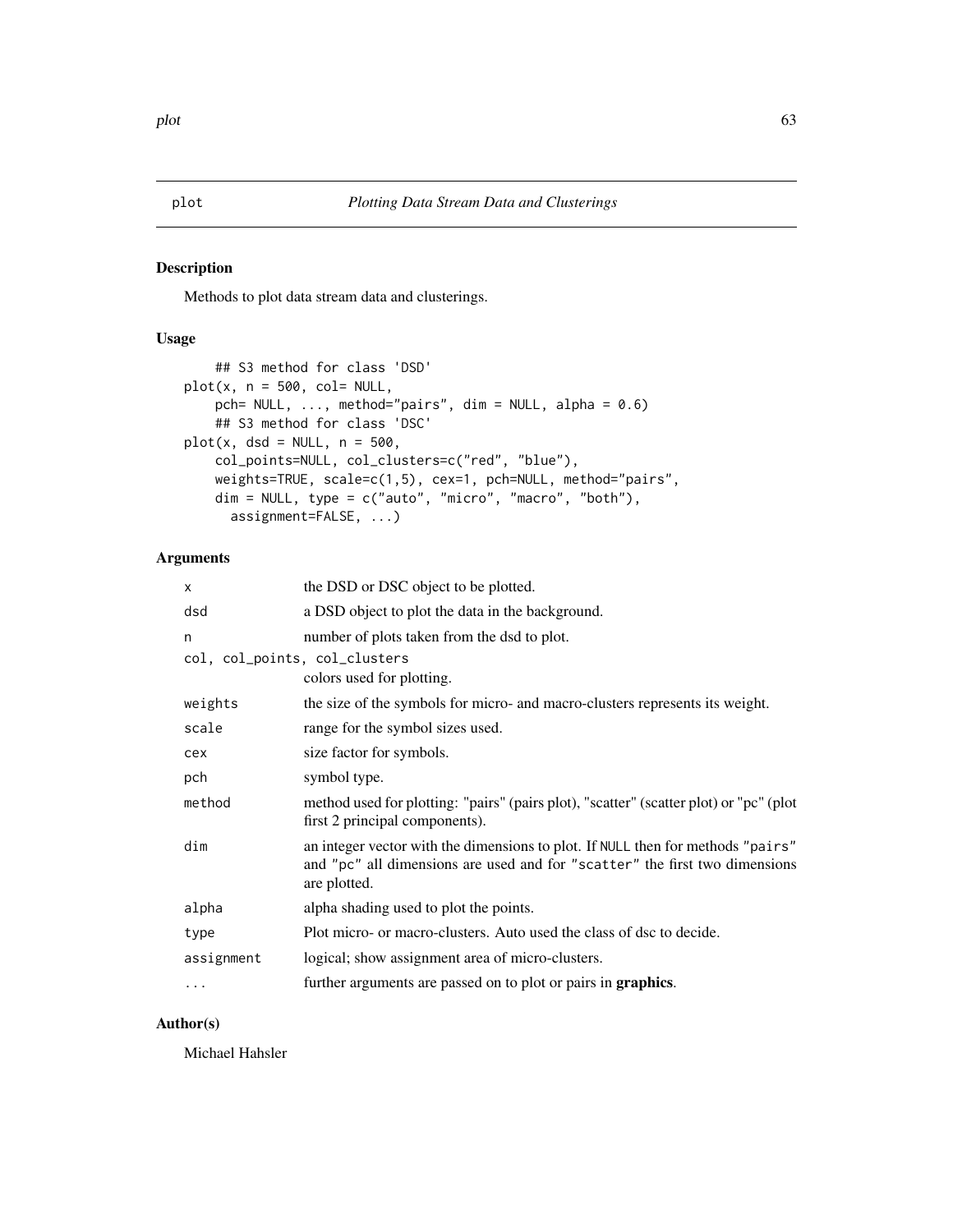# See Also

[DSC](#page-3-0), [DSD](#page-27-0)

# Examples

```
stream <- DSD_Gaussians(k=3, d=3)
## plot data
plot(stream, n=500)
plot(stream, method="pc", n=500)
plot(stream, method="scatter", dim=c(1,3), n=500)
## create and plot micro-clusters
dstream <- DSC_DStream(gridsize=0.1)
update(dstream, stream, 500)
plot(dstream)
## plot with data, projected on the first two principal components
## and dimensions 2 and 3
plot(dstream, stream)
plot(dstream, stream, method="pc")
plot(dstream, stream, dim=c(2,3))
## plot micro and macro-clusters
plot(dstream, stream, type="both")
```
prune\_clusters *Prune Clusters from a Clustering*

#### Description

Creates a (static) copy of a clustering where a fraction of the weight or the number of clusters with the lowest weights were pruned.

#### Usage

```
prune_clusters(dsc, threshold= 0.05, weight = TRUE)
```
#### Arguments

| dsc       | The DSC object to be pruned.                                                                                      |  |
|-----------|-------------------------------------------------------------------------------------------------------------------|--|
| threshold | The numeric vector of probabilities for the quantile.                                                             |  |
| weight    | should a fraction of the total weight in the clustering be pruned? Otherwise a<br>fraction of clusters is pruned. |  |

# Value

Returns an object of class DSC\_Static.

<span id="page-63-0"></span>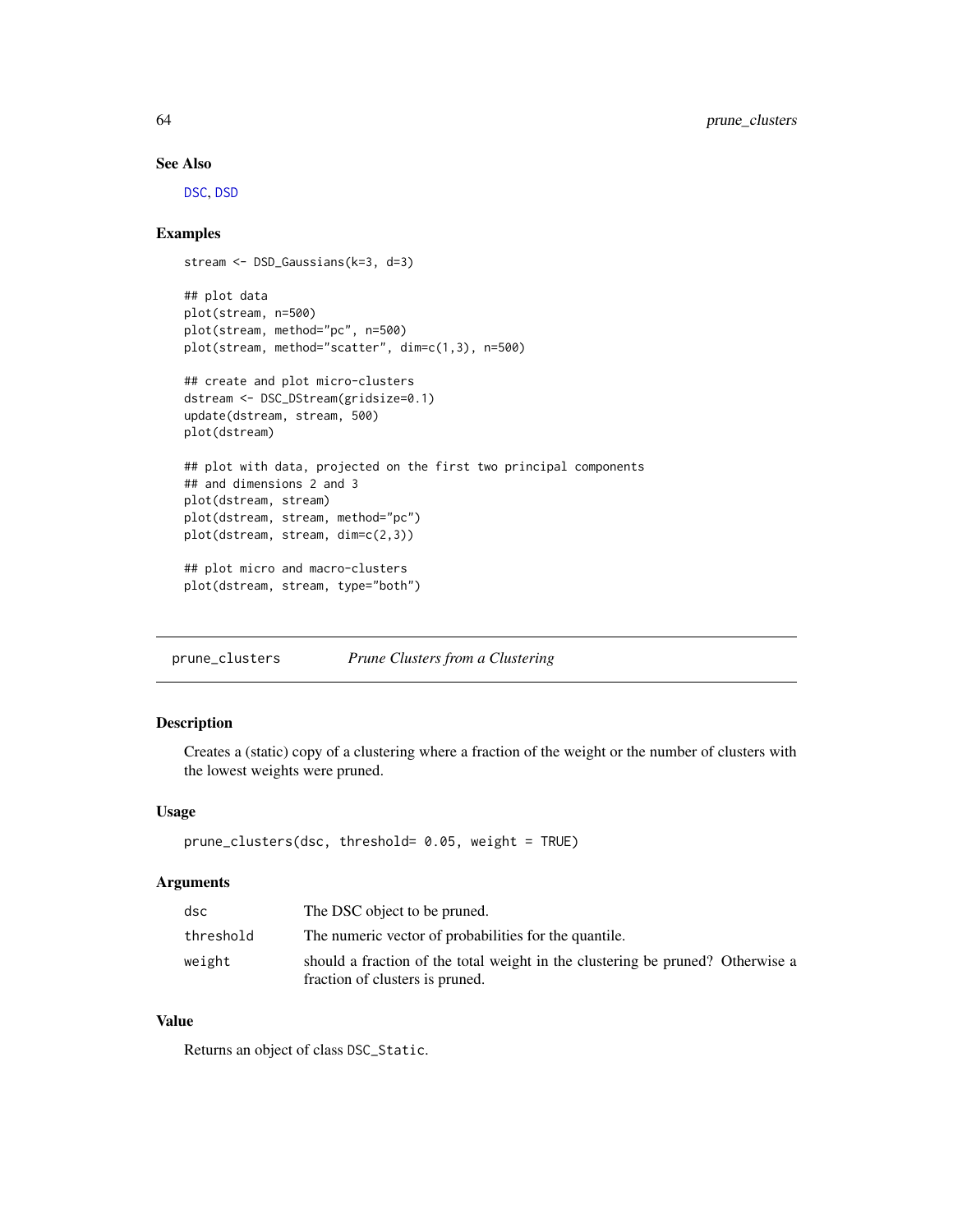<span id="page-64-0"></span>recluster 65

#### Author(s)

Michael Hahsler

#### See Also

[DSC\\_Static](#page-23-0)

# Examples

```
# 3 clusters with 10% noise
stream <- DSD_Gaussians(k=3, noise=0.1)
dbstream <- DSC_DBSTREAM(r=0.1)
update(dbstream, stream, 500)
dbstream
plot(dbstream, stream)
# prune lightest micro-clusters for 20% of the weight of the clustering
static <- prune_clusters(dbstream, threshold=0.2)
static
plot(static, stream)
```
recluster *Re-clustering micro-clusters*

#### Description

Use a macro clustering algorithm to recluster micro-clusters into a final clustering.

# Usage

```
recluster(macro, micro, type="auto", ...)
```
# Arguments

| macro             | a macro clustering algorithm (class "DSC Macro")                       |
|-------------------|------------------------------------------------------------------------|
| micro             | a DSC object containing micro-clusters.                                |
| type              | controls which clustering is used from dsc (typically micro-clusters). |
| $\cdot\cdot\cdot$ | additional arguments passed on.                                        |

# Details

Takes centers and weights of the micro-clusters and applies the macro clustering algorithm.

# Value

The object macro is altered and contains the clustering.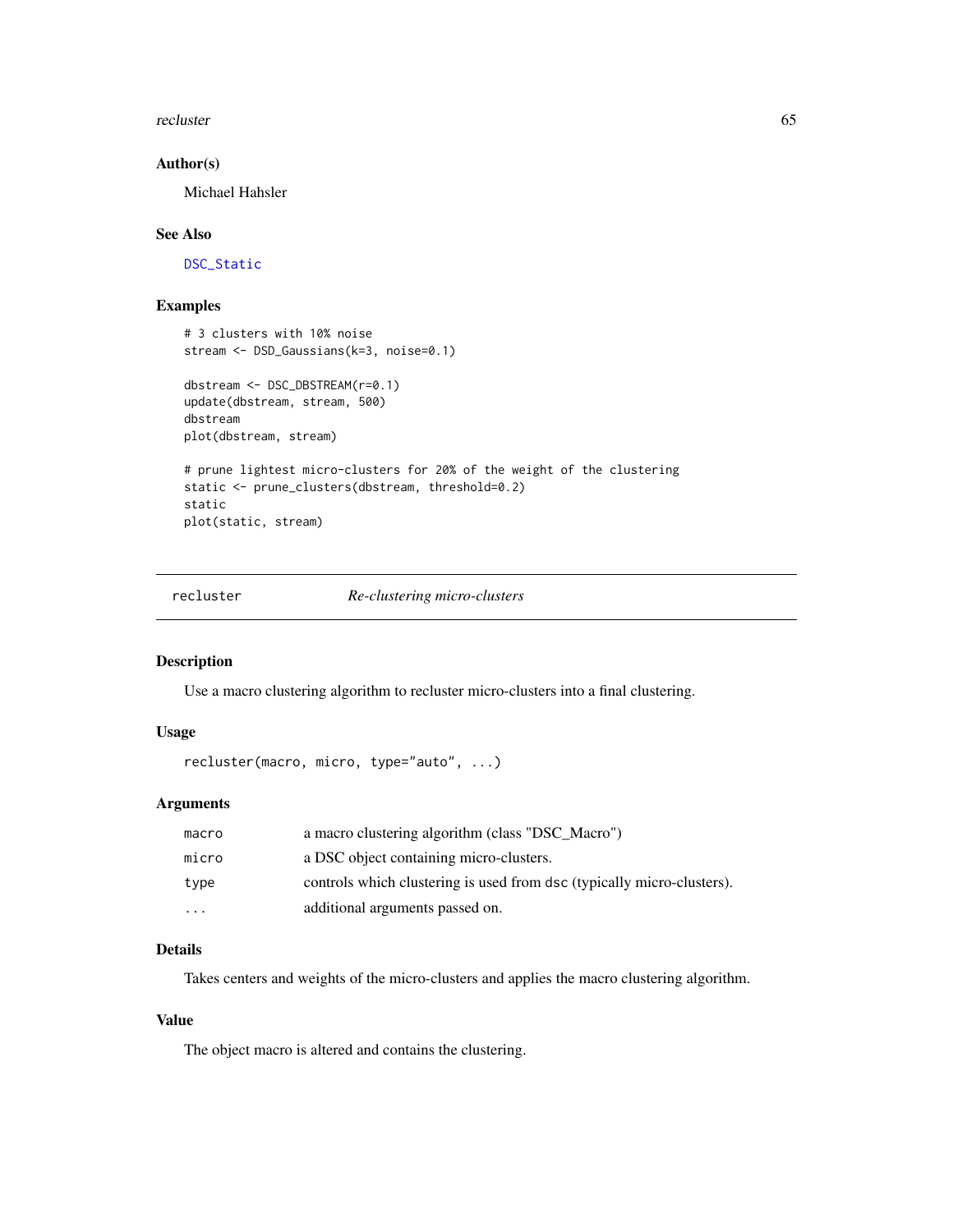#### Author(s)

Michael Hahsler

#### Examples

```
set.seed(0)
### create a data stream and a micro-clustering
stream <- DSD_Gaussians(k=3, d=3)
sample <- DSC_Sample(k=50)
update(sample, stream, 500)
sample
### recluster using k-means
kmeans <- DSC_Kmeans(k=3)
recluster(kmeans, sample)
### plot clustering
plot(kmeans, stream, main="Macro-clusters (Sampling + k-means)")
```
<span id="page-65-0"></span>reset\_stream *Reset a Data Stream to its Beginning*

#### Description

Resets the counter in a DSD object to the beginning or any other position in the stream.

#### Usage

reset\_stream(dsd, pos = 1)

#### Arguments

| dsd | An object of class a subclass of DSD which implements a reset function. |
|-----|-------------------------------------------------------------------------|
| pos | Position in the stream (the beginning of the stream is position 1).     |

#### Details

Resets the counter of the stream object. For example, forDSD\_Memory, the counter stored in the environment variable is moved back to 1. For DSD\_ReadCSV objects, this is done by calling seek() on the underlying connection.

#### Author(s)

Michael Hahsler

#### See Also

[DSD\\_ReadCSV](#page-38-0), [DSD\\_MG](#page-34-0), [DSD\\_ScaleStream](#page-41-0), [DSD\\_Memory](#page-32-0)

<span id="page-65-1"></span>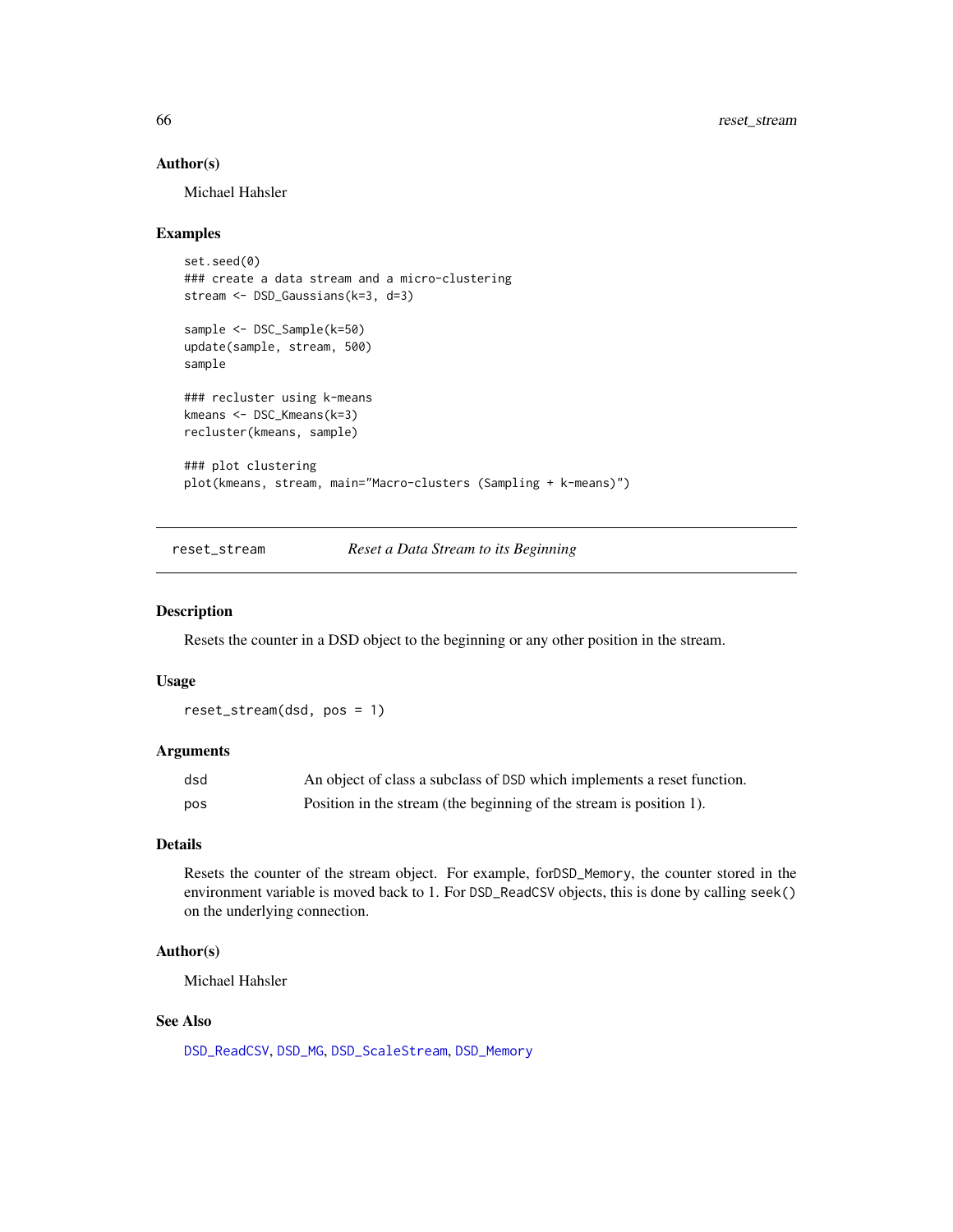<span id="page-66-0"></span>save  $\sim$  67

# Examples

```
# initializing the objects
stream <- DSD_Gaussians(k=3, d=2)
replayer <- DSD_Memory(stream, 100)
replayer
p <- get_points(replayer, 50)
replayer
# reset replayer to the begining of the stream
reset_stream(replayer)
replayer
# set replayer to position 21
reset_stream(replayer, pos=21)
replayer
```
save *Save and Read DSC Objects*

# Description

Save and Read DSC objects savely (serializes the underlying data structure). This also works for streamMOA DSC objects.

# Usage

saveDSC(object, file, ...) readDSC(file)

# Arguments

| object | a DSC object.      |
|--------|--------------------|
| file   | filename.          |
|        | further arguments. |

# Author(s)

Michael Hahsler

# See Also

[saveRDS](#page-0-0) and [readRDS](#page-0-0).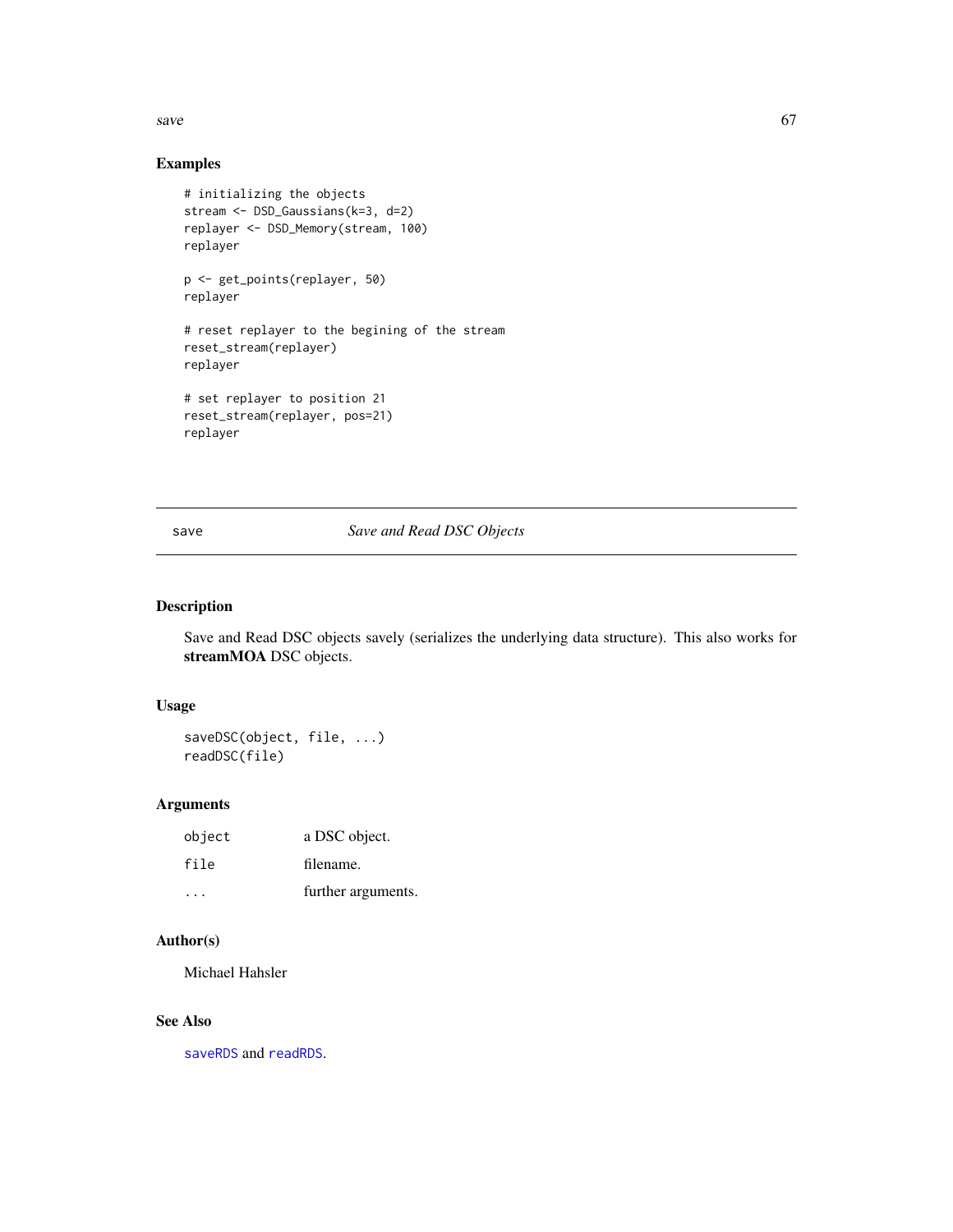68 update

## Examples

```
stream \leq DSD_Gaussians(k = 3, noise = 0.05)
# create clusterer with r = 0.05dbstream1 <- DSC_DBSTREAM(r = .05)
update(dbstream1, stream, 1000)
dbstream1
saveDSC(dbstream1, file="dbstream.Rds")
dbstream2 <- readDSC("dbstream.Rds")
dbstream2
## cleanup
unlink("dbstream.Rds")
```
update *Update a Data Stream Clustering Model*

#### Description

Update a clustering model by clustering a number of input points from a data stream into a clustering object.

#### Usage

```
## S3 method for class 'DSC_R'
update(object, dsd, n = 1, verbose = FALSE, block=10000L, ...)
## S3 method for class 'DSC_TwoStage'
update(object, dsd, n = 1, verbose = FALSE,
 block=10000L, ...)
## S3 method for class 'DSO_Sample'
update(object, dsd, n = 1, verbose = FALSE, ...)## S3 method for class 'DSO_Window'
update(object, dsd, n = 1, verbose = FALSE, ...)
```
# Arguments

| object  | an object of a subclass of DST (data stream mining task).                                                           |
|---------|---------------------------------------------------------------------------------------------------------------------|
| dsd     | a DSD object (data stream).                                                                                         |
| n       | number of points to cluster.                                                                                        |
| verbose | report progress.                                                                                                    |
| block   | maximal number of data points passed on at once to the algorithm. This only is<br>used since R loops are very slow. |
| .       | extra arguments for clusterer.                                                                                      |

<span id="page-67-1"></span>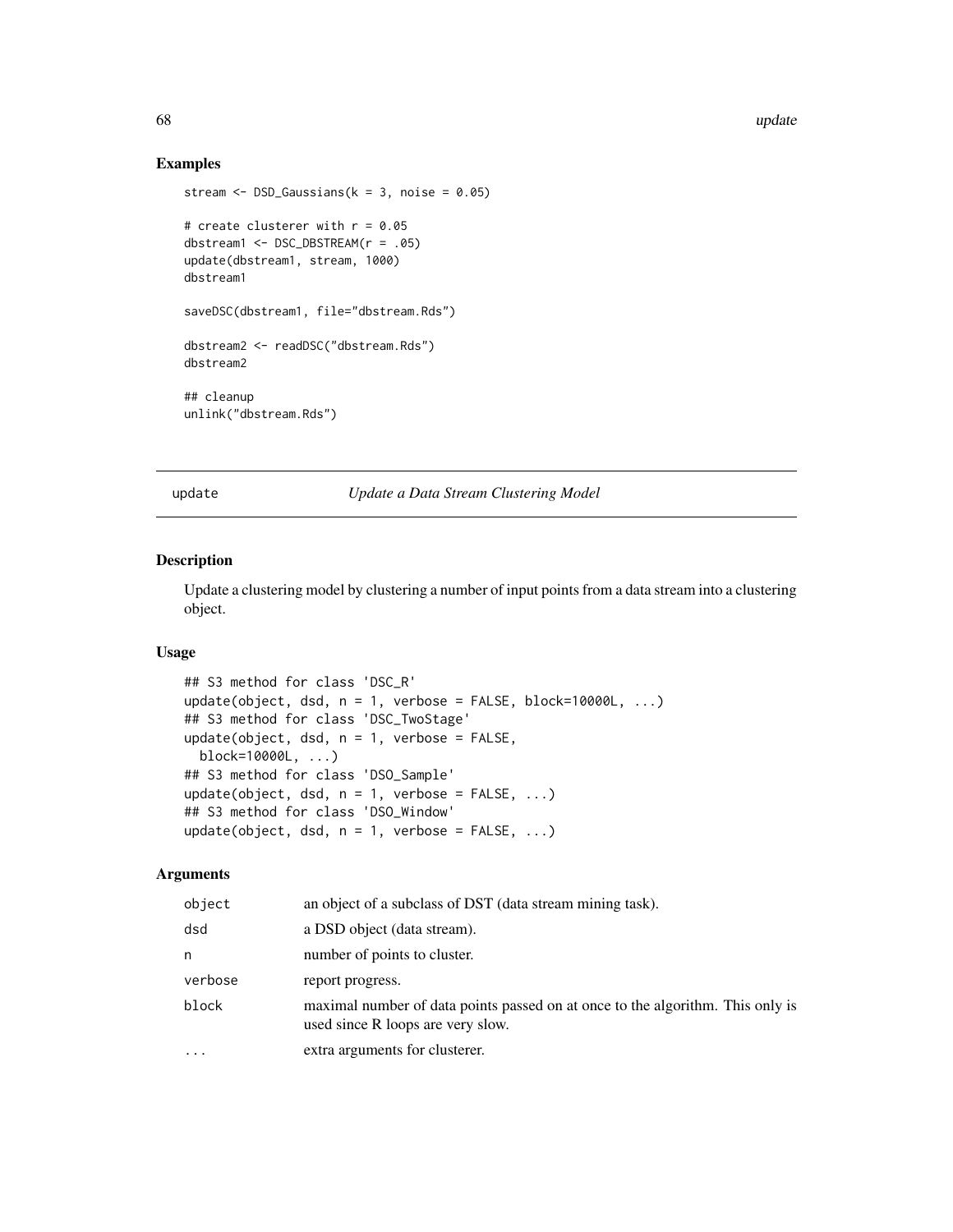# <span id="page-68-0"></span>write\_stream 69

# Details

update takes n times a single data points out of the DSD updates the model in object. Note that update directly modifies the object (which is a reference class) and thus the result does not need to be reassigned to the object name.

#### Value

The updated model is returned invisibly for reassignment (however, this is not necessary).

To obtain the updated model for a DSC (data stream clustering model), call get\_centers() on the DSC object.

# Author(s)

Michael Hahsler

# See Also

[DSC](#page-3-0), [DSD](#page-27-0), and [animation](#page-2-1) for producing an animation of the clustering process.

#### Examples

```
stream <- DSD_Gaussians(k=3)
dstream <- DSC_DStream(gridsize=.05)
```
update(dstream, stream, 500) plot(dstream, stream)

write\_stream *Write a Data Stream to a File*

#### Description

Writes points from a data stream DSD object to a file or a connection.

#### Usage

```
write_stream(dsd, file, n=100, block=100000L,
class=FALSE, append = FALSE, sep=",", header=FALSE, row.names=FALSE, ...)
```
#### Arguments

| file<br>A file name or a R connection to be written to.<br>The number of data points to be written.<br>n<br>Write stream in blocks to improve file I/O speed.<br>block<br>Save the class/cluster labels of the points as the last column.<br>class | dsd | The DSD object that will generate the data points for output. |
|----------------------------------------------------------------------------------------------------------------------------------------------------------------------------------------------------------------------------------------------------|-----|---------------------------------------------------------------|
|                                                                                                                                                                                                                                                    |     |                                                               |
|                                                                                                                                                                                                                                                    |     |                                                               |
|                                                                                                                                                                                                                                                    |     |                                                               |
|                                                                                                                                                                                                                                                    |     |                                                               |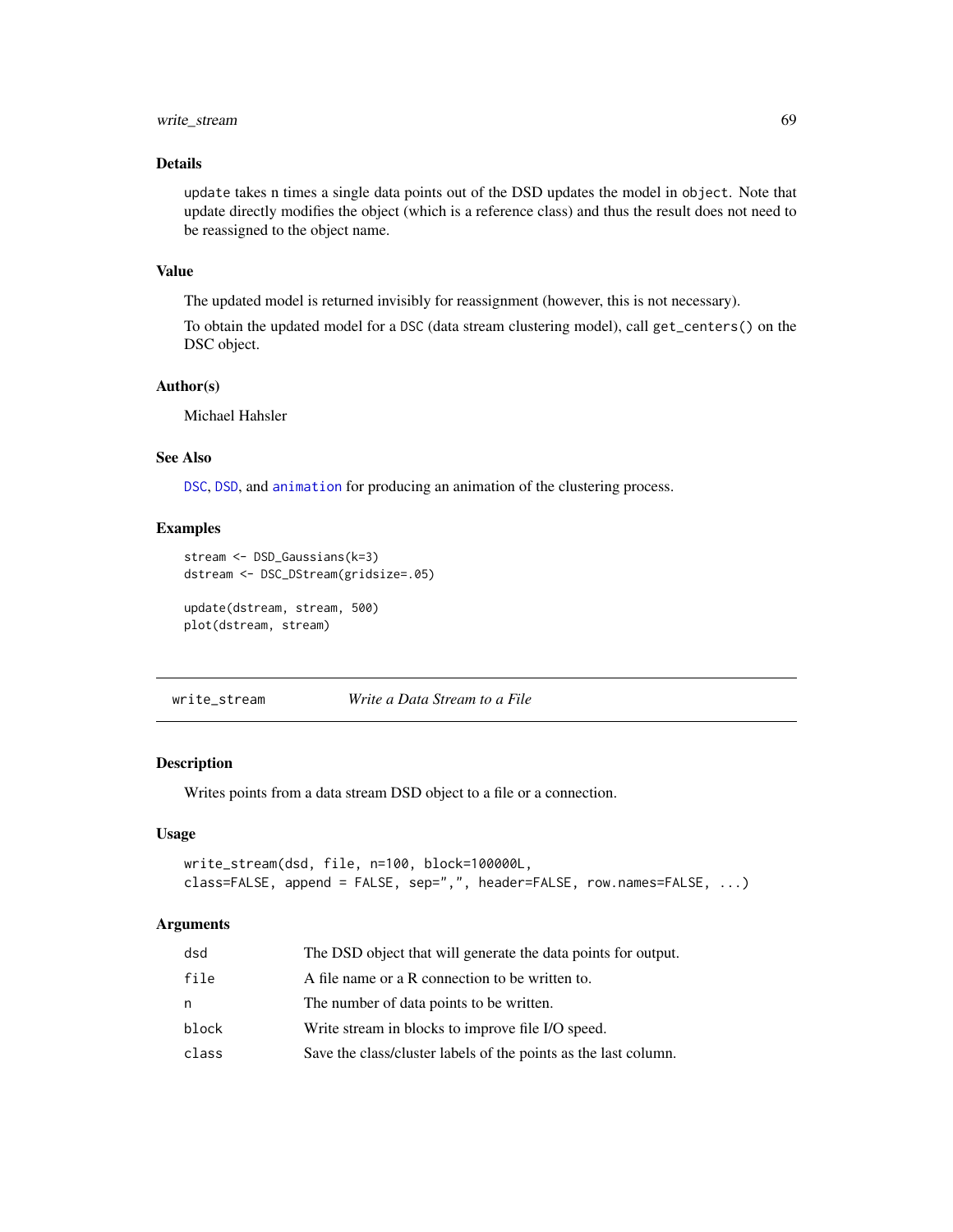<span id="page-69-0"></span>

| sep       | The character that will separate attributes in a data point.                                              |
|-----------|-----------------------------------------------------------------------------------------------------------|
| append    | Append the data to an existing file.                                                                      |
| header    | A flag that determines if column names will be output (equivalent to col. names<br>in write.table $()$ ). |
| row.names | A flag that determines if row names will be output.                                                       |
| $\cdots$  | Additional parameters that are passed to write.table().                                                   |

# Value

There is no value returned from this operation.

# Author(s)

Michael Hahsler

# See Also

[write.table](#page-0-0), [DSD](#page-27-0)

# Examples

```
# creating data and writing it to disk
stream <- DSD_Gaussians(k=3, d=5)
write_stream(stream, file="data.txt", n=10, class=TRUE)
#file.show("data.txt")
```
# clean up file.remove("data.txt")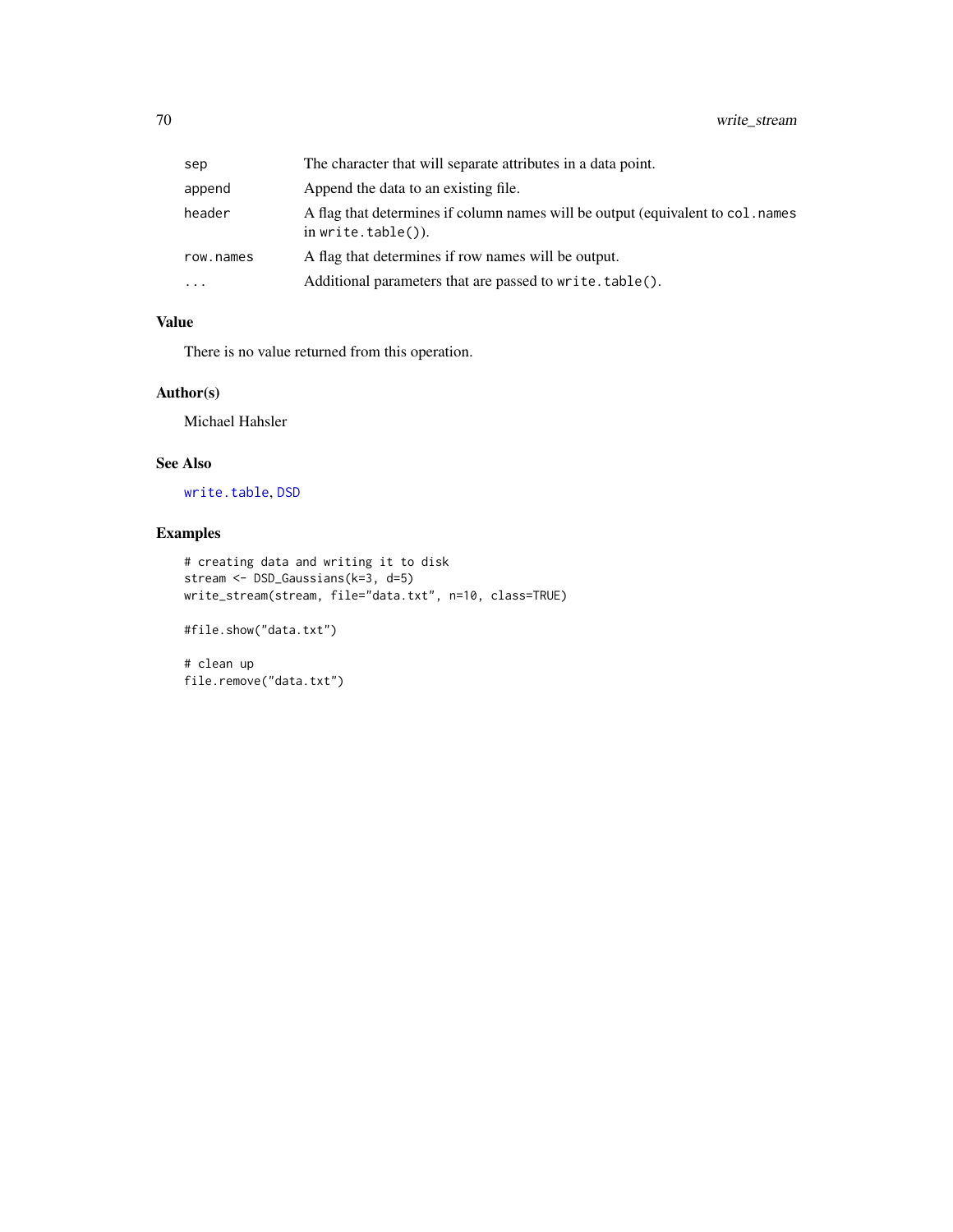# Index

add\_cluster *(*DSD\_MG*)*, [35](#page-34-1) add\_keyframe *(*MGC*)*, [58](#page-57-0) ani.replay, *[4](#page-3-1)* animate *(*animation*)*, [3](#page-2-2) animate\_cluster, *[5](#page-4-1)*, *[28](#page-27-1)*, *[52](#page-51-0)* animate\_cluster *(*animation*)*, [3](#page-2-2) animate\_data, *[28](#page-27-1)* animate\_data *(*animation*)*, [3](#page-2-2) animation, [3,](#page-2-2) *[69](#page-68-0)* BICO *(*DSC\_BICO*)*, [6](#page-5-0) bico *(*DSC\_BICO*)*, [6](#page-5-0) BIRCH *(*DSC\_BIRCH*)*, [7](#page-6-0) birch *(*DSC\_BIRCH*)*, [7](#page-6-0) change\_alpha *(*DSC\_DBSTREAM*)*, [9](#page-8-0) cl\_agreement, *[52](#page-51-0)* close\_stream *(*DSD\_ReadCSV*)*, [39](#page-38-1) cluster, *[5](#page-4-1)*, *[28](#page-27-1)* cluster.stats, *[52](#page-51-0)* connection, *[40](#page-39-0)* D-Stream *(*DSC\_DStream*)*, [12](#page-11-0) d-stream *(*DSC\_DStream*)*, [12](#page-11-0) dbGetQuery, *[41](#page-40-0)* DBSTREAM *(*DSC\_DBSTREAM*)*, [9](#page-8-0) dbstream *(*DSC\_DBSTREAM*)*, [9](#page-8-0) description *(*DSD*)*, [28](#page-27-1) DSC, [4,](#page-3-1) *[8](#page-7-0)*, *[10](#page-9-0)*, *[13](#page-12-0)*, *[18](#page-17-0)*, *[20–](#page-19-1)[22](#page-21-0)*, *[24–](#page-23-1)[27](#page-26-0)*, *[48](#page-47-1)*, *[54–](#page-53-0)[57](#page-56-1)*, *[62](#page-61-0)*, *[64](#page-63-0)*, *[69](#page-68-0)* DSC\_BICO, [6](#page-5-0) DSC\_BIRCH, [7](#page-6-0) DSC\_DBSCAN, [8](#page-7-0) DSC\_DBSTREAM, [9](#page-8-0) DSC\_DStream, [12](#page-11-0) DSC\_EA, [14](#page-13-0) DSC\_evoStream, [16](#page-15-0) DSC\_Hierarchical, [17](#page-16-0) DSC\_Kmeans, [19](#page-18-0) DSC\_Macro, *[8](#page-7-0)*, *[18](#page-17-0)*, *[20](#page-19-1)*, *[22](#page-21-0)*, *[25,](#page-24-0) [26](#page-25-0)*, *[61](#page-60-0)*

DSC\_Macro *(*DSC\_Marco*)*, [20](#page-19-1) DSC\_Marco, [20](#page-19-1) DSC\_Micro, *[10](#page-9-0)*, *[13](#page-12-0)*, *[24,](#page-23-1) [25](#page-24-0)*, *[27](#page-26-0)* DSC\_Micro *(*DSC\_Mirco*)*, [21](#page-20-0) DSC\_Mirco, [21](#page-20-0) DSC\_R *(*DSC*)*, [4](#page-3-1) DSC\_Reachability, [21](#page-20-0) DSC\_Sample, [23](#page-22-0) DSC\_Static, [24,](#page-23-1) *[65](#page-64-0)* DSC\_TwoStage, [26](#page-25-0) DSC\_Window, [27](#page-26-0) DSClassify, [5,](#page-4-1) *[48](#page-47-1)* DSD, [28,](#page-27-1) *[29](#page-28-0)[–31](#page-30-0)*, *[33,](#page-32-1) [34](#page-33-0)*, *[38](#page-37-0)[–41](#page-40-0)*, *[43](#page-42-0)[–45](#page-44-2)*, *[56](#page-55-1)*, *[64](#page-63-0)*, *[69,](#page-68-0) [70](#page-69-0)* DSD\_BarsAndGaussians, [29](#page-28-0) DSD\_Benchmark, [30](#page-29-0) DSD\_Cubes, [31](#page-30-0) DSD\_Gaussians, [32](#page-31-0) DSD\_Memory, [33,](#page-32-1) *[38](#page-37-0)*, *[66](#page-65-1)* DSD\_MG, [35,](#page-34-1) *[59](#page-58-0)*, *[66](#page-65-1)* DSD\_mlbenchData, [37](#page-36-0) DSD\_mlbenchGenerator, [38](#page-37-0) DSD\_MovingGenerator *(*DSD\_MG*)*, [35](#page-34-1) DSD\_R *(*DSD*)*, [28](#page-27-1) DSD\_ReadCSV, [39,](#page-38-1) *[66](#page-65-1)* DSD\_ReadDB, [41](#page-40-0) DSD\_ScaleStream, [42,](#page-41-1) *[66](#page-65-1)* DSD\_Target, [43](#page-42-0) DSD\_UniformNoise, [44](#page-43-0) DSFP, [45,](#page-44-2) *[48](#page-47-1)* DSO, [45,](#page-44-2) *[47,](#page-46-1) [48](#page-47-1)* DSO\_Sample, *[46](#page-45-1)*, [46](#page-45-1) DSO\_Window, *[46](#page-45-1)*, [47](#page-46-1) DST, *[5](#page-4-1)*, *[45](#page-44-2)*, [48](#page-47-1) dstream *(*DSC\_DStream*)*, [12](#page-11-0)

evaluate, *[5](#page-4-1)*, *[28](#page-27-1)*, [49](#page-48-0) evaluate\_cluster, *[4](#page-3-1)* evaluate\_cluster *(*evaluate*)*, [49](#page-48-0)